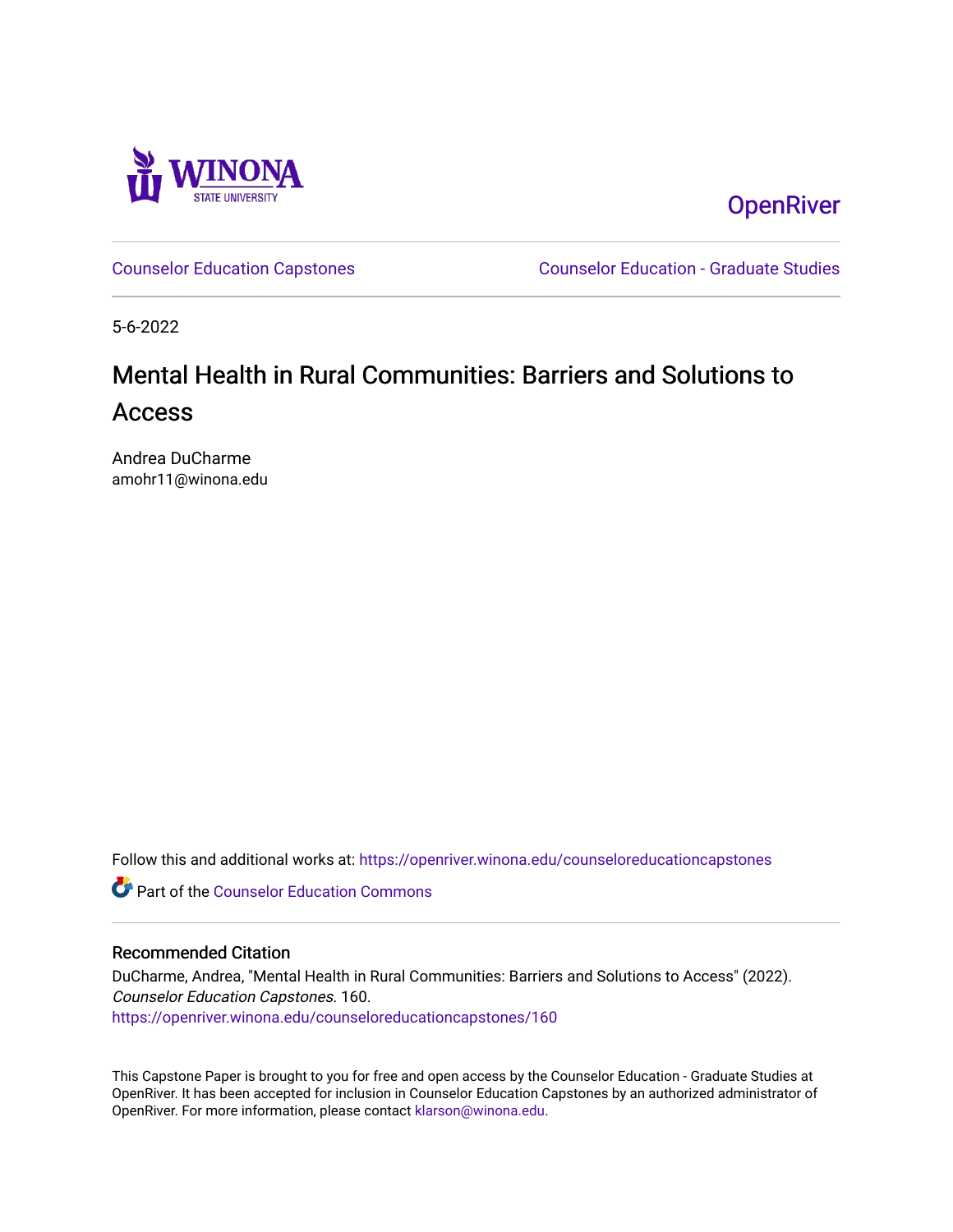Mental Health in Rural Communities: Barriers and Solutions to Access

Andrea DuCharme

A Capstone Project submitted in partial fulfillment of the

requirements for the Master of Science Degree in

Counselor Education at

Winona State University

Spring, 2022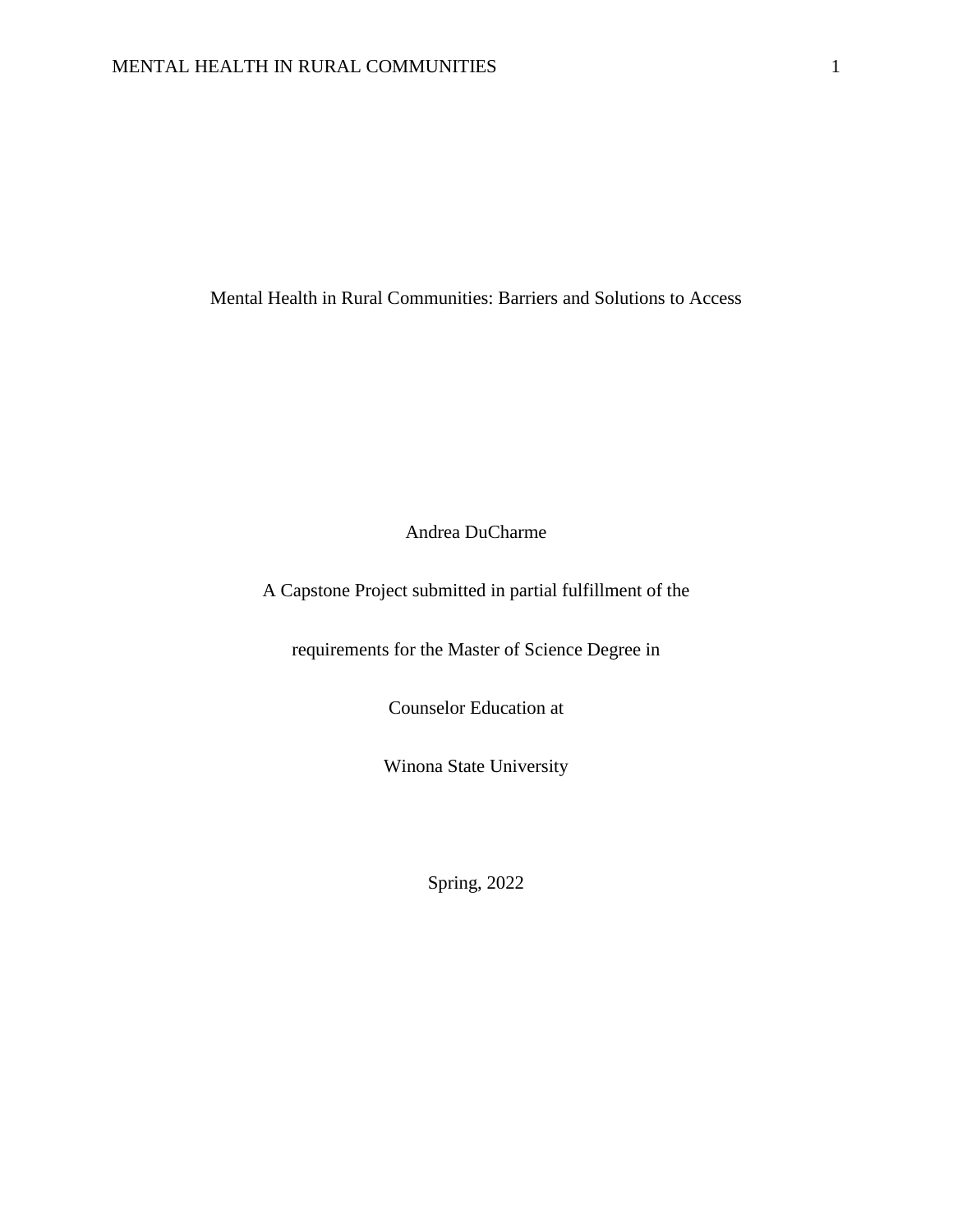# Winona State University

College of Education

Counselor Education Department

# CERTIFICATE OF APPROVAL

\_\_\_\_\_\_\_\_\_\_\_\_\_\_\_\_\_\_\_\_\_\_\_\_\_\_

# CAPSTONE PROJECT

\_\_\_\_\_\_\_\_\_\_\_\_\_\_\_\_\_\_\_

Mental Health in Rural Communities: Barriers and Solutions to Access

This is to certify that the Capstone Project of

Andrea DuCharme

Has been approved by the faculty advisor and the CE 695 – Capstone Project

Course Instructor in partial fulfillment of the requirements for the

Master of Science Degree in

Counselor Education

Capstone Project Supervisor: \_\_\_\_\_\_Mary Fawcett, Ph.D.\_\_\_\_\_\_\_\_\_\_\_\_\_\_\_\_\_\_\_\_\_\_\_\_\_\_\_

Name

 $\qquad \qquad$ 

Signature

Approval Date: \_\_\_\_\_\_\_\_\_4/14/2022\_\_\_\_\_\_\_\_\_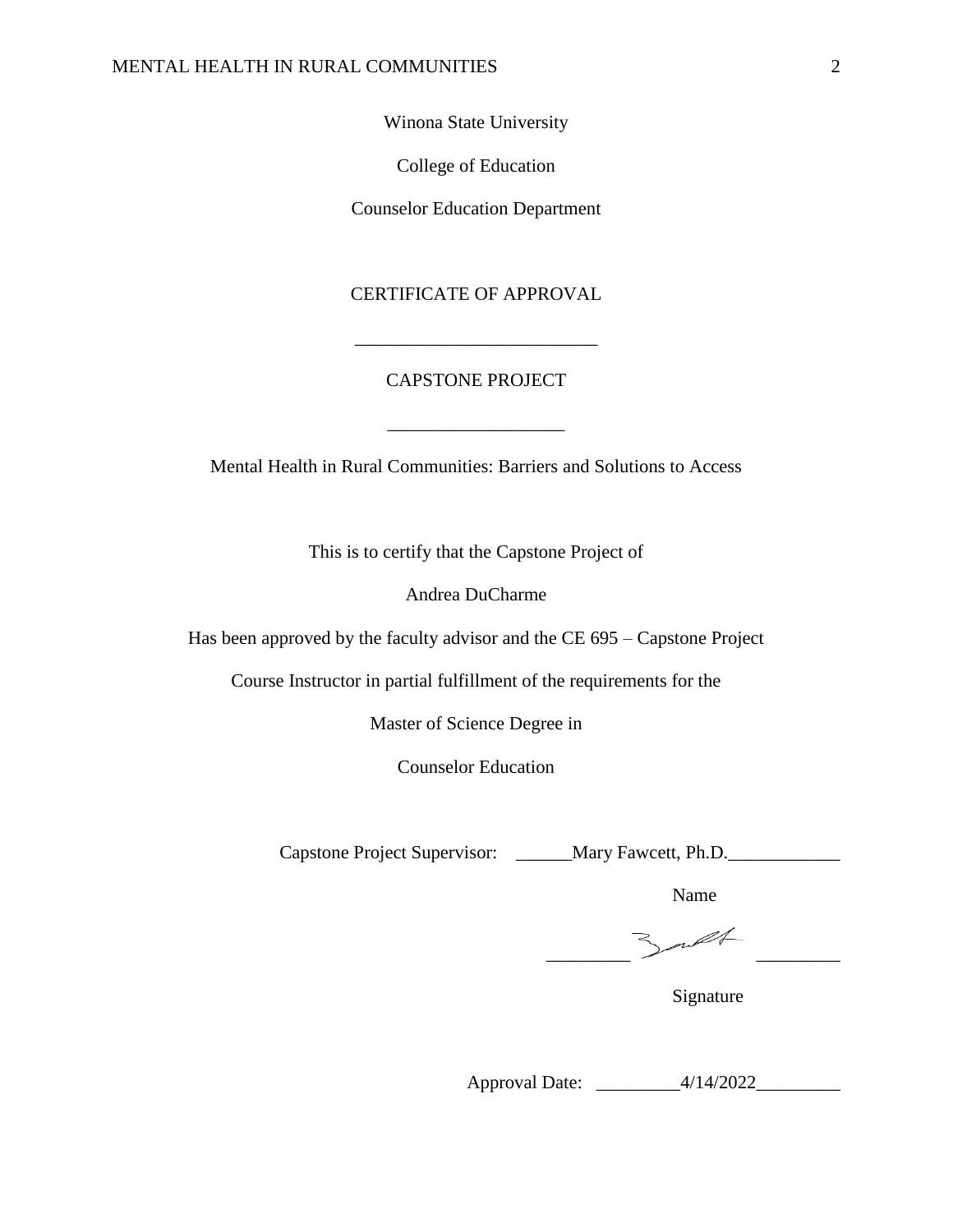#### Abstract

Rural communities encompass a unique culture and a way of life difficult to find anywhere else. Unfortunately, barriers to mental health services exist more frequently in rural than urban and suburban areas. These barriers include stigma, cultural factors, financial concerns, as well as lack of resources and providers. Solutions to these barriers exist in some part, but also present their own challenges. This literature review explores the problem, causes of the problem in the form of barriers, and solutions to accessing mental health resources in rural areas of the United States. A discussion with suggestions for further action and study follow the literature review. Appendix A also discusses the use of advocacy and includes a sample outreach project for increasing awareness of existing mental health resources in rural communities through the use of the T.R.A.I.N.E.R model (Hof et al., 2009).

Keywords: mental health, rural, barriers, solutions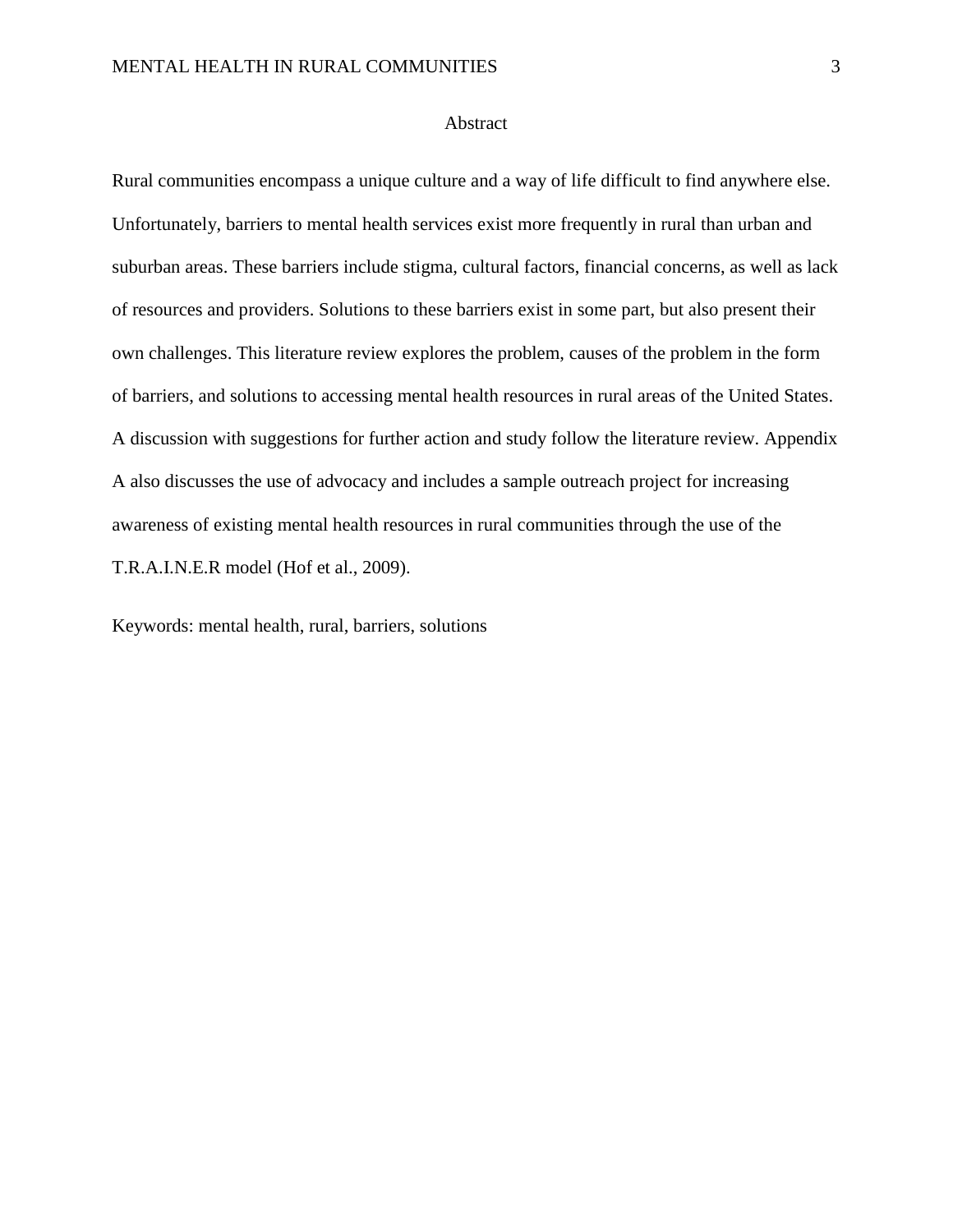# Contents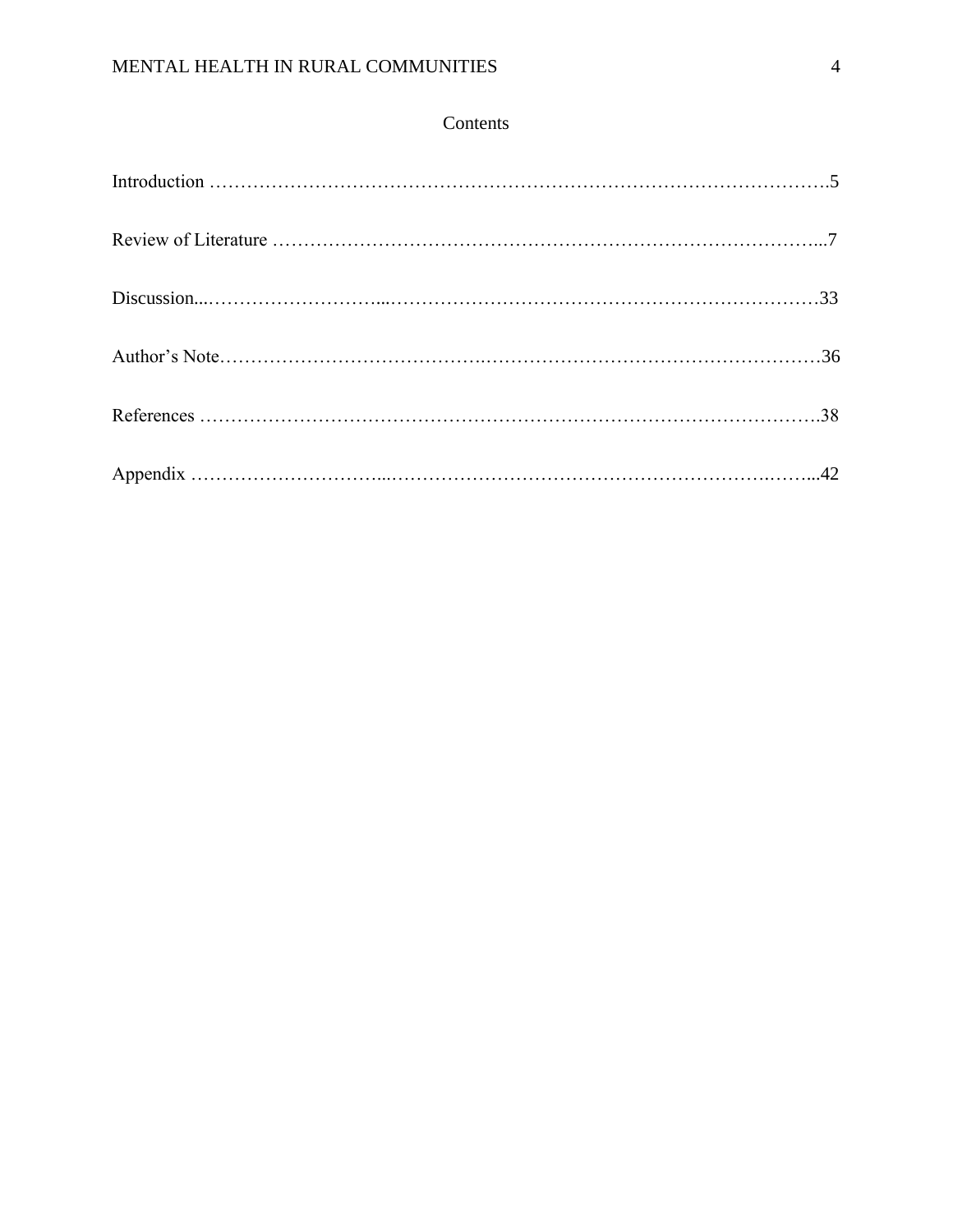#### **Mental Health in Rural Communities: Barriers and Solutions to Access**

A patchwork quilt of fields, bright red barns, general stores, and neighbors helping neighbors bring to mind rural life. These small communities with deep pride in their way of life can be seen as an escape from the bustle of urban living. While there are many positives to rural life, which will also be shown throughout this paper, there are also difficulties, such as the many barriers to mental health care. Before discussing these barriers, it is essential to define *rural*. Rural-urban commuting codes define what areas in the United States are classified as rural. The codes use U.S. census data to measure population in comparison to land (Cromartie, 2020). The rural-urban commuting codes range in whole numbers from one to ten with one being metropolitan and ten being most rural. Codes numbered four through ten are rural areas. Due to changes in population tracked through the census, an area can change its classification. The most current codes available are from 2010 (Cromartie, 2020).

Studies show that individuals living in rural areas have the same amount of mental illness as individuals living in metropolitan areas, yet their access to services and supports is far less (Andrilla et. al, 2018; Bureau of Health Workforce, 2021; U.S. Health and Human Services, 2021). One of the consequences to having a lack of support is shown through data on suicide (Ivey-Stephenson et al., 2017). Lacking mental health services negatively affects all residents in rural areas, including children (Howell & McFeeters, 2008; Moon et al., 2017).

There are multiple causes to the barriers that rural populations face in accessing mental health services. Stigma towards accessing mental health resources as well as the culture of living in a rural area prevent some individuals from seeking out needed care (Cheesmond et al., 2019; Crumb et al., 2019; Jensen et al., 2020; Stewart et al., 2015). Mental health stigma can have negative effects on children as well (Polaha et al., 2015). The inability to use rural services exists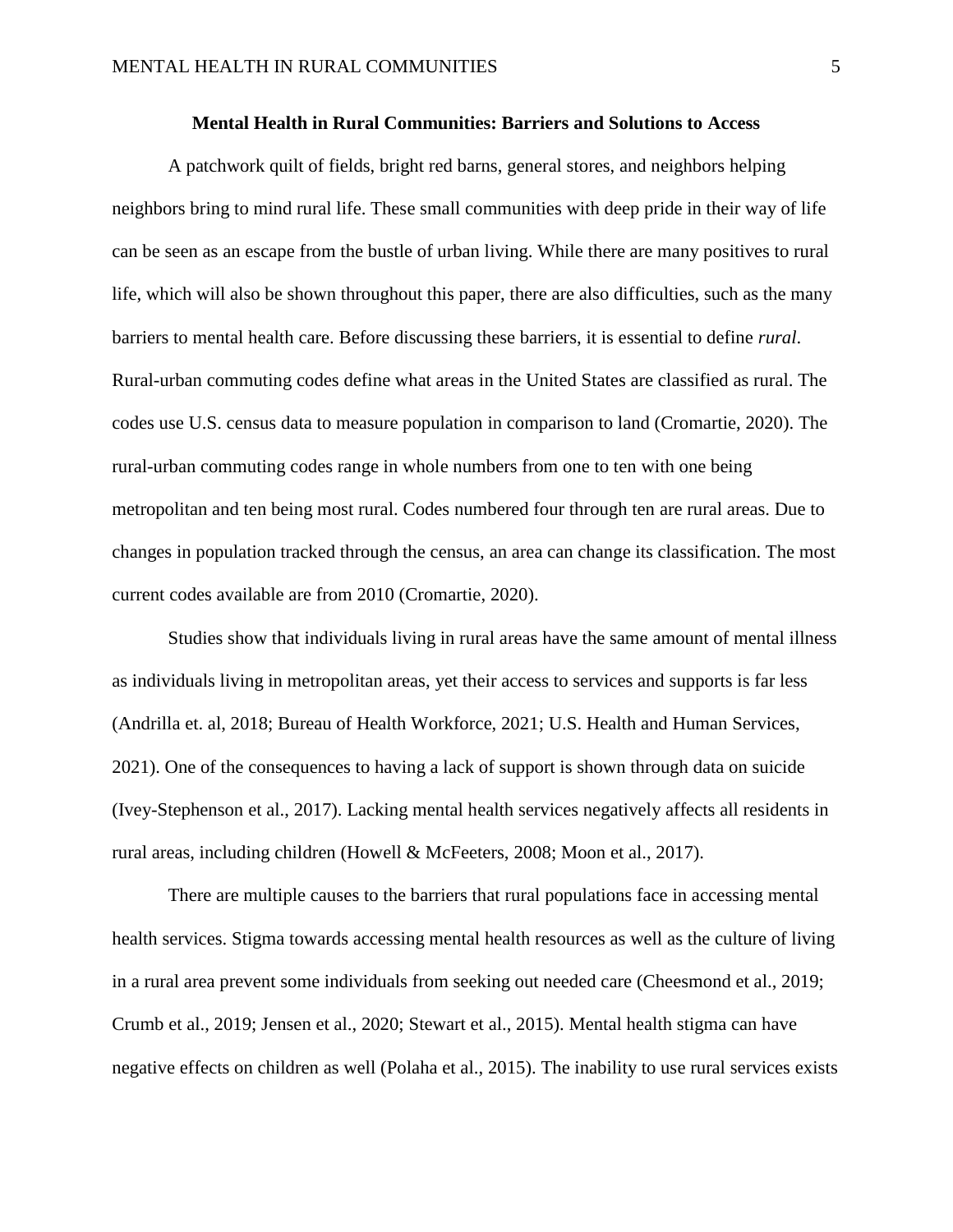because of lack of finances, transportation, and knowledge of when mental health services are needed (Fullen et al., 2020; Jensen et al., 2020).

Despite the barriers, there is consistent work being done to increase access to mental health services. Telehealth is a possible solution that has increased in use, especially due to the Covid-19 pandemic which became widespread in the United States in March of 2020 (Jensen et al., 2020; Schroeder et al., 2021). Working from a top-down perspective is another solution as much of the change that needs to occur must be driven by organizations and governmental agencies; one such program is the Behavioral Health Workforce Education and Training program (Johansson et al., 2019; Kepley & Streeter, 2018). Additional solutions include collaboration with already existing and trusted organizations in the community, such as schools and medical facilities (Kelleher & Gardner, 2017; van Vulpen et al., 2018; Wade et al., 2008). Schools specifically offer a unique way to provide services to children and reduce barriers. Increasing knowledge and awareness of mental health services as well as mental health in general, is another way to lessen barriers (El-amin et al., 2018, Siconolfi et al., 2019).

These topics are analyzed in the following literature review. They are then discussed with emphasis on topics for further study as well as connections to current professionals in the mental health field and the implications of these findings.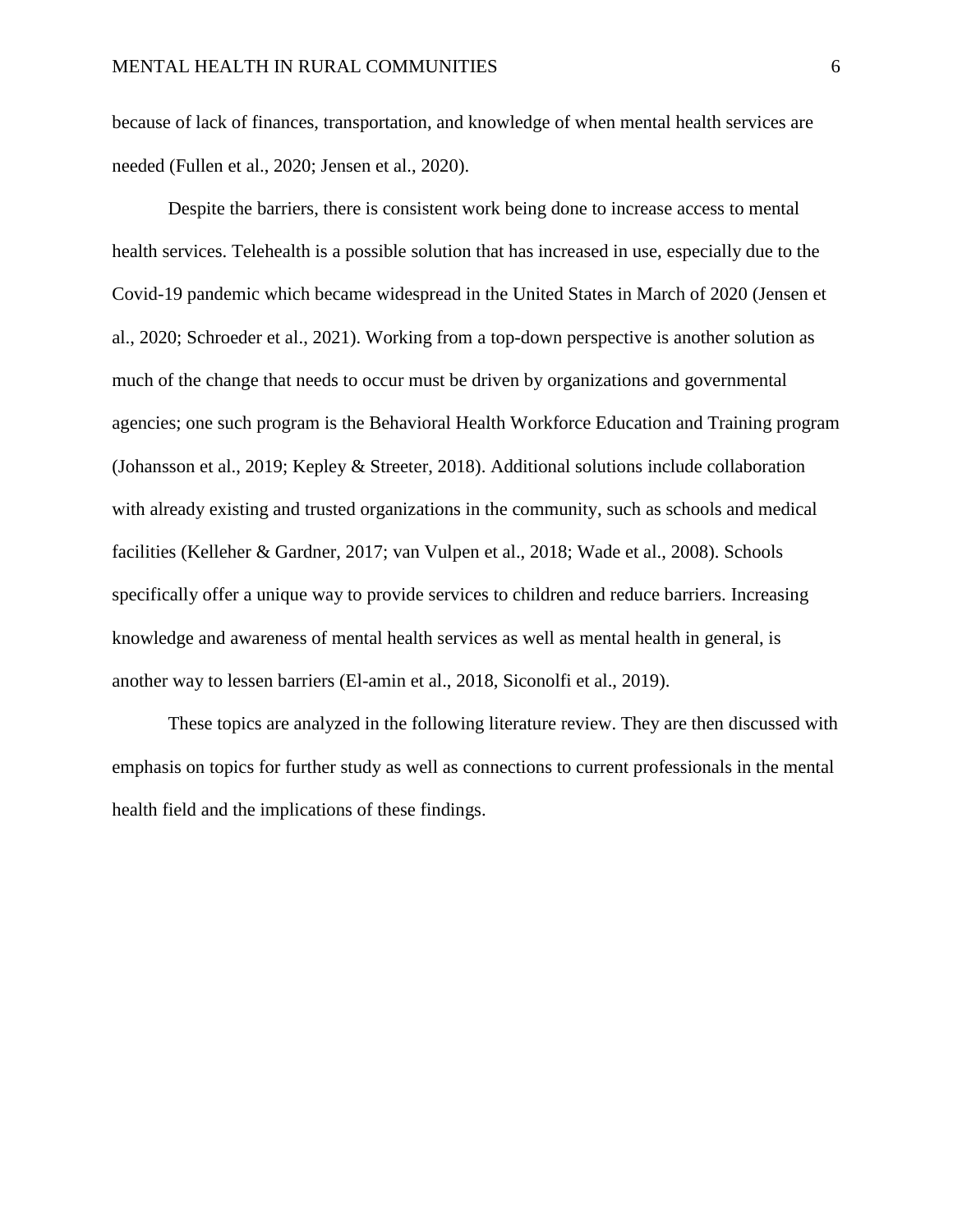#### **Review of Literature**

# **The Problem**

According to results from the 2020 National Survey on Drug Use and Health, analyzed by the Substance Abuse and Mental Health Services Administration (SAMSHA), the percentages of mental illness among children and people aged 18 and older are very similar across regions of the United States (U.S. Health and Human Services, 2021). The percentage of children aged 12- 17 with a major depressive episode is 18.1 for large metro areas, 15.4 for small metro areas, and 16.5 for nonmetro areas. The percentages are even more similar for children aged 12-17 that had a major depressive episode with severe impairment in the past year with large metro areas at 12.8%, small metro areas 10.8% and nonmetro areas 11.7%. For all people aged 18 and older, percentages of mental illness for large metro areas were 19.9%, small metro areas 23.2%, and nonmetro areas at 20.5%. Despite having similar reports of mental illness, people living in rural areas are far more likely to have less mental health resources. In a study published by the American Journal of Preventive Medicine in 2018, data was analyzed to identify variations in the supply of behavioral health providers compared to geographic locations, and a severe lack of service providers in rural areas was discovered (Andrilla et al.). In non-metropolitan counties, 65% lack a psychiatrist, whereas only 27% of metropolitan counties lack a psychiatrist. Similarly, 47% of non-metropolitan counties lack a psychologist compared to 19% of metropolitan counties. Finally, 81% of non-metropolitan counties lack a psychiatric nurse practitioner, compared to statistics of 42% of metropolitan counties. Therefore, it is about 40% more likely for a non-metropolitan county to lack psychiatrists, psychologists, and psychiatric nurse practitioners when compared to metropolitan counties. These percentages are not indicative of a lack of need or demand, as illustrated by the statistics from SAMSHA which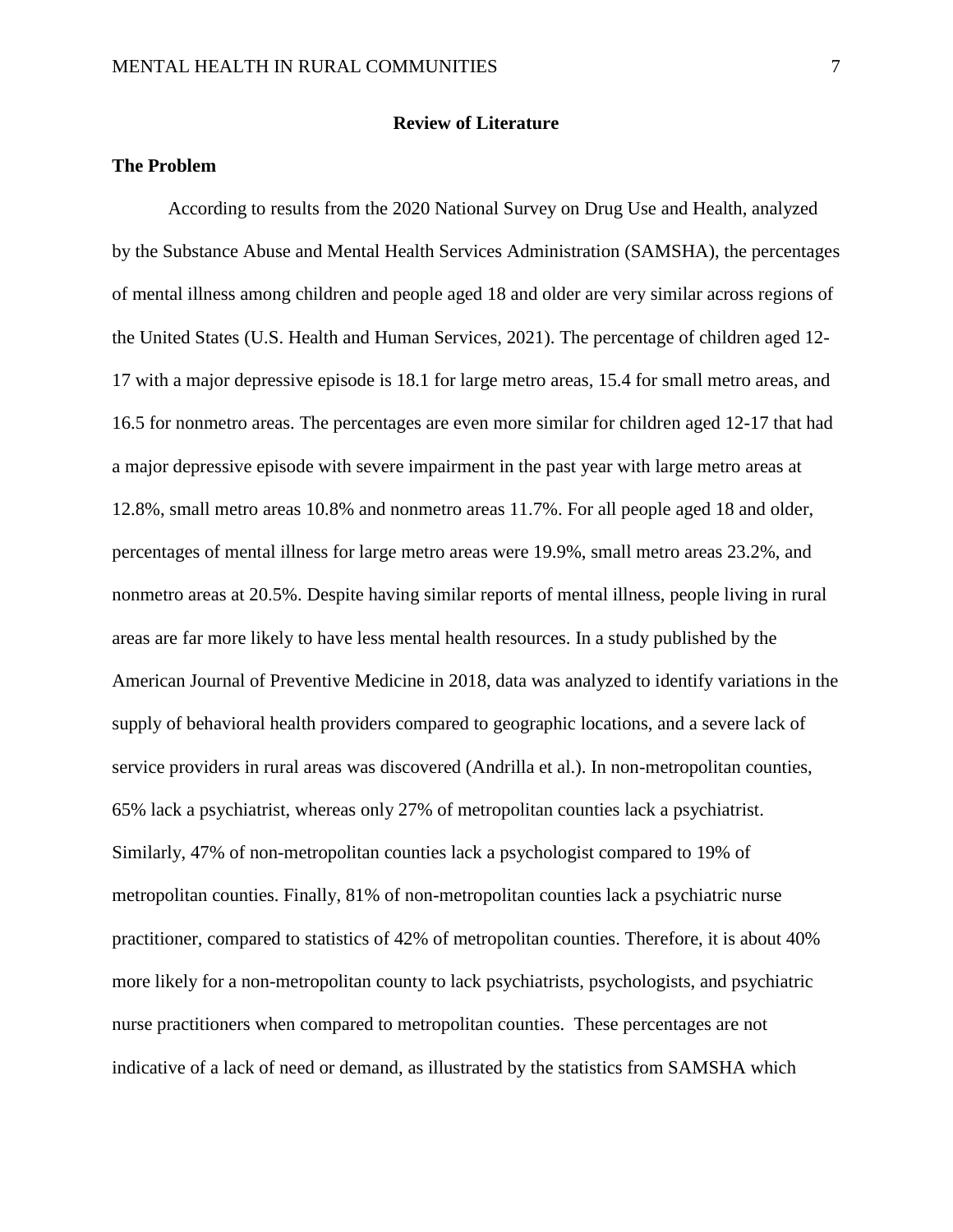denote that mental illness is equal across regions, but rather a severe lack of resources (Andrilla et. al, 2018).

The lack of services for people struggling with mental illness is also illustrated by Health Professional Shortage Areas (HPSA). In the "Designated HPSA Quarterly Summery," updated as of December 31, 2021, by the Bureau of Health Workforce, Health Resources and Services Administration (HRSA), and the U.S. Department of Health and Human Services, there were 6,078 areas designated as being HPSA for mental health in the United States. These areas are home to 136,575,592 people. Of these areas 57.86% were rural, and 8.49% were partially rural. Therefore, most of the mental health HPSAs are in rural or partially rural areas (Bureau of Health Workforce, 2021).

The severe lack of mental health resources in rural areas is not only seen by lack of services and professionals, but also through suicide rates. Data from the National Vital Statistics System spanning the years of 2001-2015, analyzed by researchers from the Centers for Disease Control and Prevention, denotes differences between suicide rates for nonmetropolitan/rural counties and medium/small and large metropolitan counties. Nonmetropolitan/rural counties have consistently higher suicide rates than other counties. In addition, nonmetropolitan/rural counties have almost double the rates of death with the use of a firearm when compared to large, medium/small counties. Not only are firearms the most common mechanism of death in rural areas, but they also had the highest rates and greatest rate increases in rural counties during the years of 2001-2015. Therefore, it is not only more likely for suicides to occur in rural counties, but it is more likely for these suicides to be completed using a firearm. While it is not known for sure why the use of a firearm to complete suicide is more common in rural areas, the study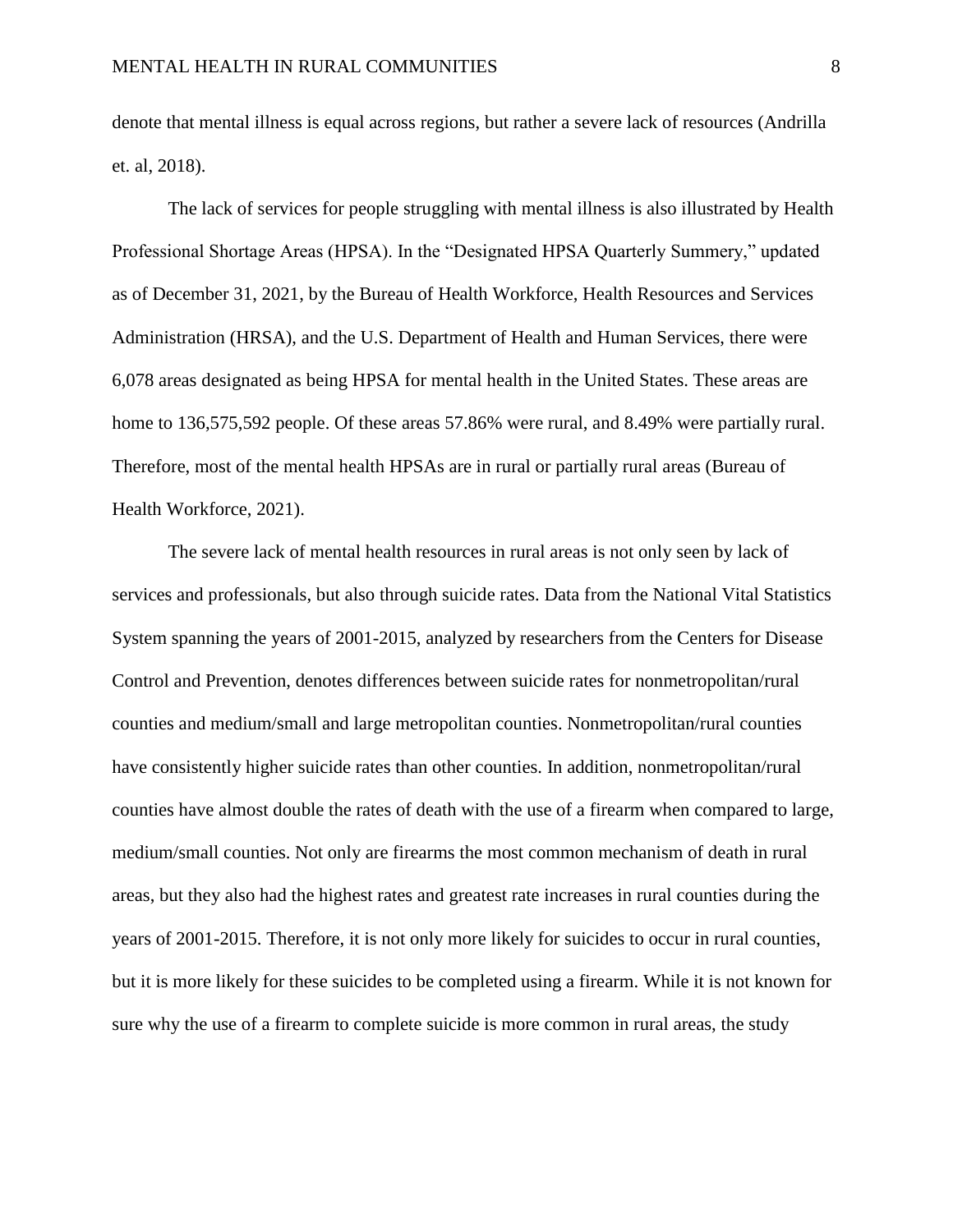hypothesizes that owning a firearm is more common in rural areas, and people living in these areas may be more familiar with firearms and how to use them (Ivey-Stephenson et al., 2017).

As shown through the statistics from SAMSHA (U.S. Health and Human Services, 2021), lack of mental health resources is a problem that affects not only adults, but also children living in rural areas. In 2008, an analysis of the National Survey of America's Families (NSAF) for the years 1997, 1999, and 2002 was completed by Howell and McFeeters to identify whether there are racial and ethnic disparities in children's mental health and mental health care between urban and rural areas. The surveys included 66,982 children with 53,782 residing in urban areas, and 13,200 in rural areas. This study identified that mental health problems are not influenced by the region in which a child lives and is therefore not affected by a child living in a rural area versus an urban area. However, whether a child has a mental health visit or not is affected by region with rural children being significantly less likely to have a mental visit than urban children. Race and ethnicity also affect mental health with Hispanic children being less likely to have mental health visits than White children in both rural and urban settings, Black children in urban areas being less likely than White children to have a mental visit, and finally rural White children being significantly less likely than urban White children to have a mental health visit. Therefore, receiving mental health services is affected by where a child lives, as well as their race/ethnicity (Howell & McFeeters, 2008).

In a study of 786 educators from across a large Midwestern state completed in 2016, it was indicated that 93% of participants had concerns about their student's mental health, and 85% of participants cited a need for further training in mental health (Moon et al., 2017). Students with mental health problems are common, and more than 96% of respondents stated they are likely or very likely to work with a student with a mental health concern. Additionally, 93% of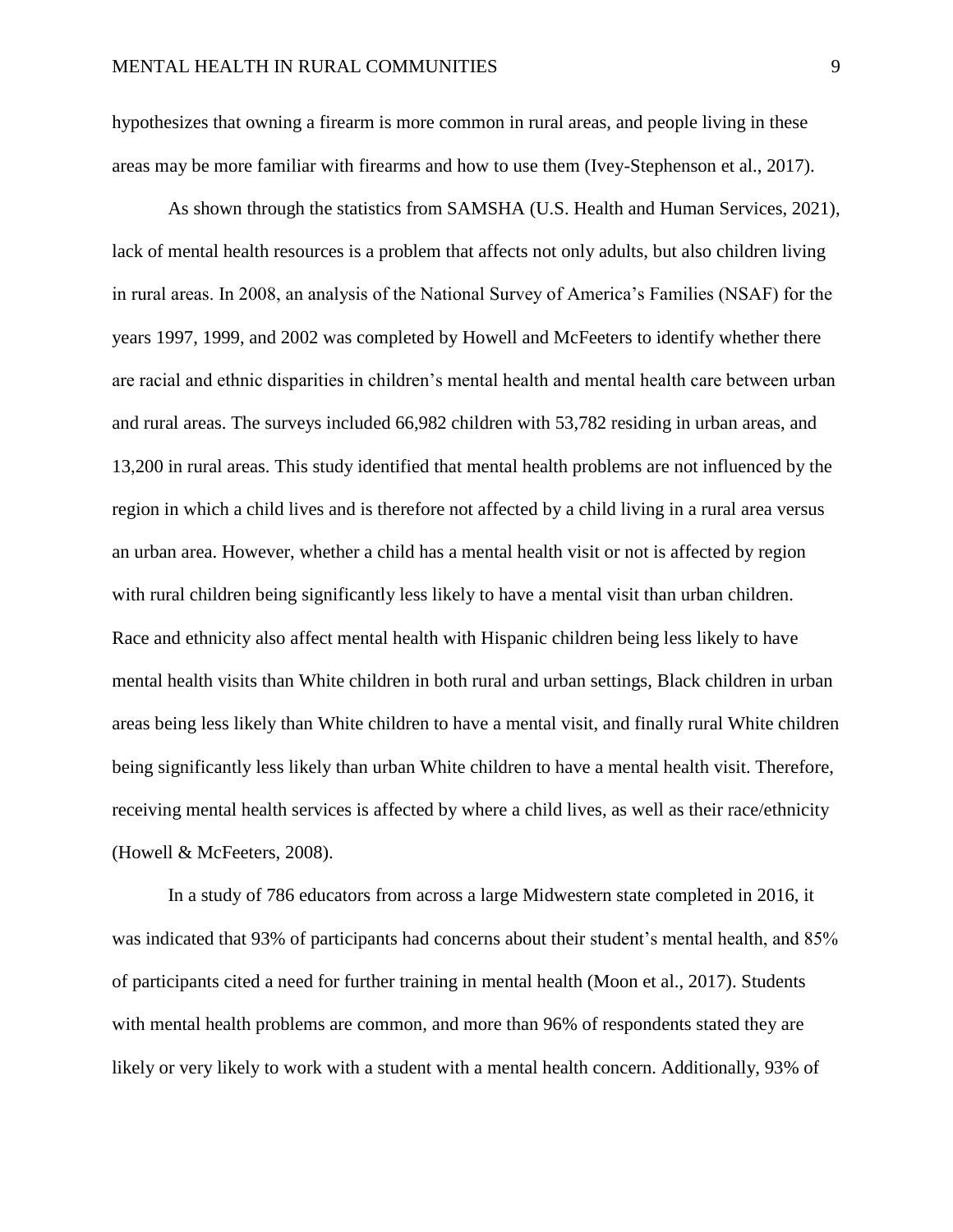participants stated they were moderately, or extremely, concerned about their students' mental health. When working with students in a rural school district this becomes a larger problem as 27% of study participants that work in rural/frontier schools state they do not have mental health professionals employed at their school. Regardless of region in which the school was located, 65% of teachers participating disagreed or strongly disagreed that there were adequate mental health resources in their schools. About half of respondents disagreed or strongly disagreed with the statement that they received enough mental health training, and 85% of participants stated that they would like to receive more. Even more telling was that educators also believe that the communities did not have adequate mental health services with over 92% agreeing or strongly agreeing that students and families needed greater access to mental health services. Educators stated they want more training to have better understandings of "mental health disorders, behavior management techniques, and specialized skills" (Moon et al., 2017, p. 389). The study addresses that with better understanding of these topics and the underlying mental health conditions that can contribute to difficulties in the classroom such as externalizing and internalizing behaviors, teachers can be better equipped to assist students by being able to identify possible mental health needs and make referrals for additional services (Moon et al., 2017).

#### **The Causes**

Barriers to mental health services go beyond lack of resources. Rural individuals must deal with barriers to access such as stigma, shortage of services, culture, finances, transportation, and a lack of knowledge. These barriers combine to make mental health services very difficult to utilize if they can be accessed at all.

Mental health stigma refers to the negative thoughts or actions an individual or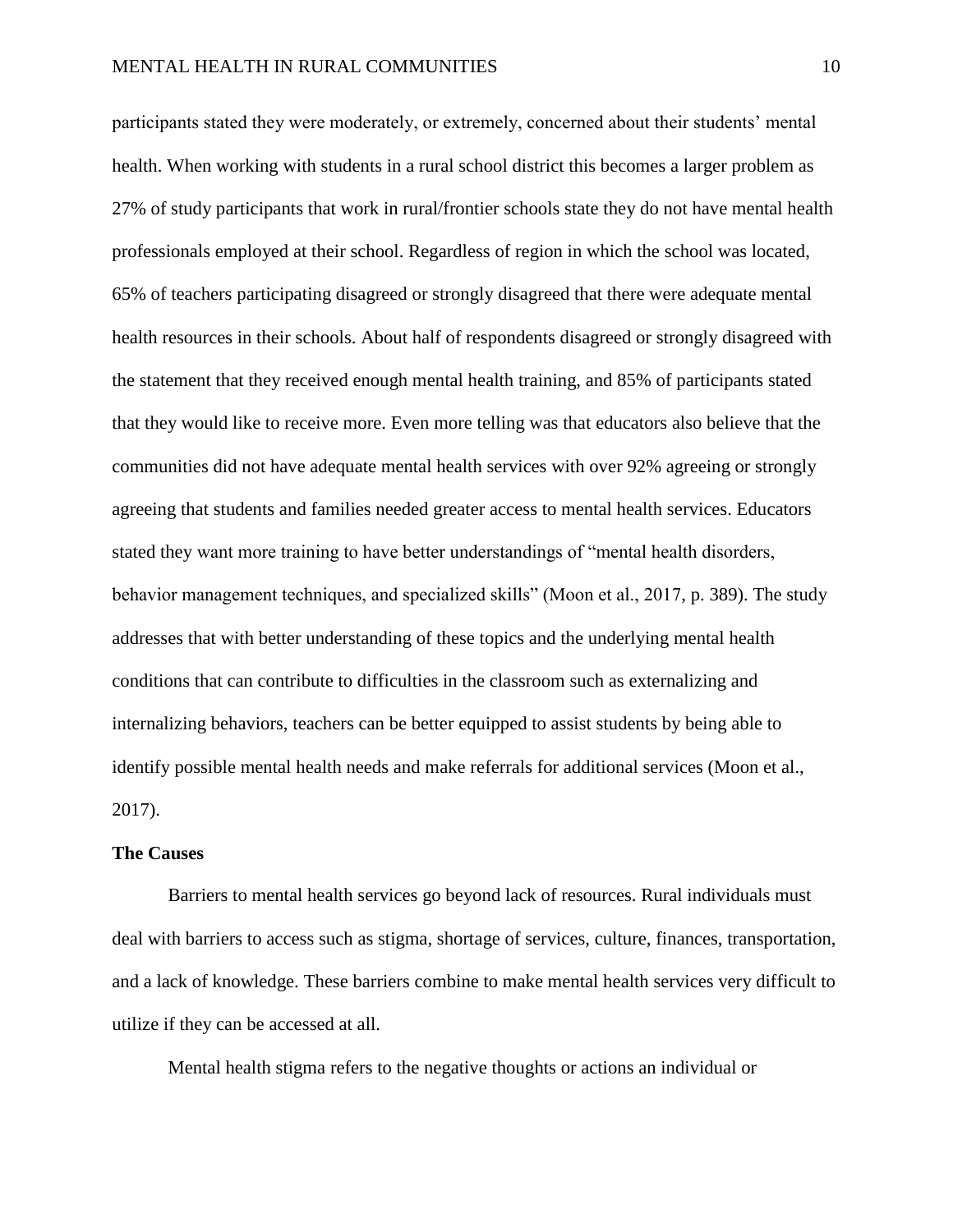community may have towards mental illness. Published in 2015 in *Psychological Services*, this study aimed to identify self-stigma, public stigma, and the affects these may have on the attitudes of individuals to seek mental health care (Stewart et al., 2015). The study included 121 adults aged 60 and above from three different regions including isolated rural, metropolitan adjacent rural, and metropolitan as designated by the Rural-Urban Continuum Codes developed by the U.S. Department of Agriculture Economic Research Service. Participants were given three selfreport surveys: Self-Stigma of Seeking Help, Perceptions of Stigmatization by Others for Seeking Psychological Help, and Inventory of Attitudes Toward Seeking Mental Health Services. Results of these surveys were then analyzed, and scale correlations and descriptive data were charted to identify relationships. The study results indicate that older adults in isolated rural areas do have higher perceptions of self and public stigma relating to mental health. It also indicates that this population has a higher desire to deal with mental health concerns independently and in private when compared to urban counterparts. This study also revealed the differences between the effects of self-stigma and public stigma, stating that self-stigma was related to the lack of help seeking behaviors across geographical groups, but not public stigma. Older adults living in isolated rural areas had higher levels of public and self-stigma, lower levels of indifference to stigma, and lower levels of "psychological openness" when being compared to urban participants (Stewart et al., 2015). The study hypothesizes that this may be directly related to rural cultural beliefs and values. The differences in results for perception of stigma reveals that geography and proximity to more urban areas lower stigmas negative effects on help seeking behaviors for older adults. The only exception to this statement revealed in the study is that isolated rural and rural adjacent groups both identified the same level of public stigma, and this level was significantly higher than what was presented by the urban group. The study discusses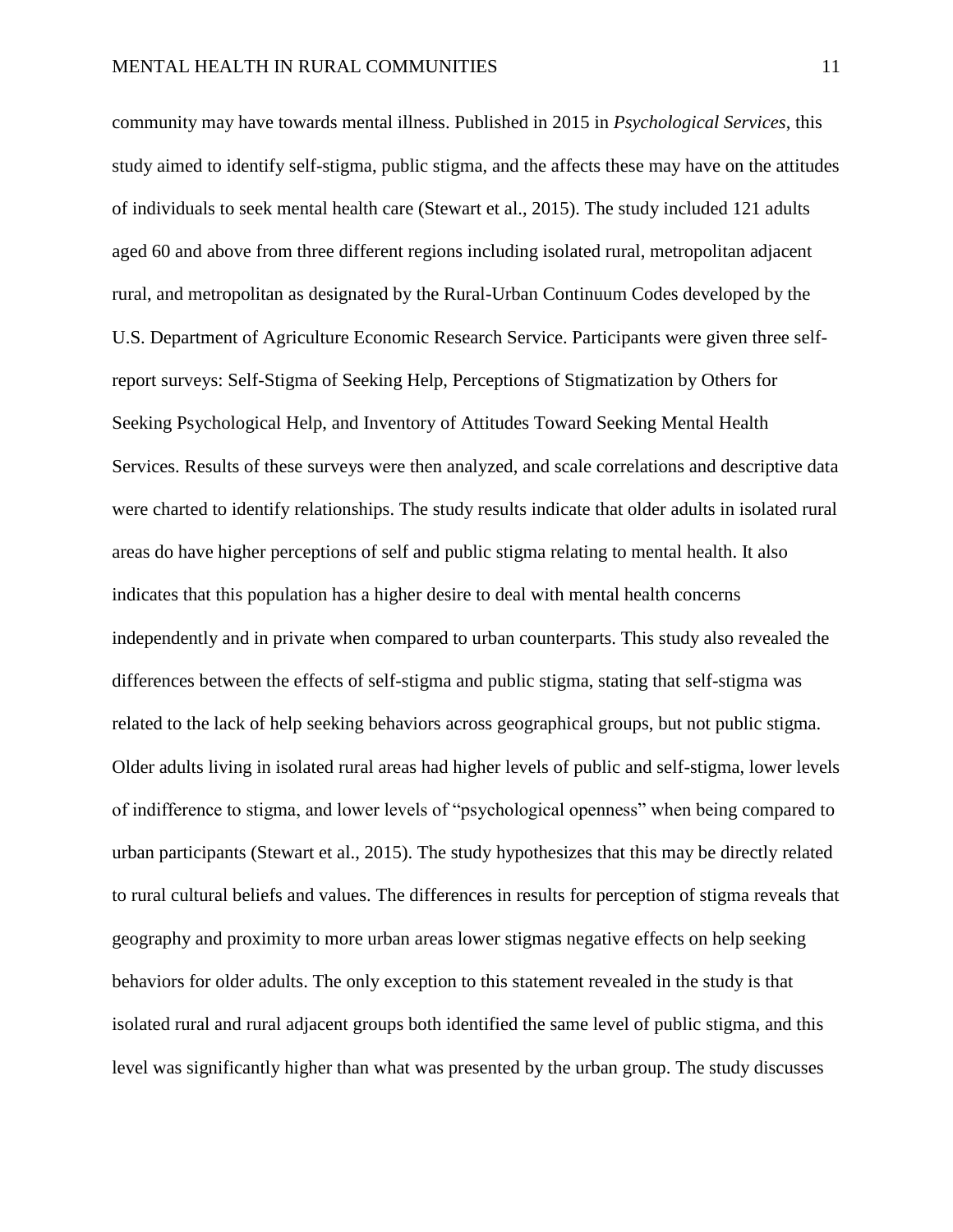these findings may contribute to the thought that self-stigma results from cultural norms and values whereas public stigma is from social structure, which is unique to the community itself. A final finding of the study points to hope for the future of help-seeking behavior with the reported willingness to seek help "in the event of experiencing a serious psychological problem" being even across all groups studied. An important limitation to this study is that the rural groups were both recruited from food banks, while the urban population was recruited from a senior center. This means there could be vast differences in socioeconomic status and education between the two groups that are resultant from factors other than geography. Additionally, due to the rural groups being recruited from food banks, this may not be representative of the mental health and views of all rural people as these groups were facing food insecurity which can be resultant from poverty, which is a high indicator for mental health concerns. Furthermore, the rural group were already expressing willingness to receive help in the form of food, which could affect the willingness to receive other forms of help (Stewart et al., 2015).

In the article, "'Get over it and move on': The impact of mental illness stigma in rural, low-income United States populations," a sample of 53 people from a pool of 632 individuals that completed a survey was studied to identify mental illness stigma in rural, low-income adults with mental illness (Crumb et al., 2019). The study identified common themes relating to stigma. The first themes identified were the result of the question "What are some of the negative views your culture has about mental illness that might cause stigma?" This resulted in the themes of faking and pretending, the idea or response that individuals suffering from mental illness should "get over it," and that individuals should look to God when they are struggling and that straying from God may be the reason for their concerns in the first place (Crumb et al., 2019). Fear and shame were discovered as a theme when participants were asked about how mental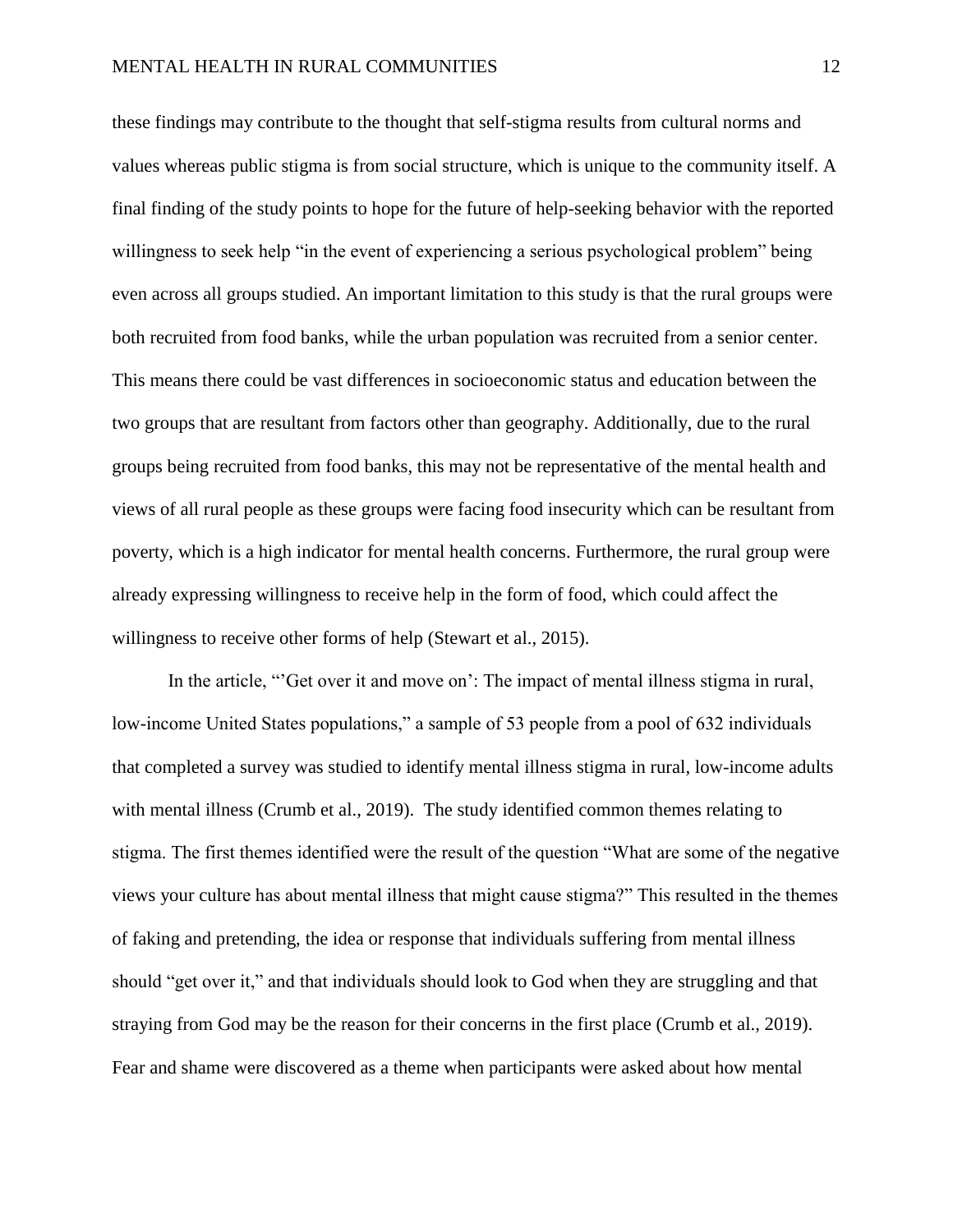health stigma does or does not affect them or others they know. Many participants discussed feeling either fear, shame, or both when trying to seek mental health treatment or when discussing mental health with family and friends. Being perceived as weak or receiving negative judgment were reported by nearly all participants as being the possible negative consequences of pursuing mental health treatment. Fears of losing a job or being thought to be avoiding work or other responsibilities as the reason for seeking mental health treatment were also brought up as possible negative consequences. The overall findings of this study indicate that negative views about mental health and seeking mental health treatment are common in rural areas and continue to have a negative effect on help-seeking behaviors. Additionally, through the reports made by participants, it can be noted that mental illness is often misunderstood and that accurate knowledge about mental health and seeking resources is lacking for this population. The study further indicated that individuals that do have mental health concerns are often not seen as credible when describing the various challenges they face due to their mental health. The effects of this stigma and lack of knowledge can be particularly detrimental for rural people as job loss is a concern. This concern may not be as prevalent for individuals living in urban areas as they have more anonymity and job opportunities (Crumb et al., 2019).

Mental health stigma affects all groups of people, and parental stigma specifically can influence children and their access of mental health services. Published in 2015 in the *Journal of Pediatric Psychology*, Polaha et al. study parental perception of stigma on accessing services for their children with mental health needs, how delivery settings affect perception of stigma, and other barriers to accessing services. The study included surveys completed by 347 caregivers of children with psychosocial concerns. Study participants were primarily mothers (79.8%) and were majority White (94.2%). Participants were from rural Appalachia, which is southwest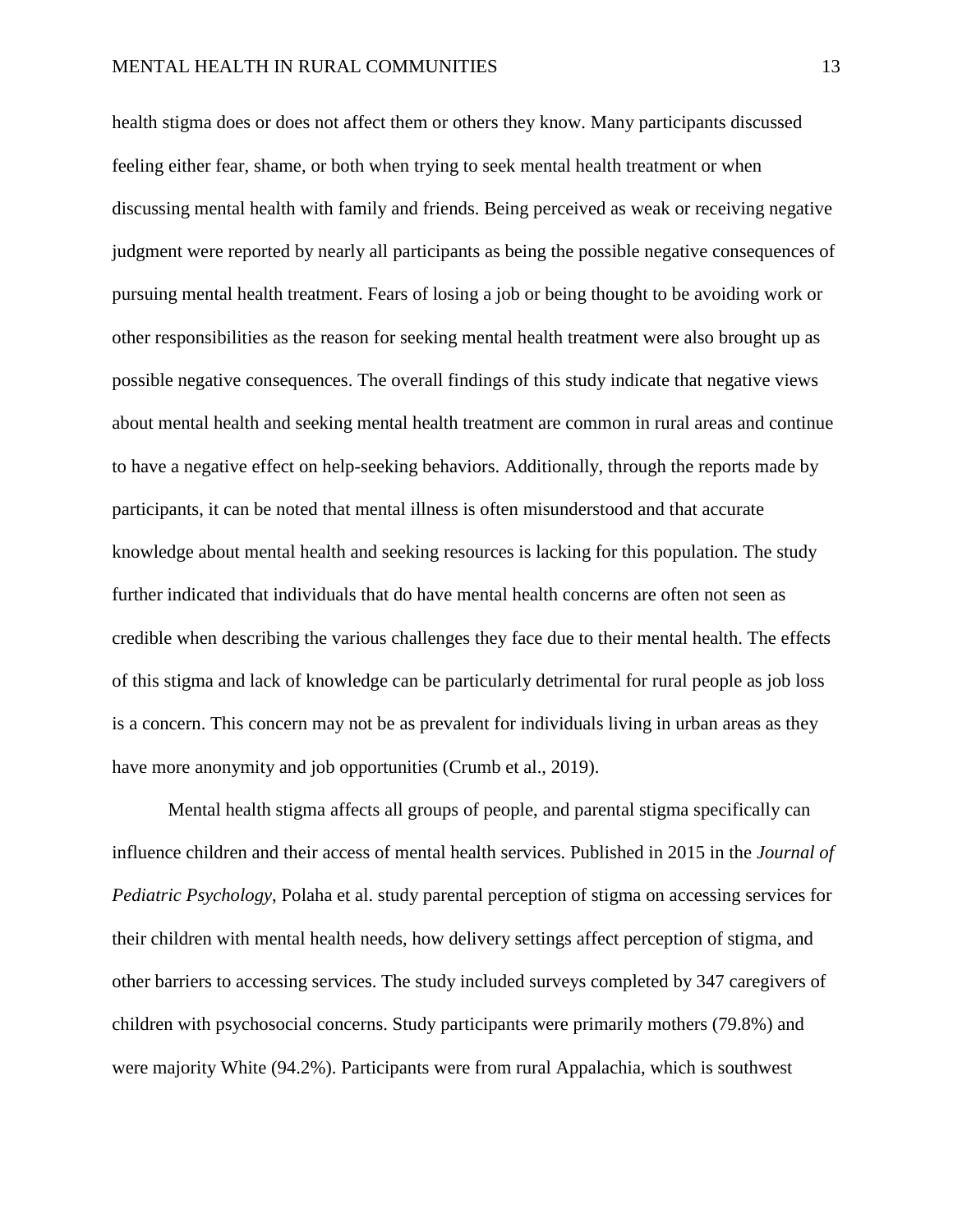Virginia and northeast Tennessee. The mean age of participants' children was 9.21 years, but the study spanned children's ages of 4-16. The settings for receiving mental health services included school, church, doctor's office, private office, behavioral health center, and two-way videoconferencing. The study's results revealed that the higher the level of perceived public stigma the less likely parents would be to seek mental health services for their child at any of the locations presented. This was most prevalent for the settings of school and behavioral health centers. An additional finding of the study was that the more barriers a parent believes exist, the less willing they will be to seek mental health services for their child at church or at a doctor's office. The older a child is the less likely that services would be sought from a child's school. This is due to study findings of older children being less willing to participate in mental health services at school, possibly due to concerns of stigmatizing behaviors from peers such as bullying. A positive factor identified was that parents who have accessed mental health services for their child in the past are more willing to seek services for them again, except for in the settings of church or through videoconferencing. In general, the findings of the study state that parents believe there is reasonably low public stigma in obtaining services for their children, especially in settings such as private practice, primary care, church, or through telehealth. It is hypothesized that the "good parenting" that is shown by seeking help for their child outweighs any of the negative effects of mental health stigma (Polaha et al., 2015).

The unique culture of rural populations can have negative effects on help-seeking behaviors due to specific characteristics that individuals possess. Cheesmond et al. (2019) performed a systematic qualitative review of eleven research articles to answer the question "What do adult rural residents say about why they, or other rural residents, do not, or may not in the future, seek help for problems related to mental health?" A thematic analysis was then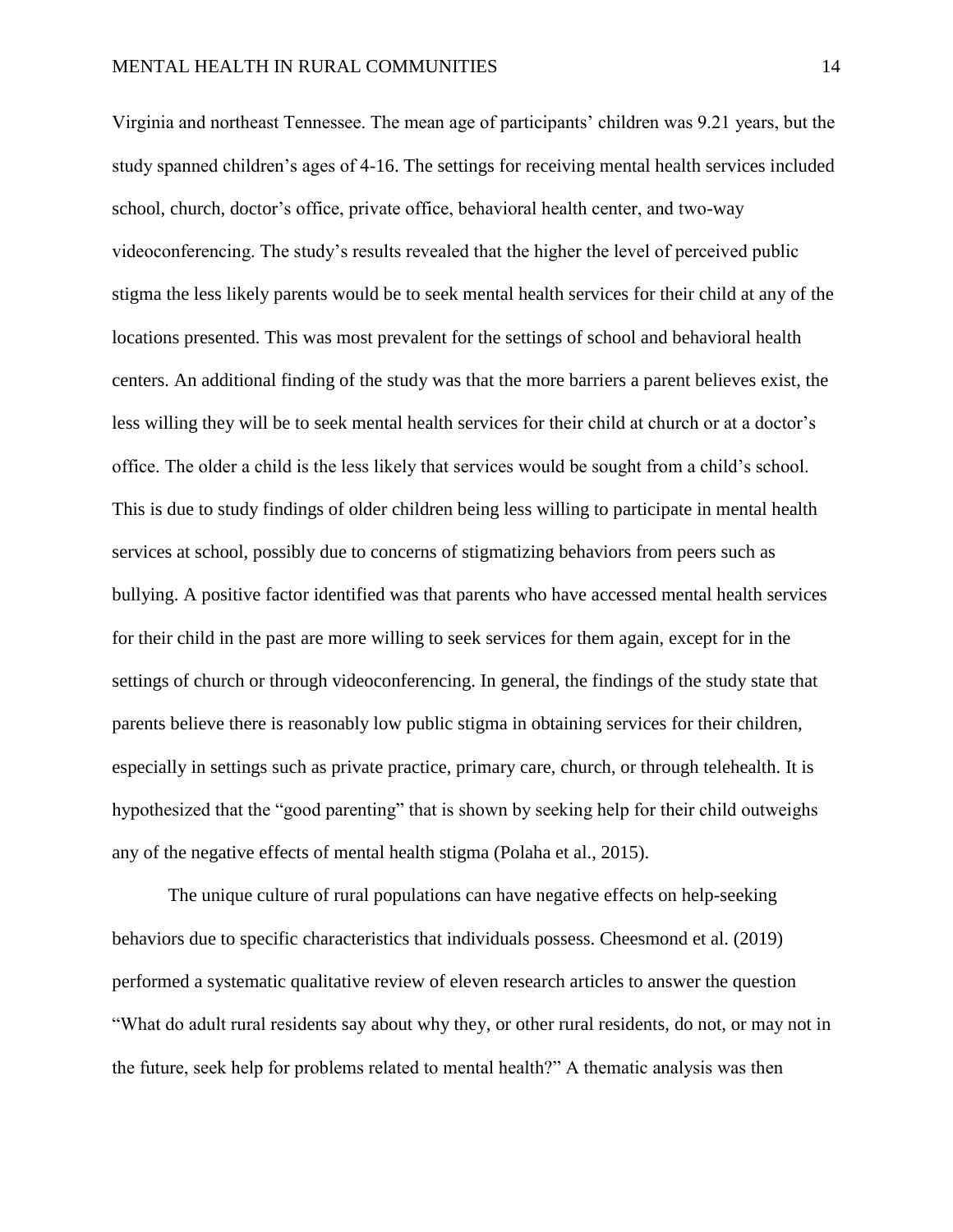completed on the articles to synthesize the data from the qualitative systematic reviews. The articles were published between the years of 1999 and 2017. The thematic mapping of data revealed four barriers to help seeking. These barriers include stoicism, stigma, distrust, and meaning. Stoicism is defined as "silently coping with mental distress" and was the most cited barrier throughout the articles, being reported in ten of the eleven. Stigma, or the perceived belief that you will be judged or seen negatively due to mental health needs was discussed in all eleven articles. Distrust in mental health services was cited in five of the eleven articles, while meaning, in regard to "the meaning an individual assigns to the key concepts within mental health," was cited to prevent seeking services in seven of the eleven research studies. In addition to these four attitudes, rurality was specifically mentioned in relation to barriers to help-seeking behaviors and was discussed as living in a rural area and the identity that comes with that as being directly related to their lack of help-seeking behaviors. Some specific factors relating to this include characteristics such as "independence, self-reliance, and strength" as well as the lack of confidentiality that comes with living in small communities. For those people who can travel outside of their community for mental health services, working with a provider that was from a nonrural area was described as being "ineffective or inappropriate." Coexistence of barriers was also noted in ten of the eleven studies. Overall, characteristics that were related to living in a rural area were discussed throughout all articles and were almost always connected negatively to help-seeking behaviors. Interestingly, much of the characteristics that were discovered to be inhibitive were identified by participants with pride as being "unchangeable part[s] of their core identity." (Cheesmond et al., 2019, p. 55). Therefore, living in a rural area and identifying with rural culture will have a limit on help seeking behavior-occurring outside of the effects of stigma and lack of access to services—because it is a by-product of rural cultural identity due to the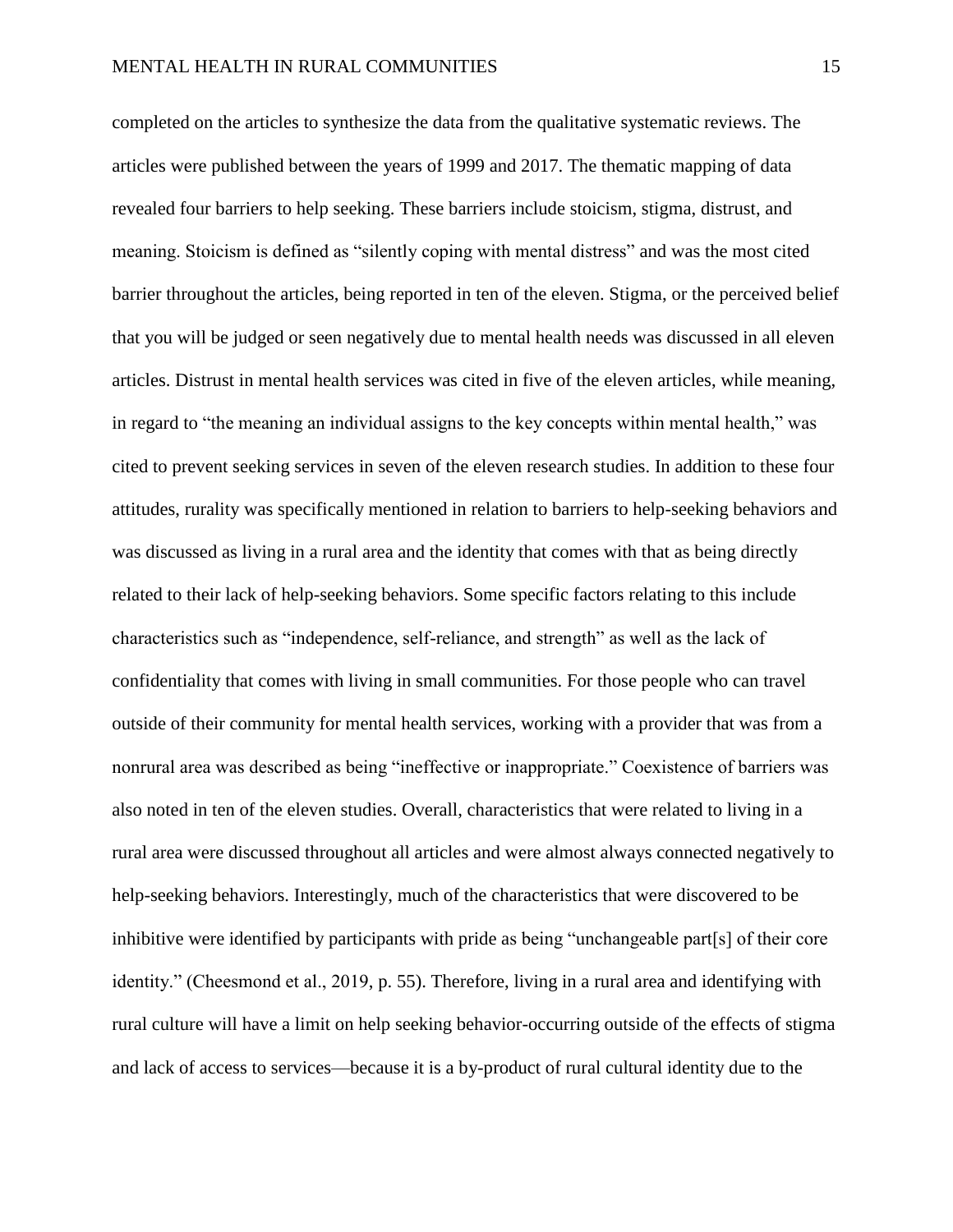combinations of traits and values that are intrinsic to the people.

The culture of a rural area not only effects individuals living there, but also practitioners working in the area. A phenomenological study was conducted through interviews of eight mental health professionals working with rural populations to gain a better understanding of the barriers people living in rural areas face. The findings were published by Jensen et al. in the *Journal of Rural Mental Health* in 2020 under the title "A Phenomenological Study of Clinicians' Perspectives on Barriers to Rural Mental Health Care." Some participants in the interviews discussed rural cultural as a unique cultural identity and form of diversity. The strongest values discussed were of independence and self-sufficiency. While individuals in rural areas largely saw these values as positive and necessary for living in such low population areas, mental health professionals explained how these characteristics can negatively affect helpseeking behaviors. For instance, a professional discussed how the value of self-sufficiency was seen in some patients who waited until things were very bad for their mental health instead of reaching out for help. Another cultural phenomenon that rural communities face is tight-knit communities due to having fewer people in the area and thus having a higher level of interconnectedness. This leads to concerns with confidentiality in terms of community members knowing what others are doing, recognizing vehicles at mental health professionals' office, and the general gossip that is common in small communities. With a large amount of agricultural work occurring in rural areas comes difficulties in scheduling and planning mental health services. Schedules must be worked around farming, and certain seasons and times of day are much busier than others due to the nature of the work. Because mental health professionals in rural areas are likely the only such provider in the area, they may face unique challenges of dealing with dual relationships with clients, as well as having to work with a large variety of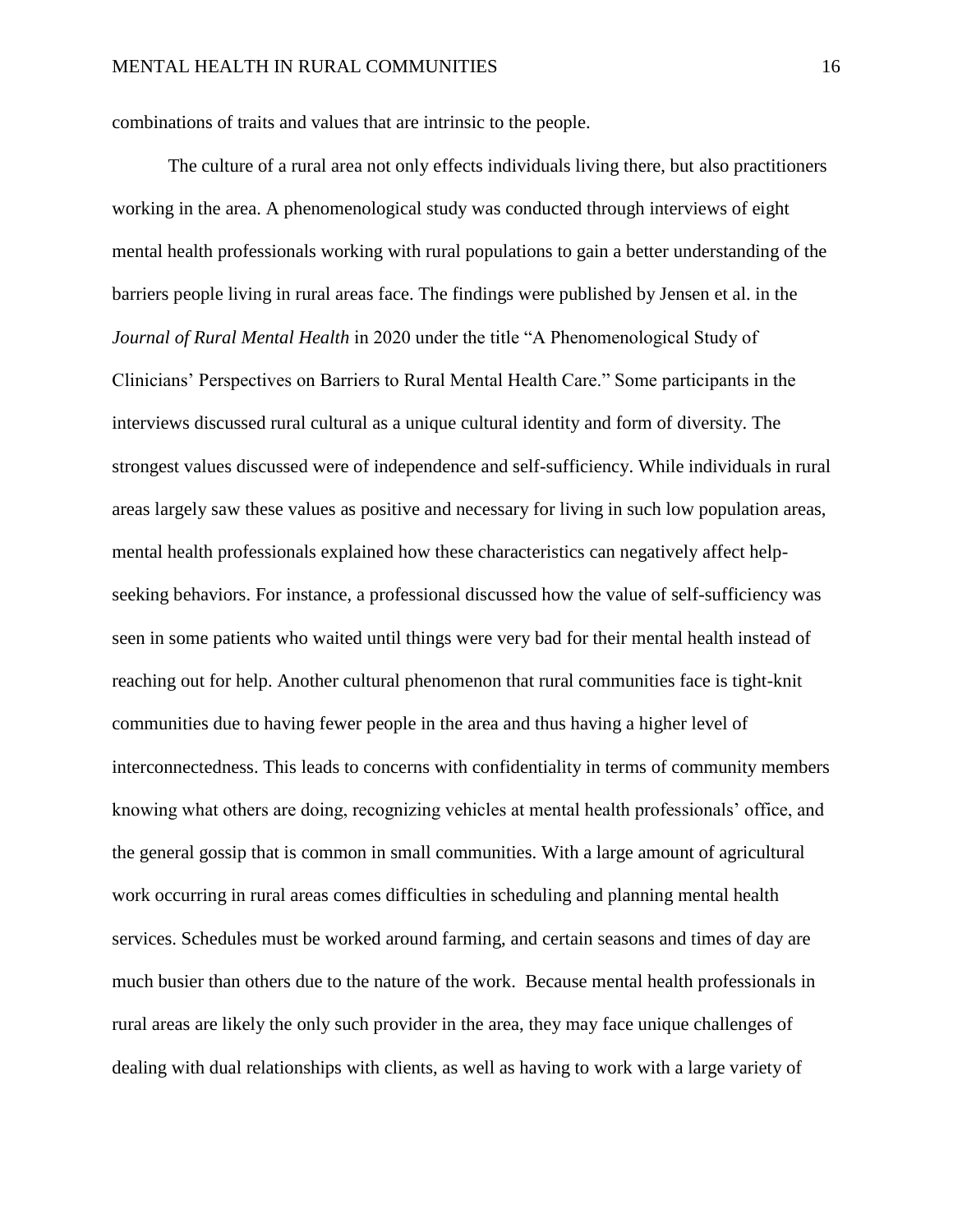mental health concerns that may normally be sent to specialists. With the lack of services in the area, referrals to other mental health services such as crisis, psychiatry, or other specialties can be difficult, and clients often experience increased wait times and thus delays in services. In conjunction with this, because of the uniqueness of rural culture, individuals may feel distrust or a lack of understanding by providers in urban areas. This can lead to a bad fit with providers, a lack of follow through with services, and generally inadequate treatment. Other related concerns with accessing services outside of the area include lack of transportation, cost, and the distance to other providers. Rural areas are generally lower income and due to the nature of the work (family businesses, small businesses, agricultural), many will not have access to health insurance or other benefits. Therefore, even if individuals are able to find services, they may not be able to afford them, or take off work to access them. Because of the nature of rural areas, there is a lack of access to services for mental health, as well as a general lack of other resources and amenities. This can make it difficult for new mental health professionals to be hired or convinced to take up practice in rural areas. Thus, decreasing the availability of services even more. The acceptability of accessing services can also be a daunting task due to the stigma related to mental health. Several interview responses discussed stigma and the barrier it serves to people feeling comfortable pursuing mental health services. The language surrounding mental illness contributes to the negative stigma as respondents discussed clients delaying services due to not wanting to be called "crazy" or be seen going to the "nut hut." The study also presents possible solutions to these barriers which will be discussed more in depth in the next section of this paper (Jensen et al., 2020).

Stigma, shortages of services that reduce access, as well as culture all effect rural individuals from accessing services. Insurance and financial concerns also limit what services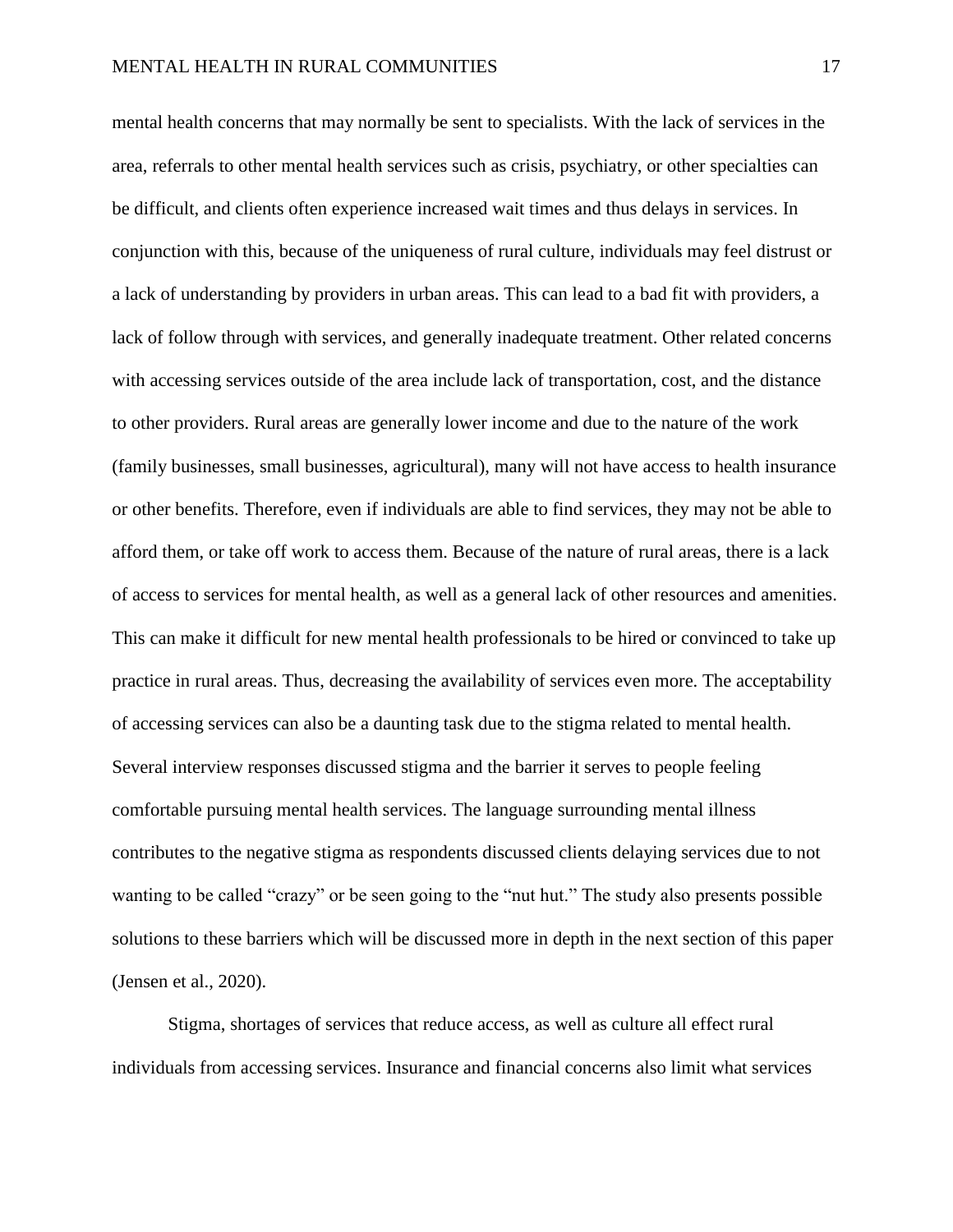individuals can access. Published in 2020 in the *Journal of Rural Mental Health*, this study analyzes data about the Medicare mental health coverage gap (MMHCG) from an American Counseling Association (ACA) survey (Fullen et al., 2020). The survey results include data from 3,760 counselors, 601 of which reside in areas identified as being rural by the Health Resources and Services Administration. The study looked to understand the impact of the MMHCG on rural mental health providers and rural communities. To understand the findings of this study it is important to know that services provided by some mental health providers, specifically those licensed as licensed professional counselors (LPCs) and licensed marriage and family therapists (LMFTs), are not reimbursable through Medicare insurance. The policy for Medicare mental health was last updated in 1989. This study notes that since that update, professionals, lawmakers, and educators have all advocated for changes to be made to allow Medicare recipients to be reimbursed for mental health services from these professionals (Fullen et al., 2020). Up to the date of this paper, the only identified professionals that are reimbursable by Medicare for mental health services are psychiatrist or another physician, clinical psychologist, clinical social worker, clinical nurse specialist, nurse practitioner and physician assistant (U.S. Centers for Medicare, n.d.). The study identified that 78% of rural counselors are impacted by MMHCG as compared to nonrural counselors at 68.6%. Results from the study showed 48.6% of rural counselors surveyed had to refer an existing client due to MMHCG as compared to 37.2% of nonrural providers. Applying this date to real world settings shows that rural counselors are 59.3% more likely to have to refer clients to other providers than nonrural counselors. This generally occurs mid-treatment when an existing client's insurance changes to Medicare. Part of this could be caused by the incompatibility between Medicaid and Medicare. Medicaid is a state and federal program that provides insurance at no or low cost to individuals that qualify due to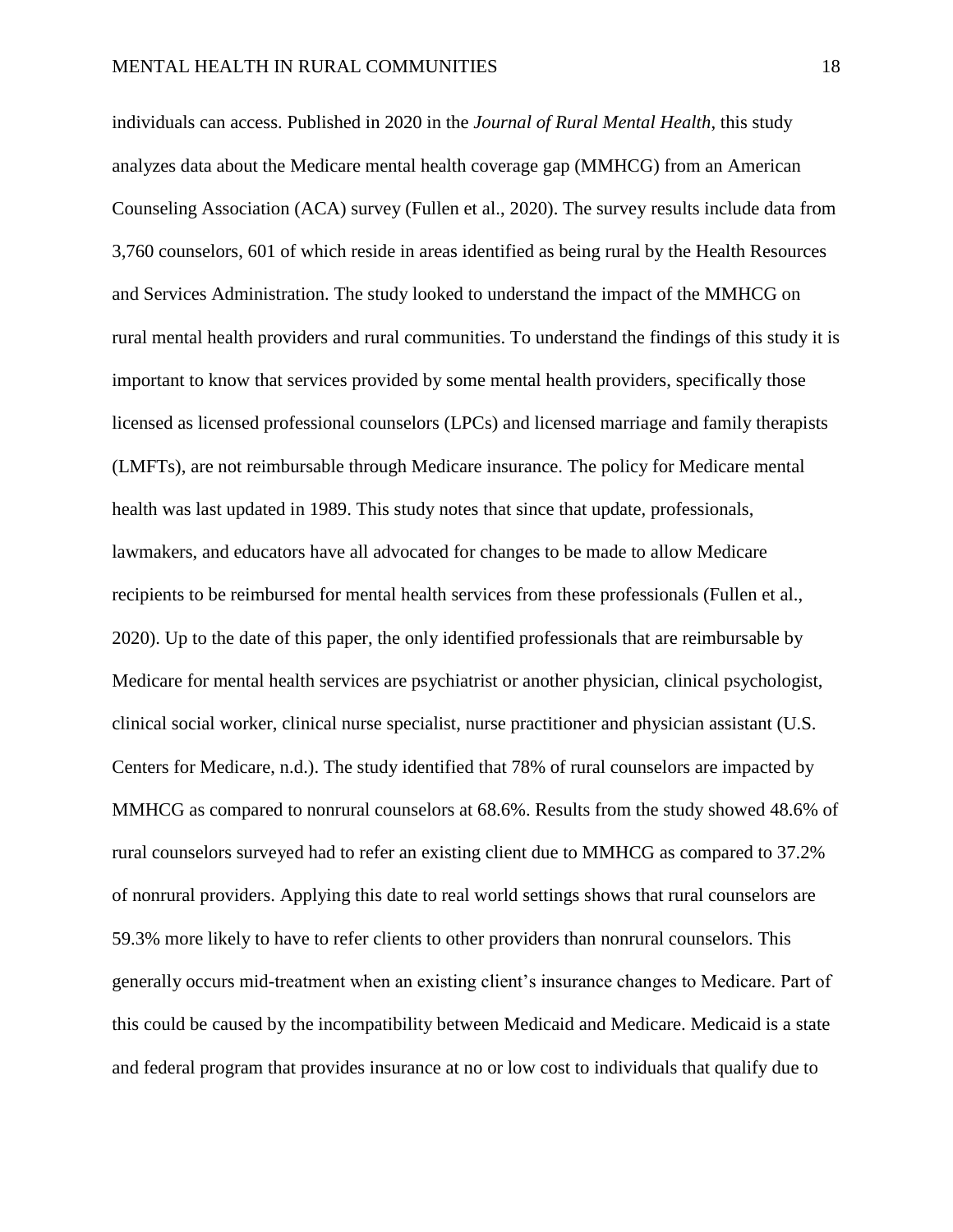low income, disability, or other factors. Medicaid can be utilized by children, adults, and the elderly, whereas Medicare is only for individuals 65 and older. Medicaid reimburses far more mental health professionals than Medicare, including LPCs and LMFTs (MN Department of Human Services, 2021). The likelihood of individuals utilizing Medicaid for insurance is quite high in rural areas due to the increase in poverty and lower income households. Therefore, when an existing client switches from Medicaid to Medicare they would no longer be eligible for mental health services with a therapist who is licensed as LPC or LMFT, therefore helping to explain the increase in mid-treatment referrals for rural practitioners identified in the study. Similarly, the odds that a rural provider will use a sliding scale for fees or offer pro-bono services is 34.6% higher than nonrural practitioners. It is possible that sliding scale fees and probono services are a practitioner's solution to maintaining care of patients who become ineligible for their services due to MMHCG. Due to the lack of other providers in rural areas and the inability to make referrals successfully due to other limitations of rural services that have been discussed in this paper, providing alternative paying options may be one of the only ethical options available for rural providers as there are few if any alternatives. The results from this study indicate that the problems with access to mental health services for rural populations extends far beyond lack of resources and negative stigma. Institutional level problems, such as insurance, are also causing rural residents to go without much needed services (Fullen et al., 2020).

#### **What's Being Done**

Despite the numerous barriers to accessing mental health services that rural residents face, there is hope for these barriers to be lessened. Telehealth, collaboration of services, increasing rural providers, school-based programs and health centers, psychoeducation, and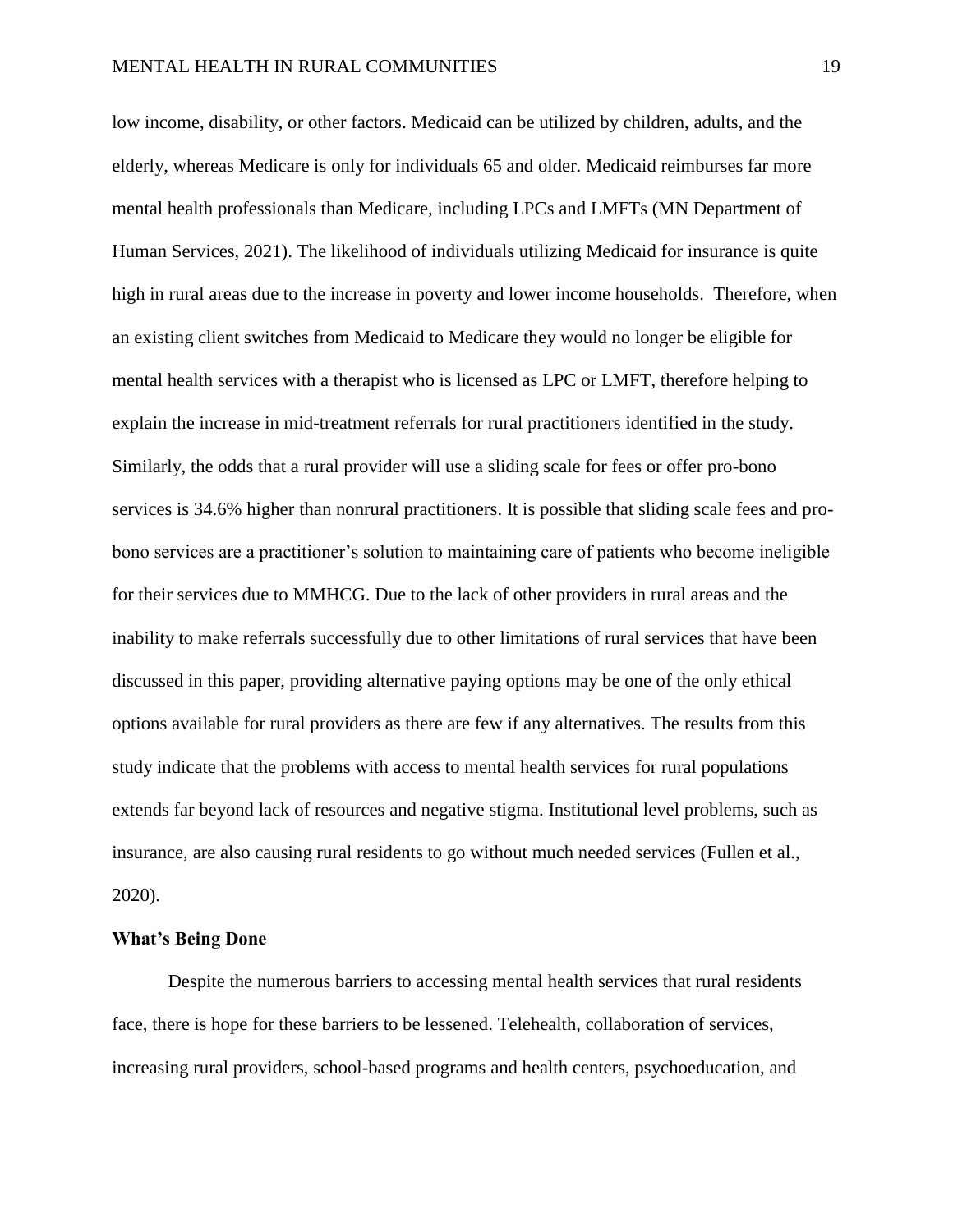home and community-based service funding are all possible solutions. Some proposed solutions may be more effective than others as some solutions create their own barriers.

Returning to the findings of "A Phenomenological Study of Clinicians' Perspectives on Barriers to Rural Mental Health Care" by Jensen et al. (2020), mental health professionals working directly with rural populations provide helpful and workable solutions to the problems discussed earlier in this paper. Telehealth is the first option discussed. Participants in the study had various experience levels with telehealth and ranged from using it exclusively to only reading about it. Those that had the most experience with telehealth discussed that telehealth can be extremely helpful in addressing the problems of access and confidentiality. One practitioner even discussed working with a client through telehealth while the client was at a local medical clinic. In this way, concerns with telehealth that are often presented—such as lack of adequate internet, concerns with safety in utilizing therapy at home, as well as how to address suicidality in clients—are eliminated as the therapy is still being conducted in a medical atmosphere, but patients have the confidentiality of entering the medical facility for a much higher number of reasons. Telehealth was also discussed in the study as being a solution to accessing clinical supervision, which may otherwise be difficult for providers in rural areas and can be a barrier for new practitioners wanting to work in less populated areas. Another solution provided by participants is the recruitment of new mental health providers to rural areas. This was discussed by three of the participants in the study, however only one specific idea was presented. This idea is to increase the number of internships that occur in rural areas. The thought behind this is that if therapists can experience living in a rural environment, and the benefits that come with this, it may be easier to recruit more therapists to rural practice. The final solution presented in the study is to incorporate the already established value of community by collaborating with already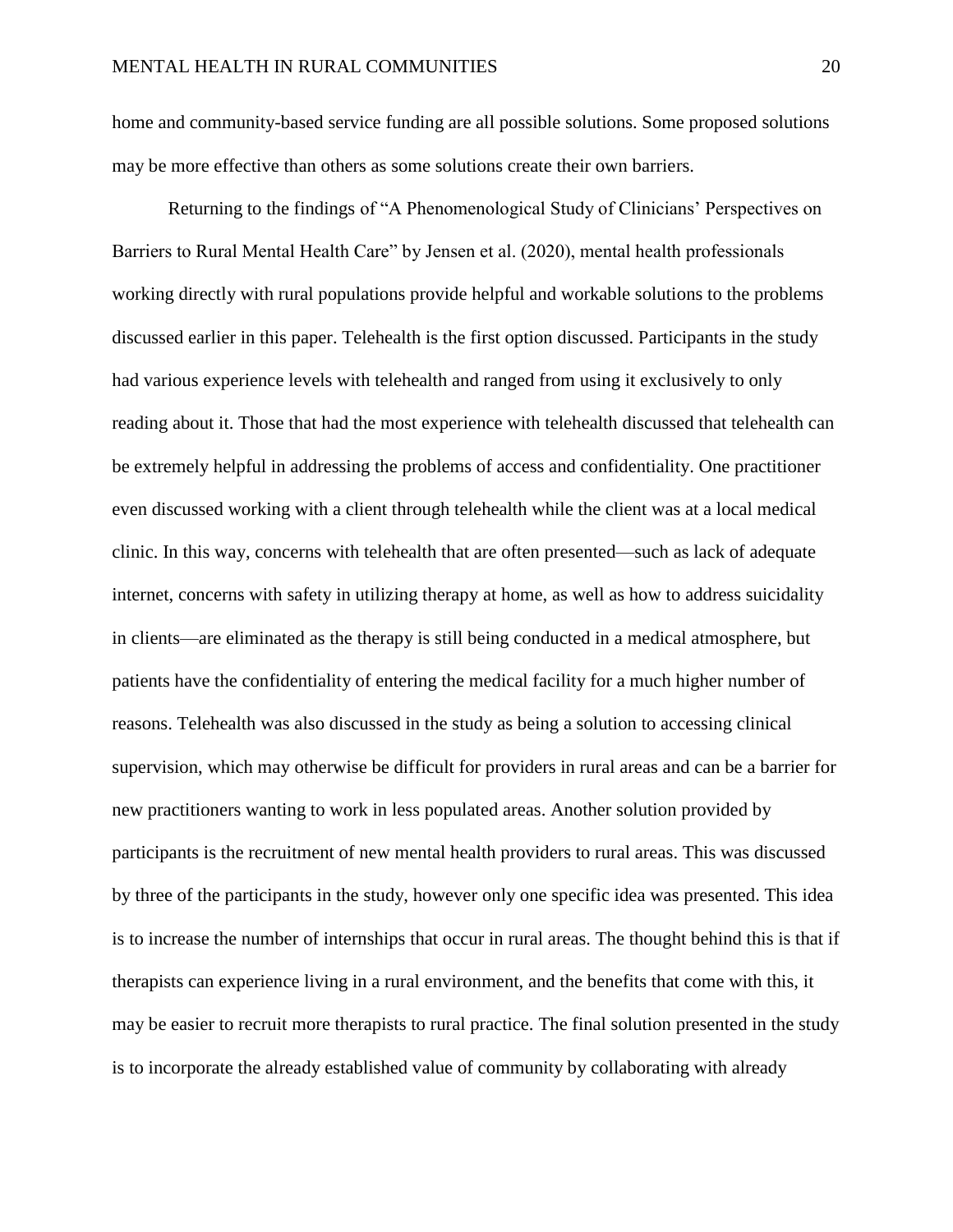utilized and trusted institutions. Rural communities are characteristically tight-knit and collaborative. By focusing on these values, mental health can be incorporated into the daily lives of rural people. Collaborating with local hospitals and health care clinics, schools, and religious institutions were all discussed by survey participants. Additionally, including collaboration with law enforcement can be beneficial as they are often apart of a person's first experience with a mental health crisis. Therefore, by increasing collaboration better long-term mental health outcomes can occur. Overall, the study identifies that rural culture is a diversity issue that should be studied and understood just like all other cultures. People living in rural areas have "distinct values, norms, religious traditions, and language" (Jensen et al., 2020, p. 60), which need to be understood and respected to serve this population effectively. The background of rural individuals can negatively influence their help seeking behavior, but it can also be used to create innovative solutions to promote mental health services for this population (Jensen et al., 2020).

In its study, Crumb et al. (2019) not only looked at the stigma that mental illness has for rural and low-income adults, but also at what characteristics of mental health providers may help to lower stigma. The characteristics, or qualities, that were identified are being nonjudgmental and willing to listen. While these are characteristics that all mental health practitioners should already possess, participants described past experiences of providers rushing through appointments, or not taking the time to understand the unique concerns that people from rural populations have. With the information provided from the study, suggestions for making improvements for the mental health of rural populations were also made. Increasing knowledge on mental health, including signs and symptoms, common concerns, how to seek help, the relationships between mental health and physical health, were all topics identified as being important for rural, low income populations to know more about. Creating more integrated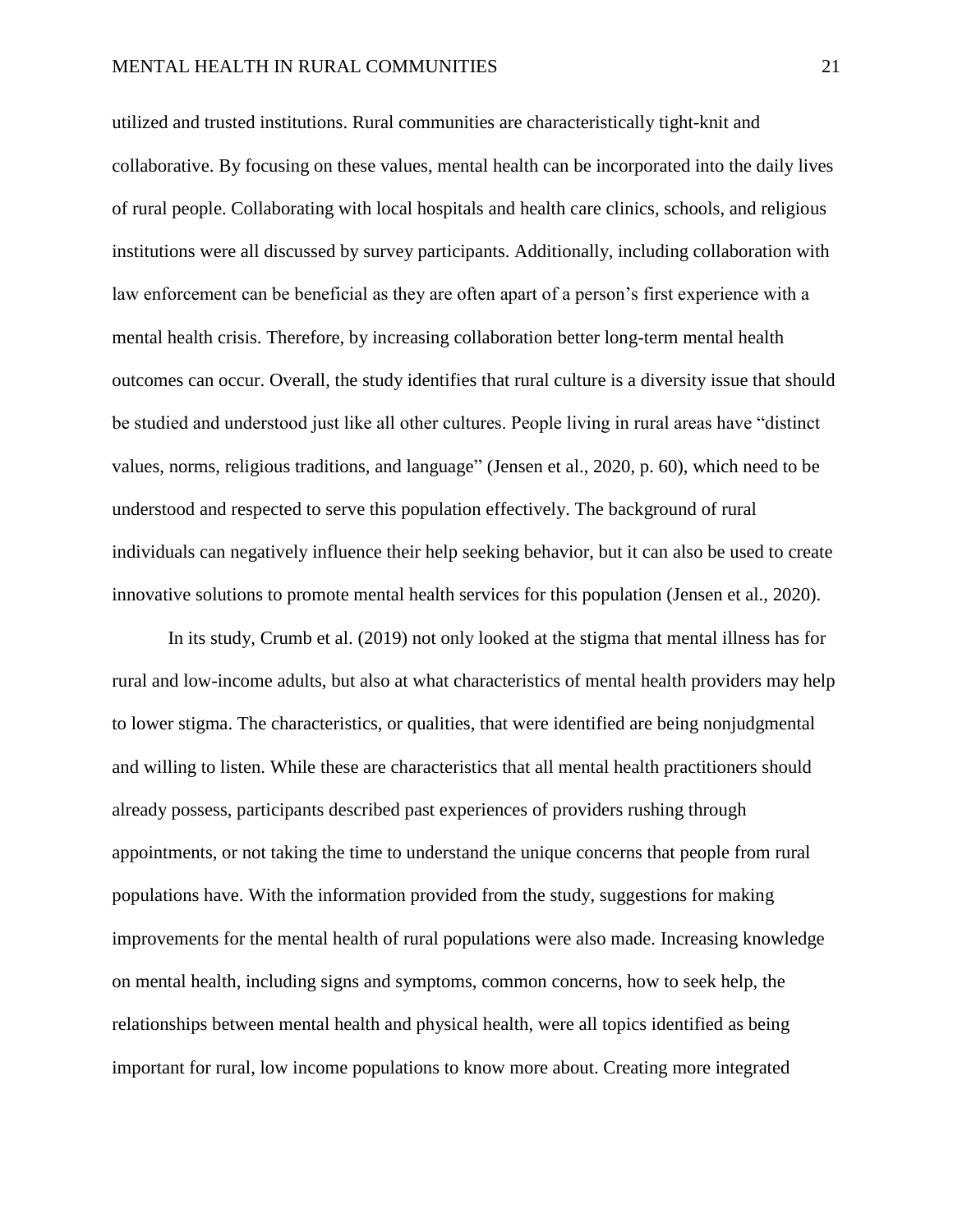services, as well as partnering with already trusted institutions in the community (such as schools, churches, community centers), can also increase the access and trust of mental health services. Confidentiality should also be discussed often by mental health providers to help clients feel comfortable with seeking their services (Crumb et al., 2019).

Telehealth is a possible solution for the lack of mental health services in rural areas. While it has had a positive impact on reducing problems with access, it also causes unique difficulties on its own. The global health pandemic caused by Covid-19 required a rapid shift to telehealth for many professionals, including those that practice in mental health. The article "Rural Mental Health Care During a Global Health Pandemic: Addressing and Supporting the Rapid Transition to Tele-Mental Health" published in the *Journal of Rural Mental Health* in 2021 reviews the efforts of two technology transfer centers that created trainings and materials to support the transition from in-person mental health services to tele-mental health services in March of 2020 (Schroeder et al.). The article reviews the successes and challenges that urban and rural providers faced and the continued barriers that exist for professionals providing mental health care virtually. One of the largest barriers for providing telehealth services to individuals is the lack of access to technology. In addition to this, problems with bandwidth (the speed of internet required to have a real-time conversation with audio and video without interruption) were common in rural areas and needed to be addressed through telephone services as well as hotspots (mobile internet). Providing services through telehealth was also new for many providers in addition to clients, and the effectiveness of providing therapy through this method was concerning for practitioners and clients alike. Additionally, the use of technology can be difficult for people to work with, especially those that have had less exposure to technology in everyday life, which is common for populations living in rural areas (Schroeder et al., 2021).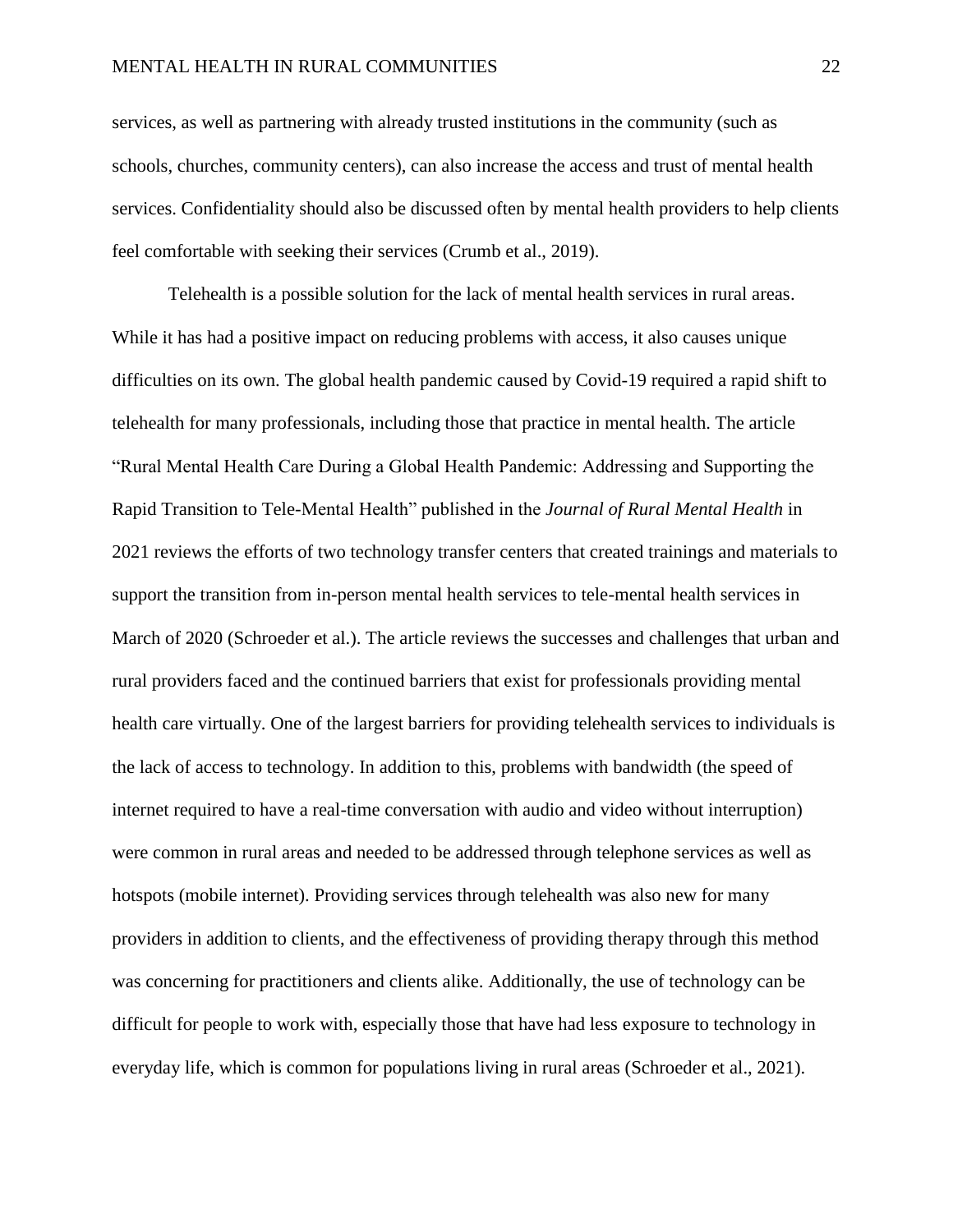Lack of reliable internet, and even lack of reliable cell phone services, makes the use of technology by rural residents less common. In addition to these concerns that may be most specific to rural clients, more universal concerns were also brought up in terms of utilizing telemedicine for mental health services. These concerns include: reimbursement for services and whether telehealth services will continue to be reimbursable after the Covid-19 pandemic decreases, the ability to use technology by certain populations due to limits in knowledge as well as accessibility concerns for individuals with special needs, the use and effectiveness of using telehealth for group session, concerns for safety for individuals who may be accessing services from their home, including confidentiality for the individual, as well as how to assist individuals and ensure their safety when they may be dealing with suicidal ideation. Therefore, while telehealth services can be helpful, they can also cause further problems for practitioners and clients (Schroeder et al., 2021).

"Barriers and Solutions to Providing Mental Health Services in Rural Nebraska," published in the *Journal of Rural Mental Health* in 2019, looks at the results from a survey sent to non-prescribing practitioners in the state (Johansson et al.). The survey was sent to all 705 registered practitioners and had a response rate of 35.4% which included 250 responses. Respondents were primarily female (74%), White (90.4%), non-Hispanic (98.8%), and between 46 and 65 years old (62.8%). The study specifically hoped to examine barriers to receiving mental health care in rural areas, possible solutions to increase access, challenges for practitioners in rural areas, and solutions for practitioners. After analyzing the survey results three main barriers to accessing care were listed as being able to afford care, not having enough insurance to cover care, and not having insurance at all. For rural providers, the leading challenges were working with insurance providers, difficulty with Medicaid reimbursement, and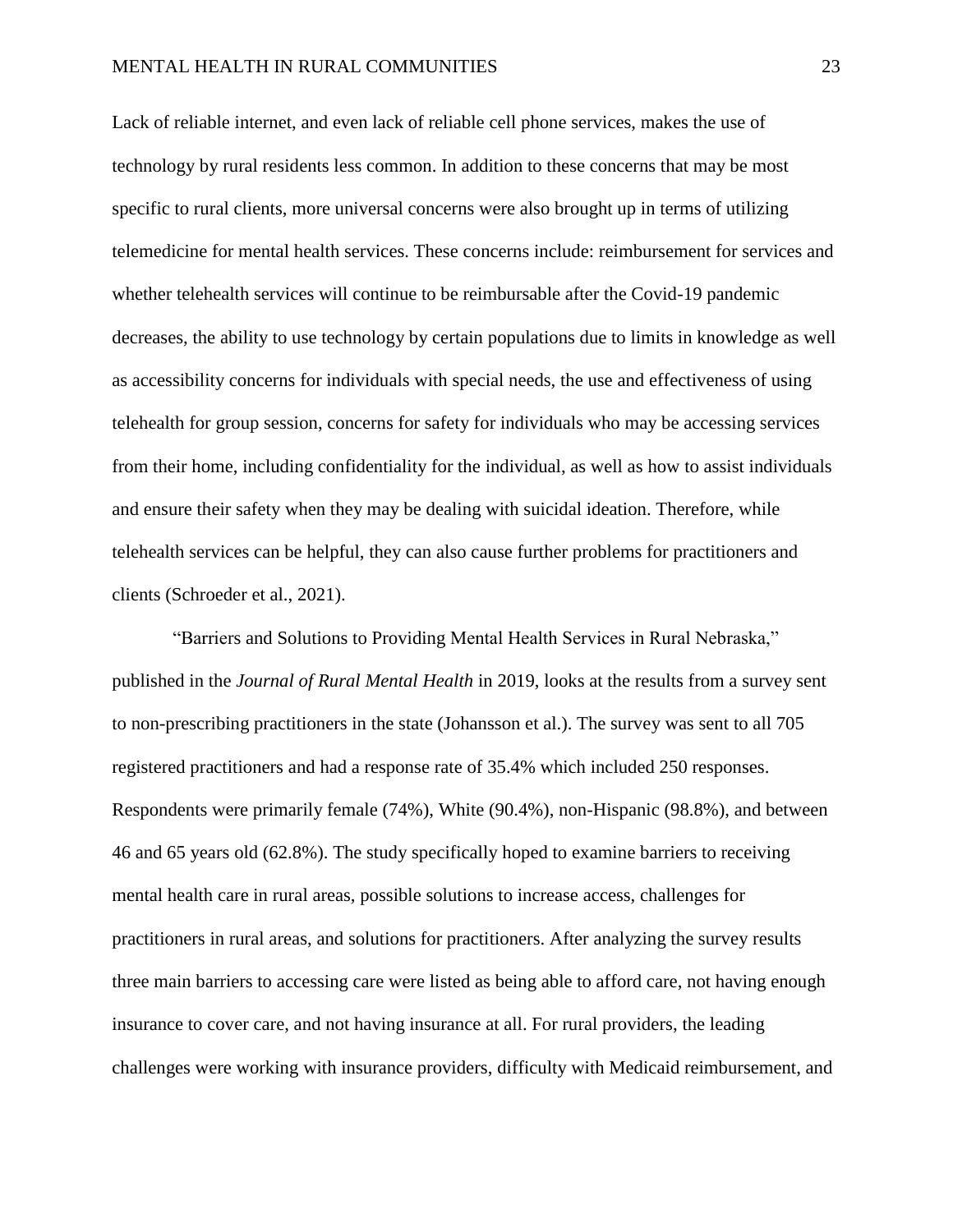not receiving payment for services. The main solutions that were identified by respondents were increasing options available to individuals with serious mental illness and increasing the number of dual diagnoses facilities. Other solutions were also identified that primarily connected with preventative care and public health. These included: school based mental health promotion, community based mental health promotion, public education on mental health, and education on how to access mental health services. Suggestions that were identified from a top-down approach include tax incentives, increased mental health training for first responders and primary care providers, and creating collaborative coalitions. Overall, the focus of responses was on public initiatives such as educational and awareness campaigns as well as overall public health. Showing that individual problems with mental health access in rural areas needs to be addressed further "upstream" as the article suggests (Johansson et al., 2019).

One of the barriers discussed in this paper is the lack of services available, including the lack of providers. The Health Resources and Services Administration (HRSA) is a federal agency that works to improve access to healthcare for individuals living in designated underserved areas. In an article published in the *American Journal of Preventative Medicine* in 2018, one specific program, the Behavioral Health Workforce Education and Training (BHWET) program, is discussed and analyzed (Kepley & Streeter). The BHWET program works to increase the number of behavioral health providers in these areas by providing training. Grants are provided to universities and non-profit organization by BHWET to support the education of behavioral health professionals and promote those working in underserved communities. Programs that are eligible for this program include doctoral internships, masters level practicums, certificate programs, and even peer workers. As of 2018, the article states 9,293 students had been supported by the program. As stated earlier, one of the programs goals is to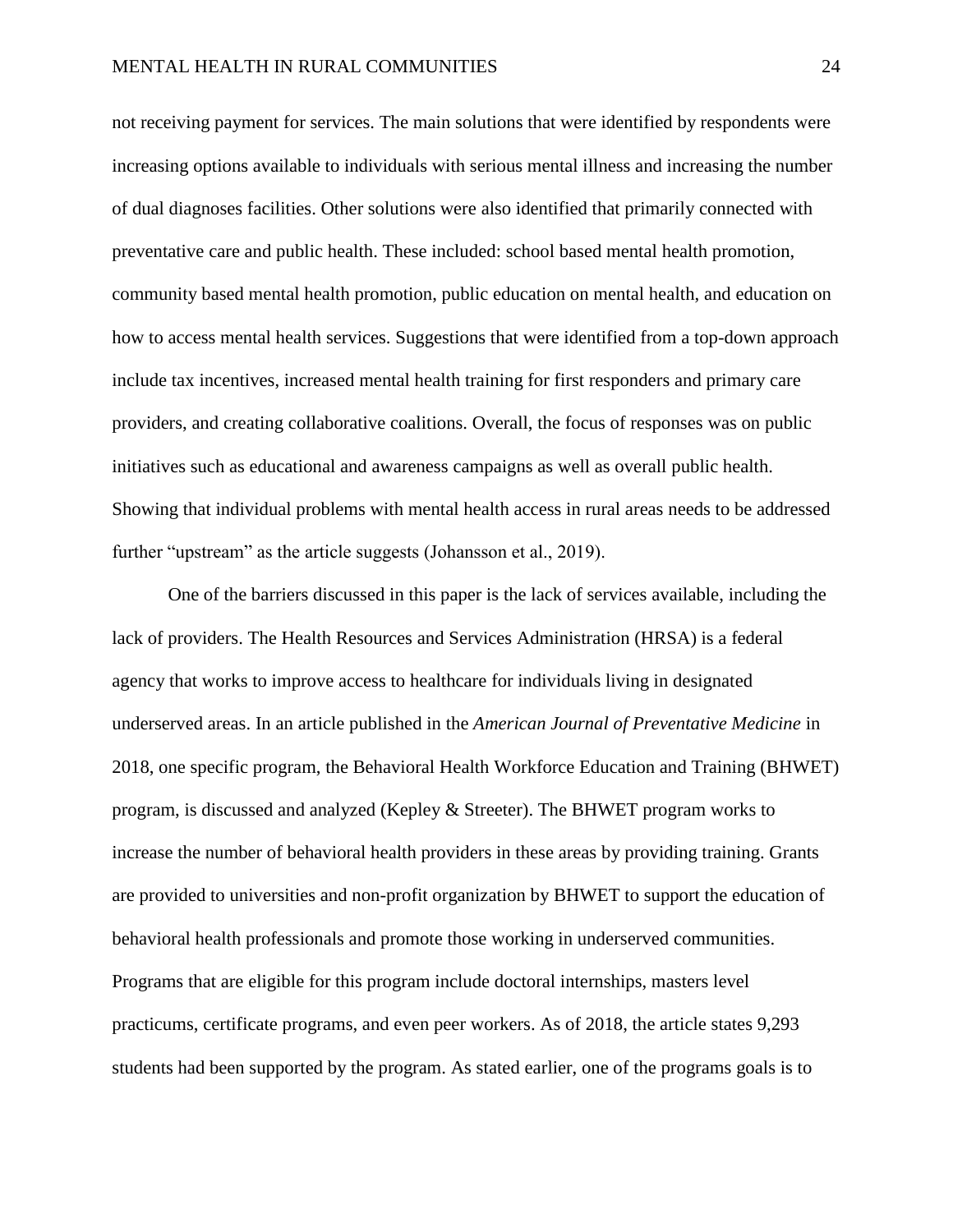increase the number of behavioral health professionals in underserved areas. At graduation, about 40% indicate the intention of working in these areas, and 72% intend to work with vulnerable and high-risk populations. In a one year follow up study, results from 1,975 surveys show that 97% of program participants are working in clinical settings where they provide behavioral health services. In addition, 47% were working in an underserved community or rural area, and 60% were working with children or transition age youth (identified vulnerable populations). Through this program, underserved communities have the benefit of receiving services from students in training. Additionally, the students working in this community have the benefit of expanding the amount of populations they are working with, which increasing their interest in working with underserved populations, thus helping to achieve the overarching goals of the BHWET program (Kepley & Streeter, 2018).

School-based programs, where mental health services are offered directly in the school, are a unique way to overcome barriers to mental health services in rural areas. Due to clients being children, their parents and guardians have the majority of say in whether they participate in these programs. Therefore, their perceptions of the program, as well as their perception of children's needs and barriers when it comes to mental health have an impact on the success of school-based programs. In a study on rural school-based mental health programs, published in the journal *Children and Schools* in 2018, van Vulpen et al. study the results of 607 parent surveys. These surveys provided information on the expressed needs, perceptions on the role of schools, barriers to receiving services, level of access to services, and who parents would contact for more information on services. Results show that parents do identify a need for mental health services with anxiety, victim of bullying, and peer problems being the most stated reasons. Parents also show an agreement with schools being involved in mental health with 78% agreeing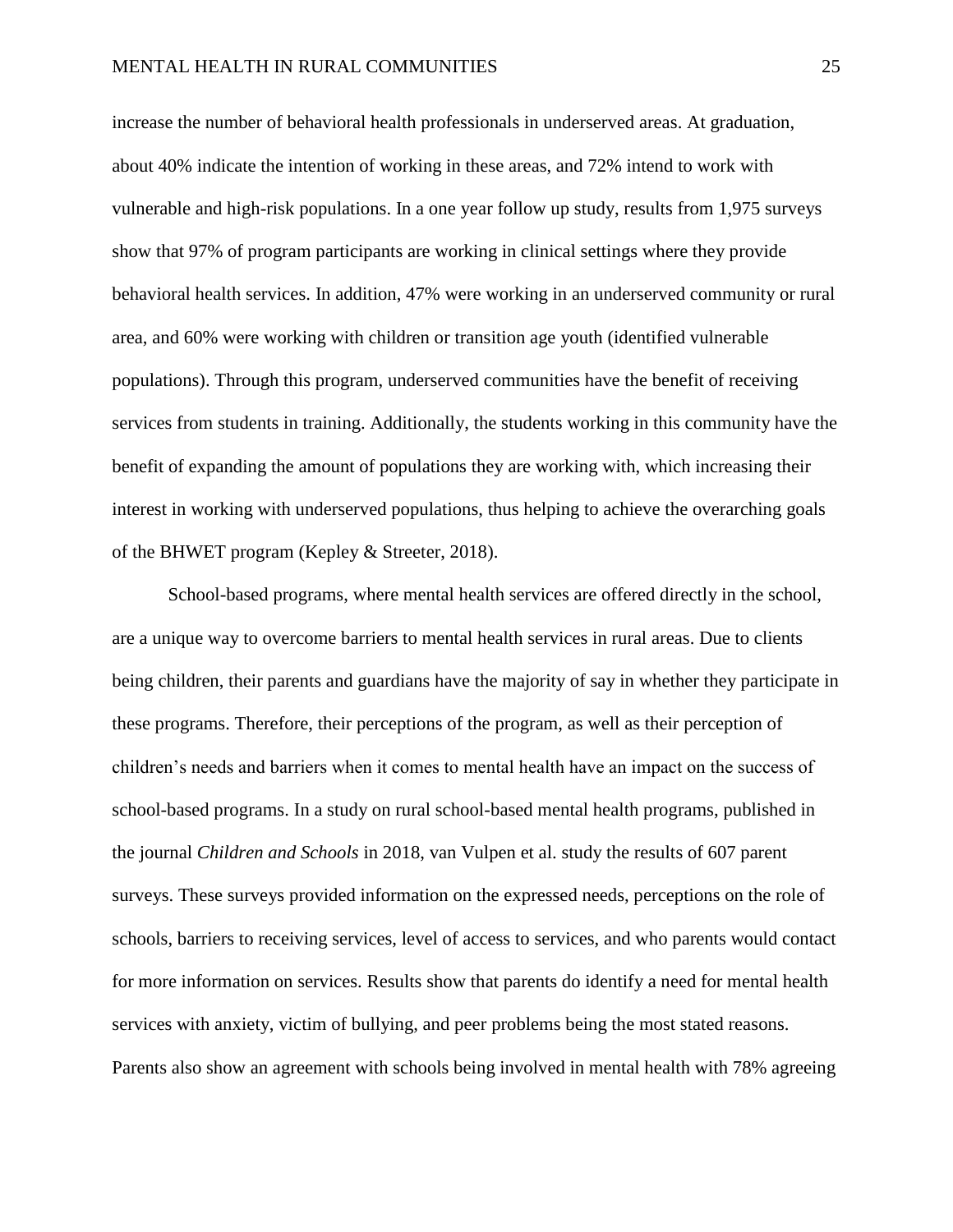or strongly agreeing that schools should be a part of addressing mental health concerns. Screening for mental health issues as well as offering social-emotional curriculum in classrooms was supported by 71% of parents. Finally, 85% of parents agree or strongly agree that schools should make referrals for children and families to both school-based and community-based providers for mental health services. In the surveys, parents also identified barriers to receiving services. The most identified barriers include lack of parental support, lack of awareness of mental health problems, lack of supportive programming for parents, and lack of continuous monitoring of mental health needs by school personnel. Of the parents surveyed, 33% stated their child utilized mental health or special education services at school. When asked whom they would contact if they had concerns about their child's mental health, 87% stated their child's primary care provider, 52% stated the school's guidance counselor, and 46% stated a community mental health agency. For information specific to the school based mental health program, 66% would contact the school guidance counselor, 38% would contact their child's primary care provider, and 35% would contact the school-based mental health provider directly. Overall, the results from this study indicate that parents do believe schools should be involved in addressing mental health needs and supporting students with mental health concerns. The primary barriers for not having mental health concerns addressed are related to the parents—their lack of education or understanding of mental health and lack of support. Therefore, education on mental health and mental health programming should be focused on parents. Primary care providers are a trusted source of information for parents according to the results of this study, and provide a unique avenue for spreading information to parents. Educational materials and lists of services could be supplied to primary physicians in order to be available for distribution to families (van Vulpen et al., 2018).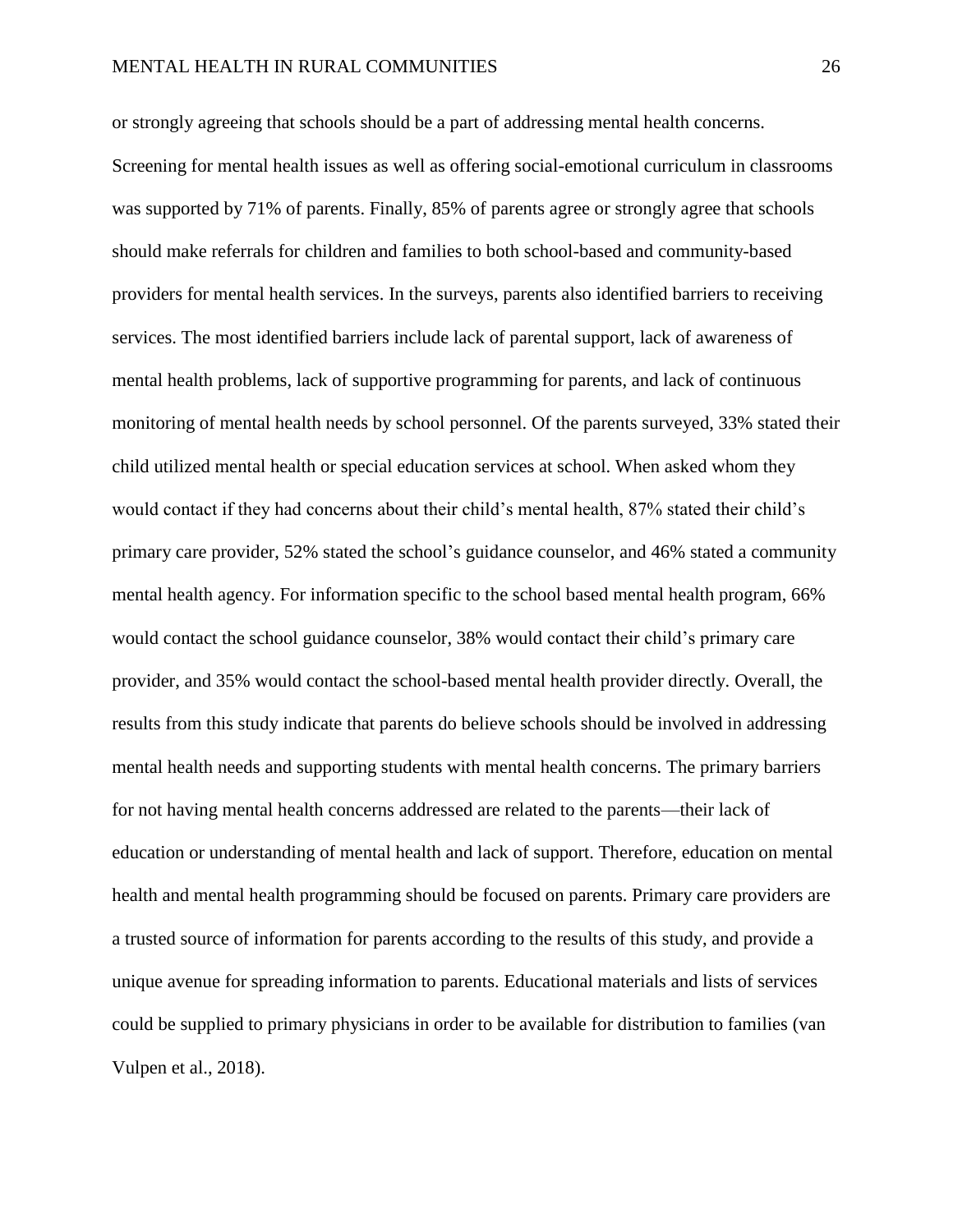School-based health centers (SBHC) provide students with access to primary health care, mental health care, and in some instances dental health care, directly in their schools. A study completed in 2008 and published in *Public Health Reports*, looked at four rural and four urban school districts with SBHCs during the years of 2000 to 2003 to analyze the differences in access and utilization of SBHCs (Wade et al.). The school districts studied first implemented SBHCs for the 2000-2001 school year. There were 13,046 students at the schools, and all were aged 5-15 (grades Kindergarten to eighth). All data for this study was tracked using the health management database employed by the SBHC. Of the 13,046 students, 7,460(57.2%) enrolled in the SBHC, 4,426 (59.3%) of those enrolled utilized the SBHC at least once in the three years analyzed. Urban students were shown to be more likely to be enrolled in the SBHC and to use it at least once. Of the rural students enrolled, they had a higher rate of utilizing the services. Additionally, students with public insurance, or no insurance, were more likely to use SBHC and had higher rates of utilization than students with private insurance. The highest number of referrals for rural students came from parents (44.8%) while urban students had most referrals come from teachers (64.1%). Mental health referrals most commonly came from school counselors and school social workers. There was a substantial increase in visits across all categories over the three years with the highest increase being in mental health. Boys, students in rural schools, and students with public insurance had the largest amount of mental health visits. As discussed in the study, SBHCs have the potential to lower barriers to mental health as well as other health care that so many rural students face. Earlier in this paper barriers such as access to services, insurance, affordability, transportation, are all discussed. Having SBHCs limits these barriers by providing low-cost or free health care to students at their schools. This means parents do not need to have insurance for their children, do not need to leave work to take their child to an appointment, and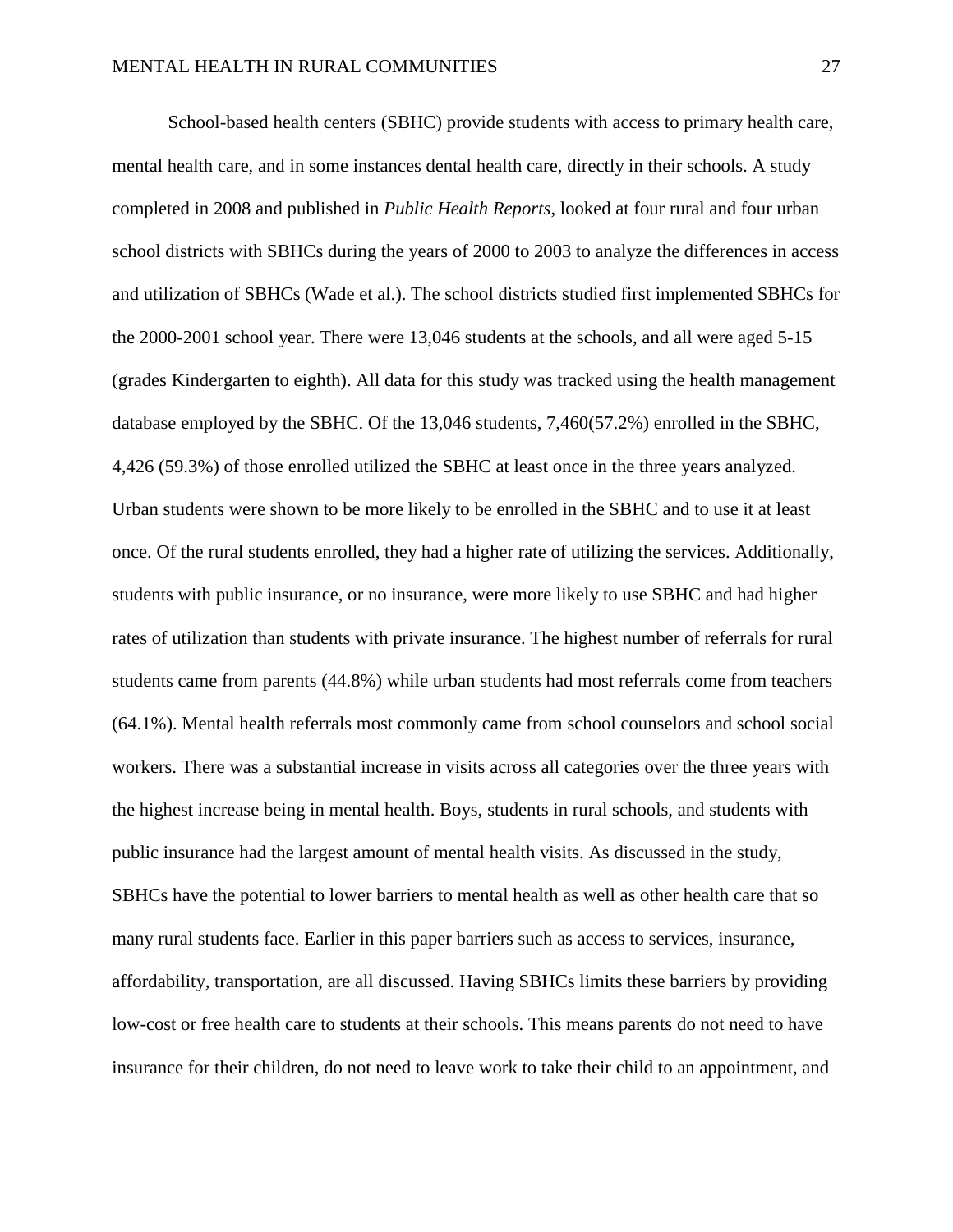also do not need to deal with finding reliable transportation as children are bussed to school and their health care needs would be met there. Additionally, by having on-site services, children miss less school as they do not have to travel to appointments, which in rural areas can take a substantial amount of time due to distance. The increase in utilization of services over three years shows that with an increased knowledge of services provided there is an increase in trust and thus utilization. Mental health services went from being 1% of services provided to 22% in three years (Wade et al., 2008). It also showed that parent referrals for mental health services were higher than teacher referrals, possibly showing that parents do see the signs of their children needing assistance. SBHCs may be an ideal solution to many of the barriers that children face to accessing services, but they still do not solve the entire problem as parents, caregivers, and other adults living in rural areas are ineligible for these services (Wade et al., 2008).

Rural children cannot access mental health services that do not exist. Published in the *New England Journal of Medicine* in 2017 on the topic of Rural Health Care, this analysis of a CDC report on disparities in mental health care for children living in rural counties, offers possible solutions to the crisis as well as commentary on the further difficulties that these solutions may encounter due to the nature of living in a rural community (Kelleher & Gardner, 2017). First highlighting the difficulties faced by individuals living in rural communities, the article discusses the shortage of specialist mental health providers in many areas, including urban and rural. It explains that because the shortages are widespread and not just in rural areas that telehealth cannot fully solve the problem of lack of rural access. The article also explains the financial and regulation barriers that can occur when trying to use alternative delivery methods of mental health services. Some of these would include the credentials and licenses of mental health providers and whether these would allow for the delivery of telehealth services. School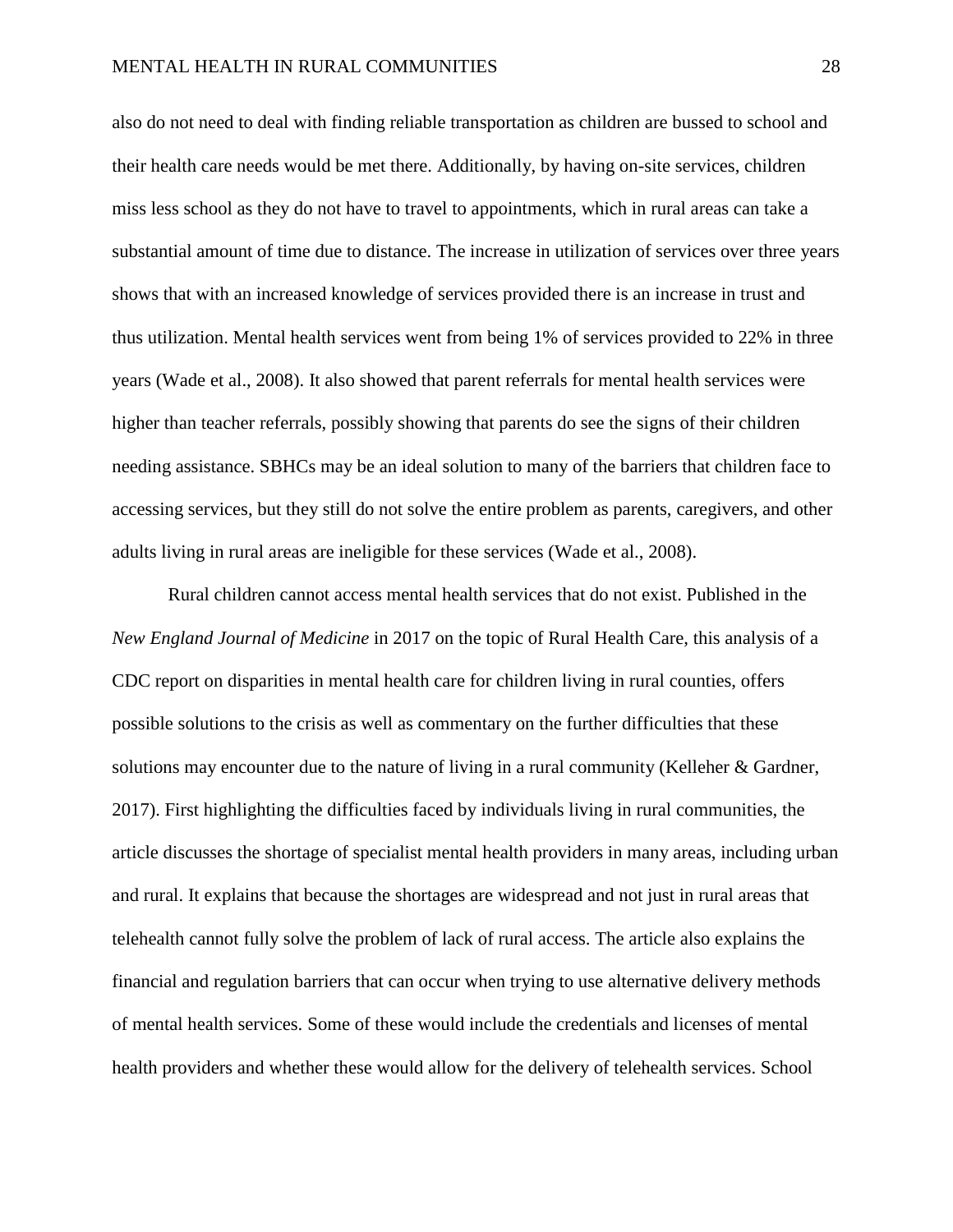based services are a possible solution cited, and have been discussed already in this paper (See van Vulpen et al., 2018 & Wade et al., 2008). Kelleher & Gardner (2017) briefly discusses the positives and negatives of utilizing school-based services. Positives include having easy access to services for children, and the collaboration that can occur between mental health professionals, school staff, and families. This is especially beneficial since children spend more time at school during the year than at their own homes. Concerns include lack of resources, staff, and space that many rural schools face. Overall, the article promotes collaboration across settings and coordination of care in order to alleviate the lack of mental health services for children in rural communities while also promoting the need for further study and attention to this growing problem which the writers indicate as being "out of sight and out of mind" for far too long (Kelleher & Gardner, 2017).

Lack of knowledge of mental health and mental health services is discussed earlier in this paper as a barrier to services for rural populations. Mental Health First Aid (MHFA) is a program developed to "address the gaps in mental health literacy" and includes a program specifically tailored for rural communities (El-amin et al., 2018). In a study published in the *Journal of Rural Mental Health*, El-amin et al. analyze the growth of MHFA in rural areas of the United States during the years of 2008-2016. MHFA is taught to community members by a certified instructor. The training is done either in a single eight-hour session or two four-hour sessions. The study analyzes post course evaluations and data from trainings that occurred across the United States and includes 47,660 trainings, taught by 7,855 instructors, and attended by 777,095 individuals. Of the 777,095 participants in the training, 78% or 606,941 completed the post training evaluation. Demographics of participants are 74% female, 25% male, and 1% nonreporting, the most common age was 25-44 with 46%. These demographics were not seen to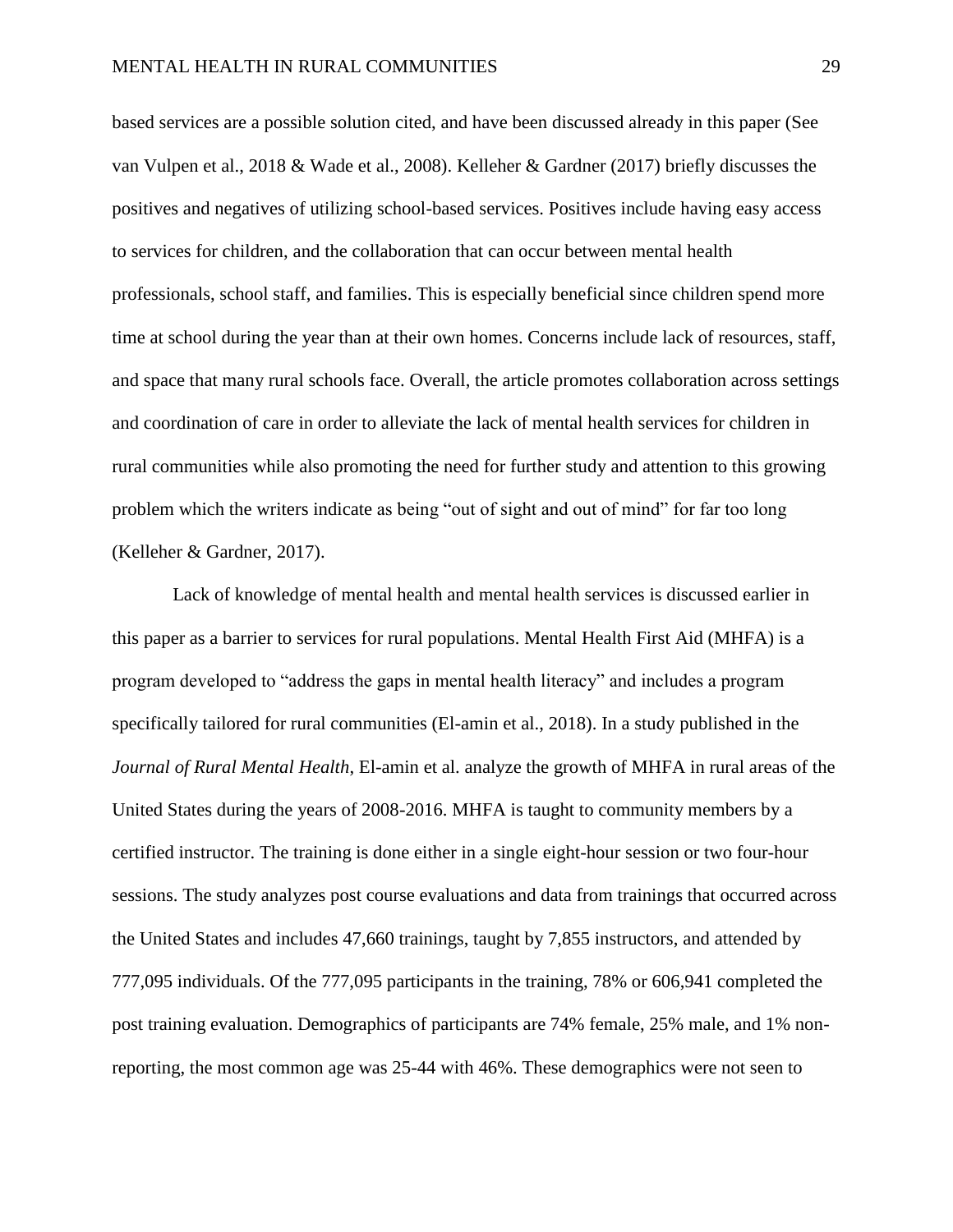change by rural or urban location of the training. Race/ethnicity did vary by urban or rural setting for American Indian/Alaskan Natives (2% urban, 4% rural), Asian Americans (3% urban, 1% rural), African Americans (20% urban, 8% rural), non-Hispanic White (60% urban, 79% Rural), and Hispanic/Latinos (14% urban, 8% rural). MHFA has grown in rural areas from when it was first offered in 2008. Only three courses were offered in rural areas in 2008, this increased to 3,330 courses offered in rural areas in 2016. Rural courses account for approximately 22% of all courses taught in each state. In analyzing post course evaluations, which provide participants with the opportunity to answer on a Likert scale their confidence level on a variety of topics because of the training, rural participants had similar answers to urban participants with the differences being at most 3% points. When differences occurred, rural participants ranked their confidence level as higher than urban participants. The study notes that while the evidence shows MHFA programs have increased in rural areas, the study does not show if this has an impact on long term knowledge of mental health or positive impacts on rural mental health in general. Post course evaluations are completed immediately after the final training and no pre-course evaluation is offered. Evaluation is also not completed again in the future to account for any change due to time. Furthermore, the study specifically analyzes an individual's "confidence" about the specific topics and does not measure any actual behaviors. Therefore, while MHFA can be a helpful tool to increase mental health awareness in rural communities, further study should be completed on long-term impacts to see if there is any actual change for rural residents in seeking or accessing mental health care (El-amin et al., 2018).

Home and Community Based Services (HCBS) offer the opportunity for individuals to continue to live in their homes while still receiving the medical or mental health services they need. These services are generally paid for by the county of residence in the form of waivers and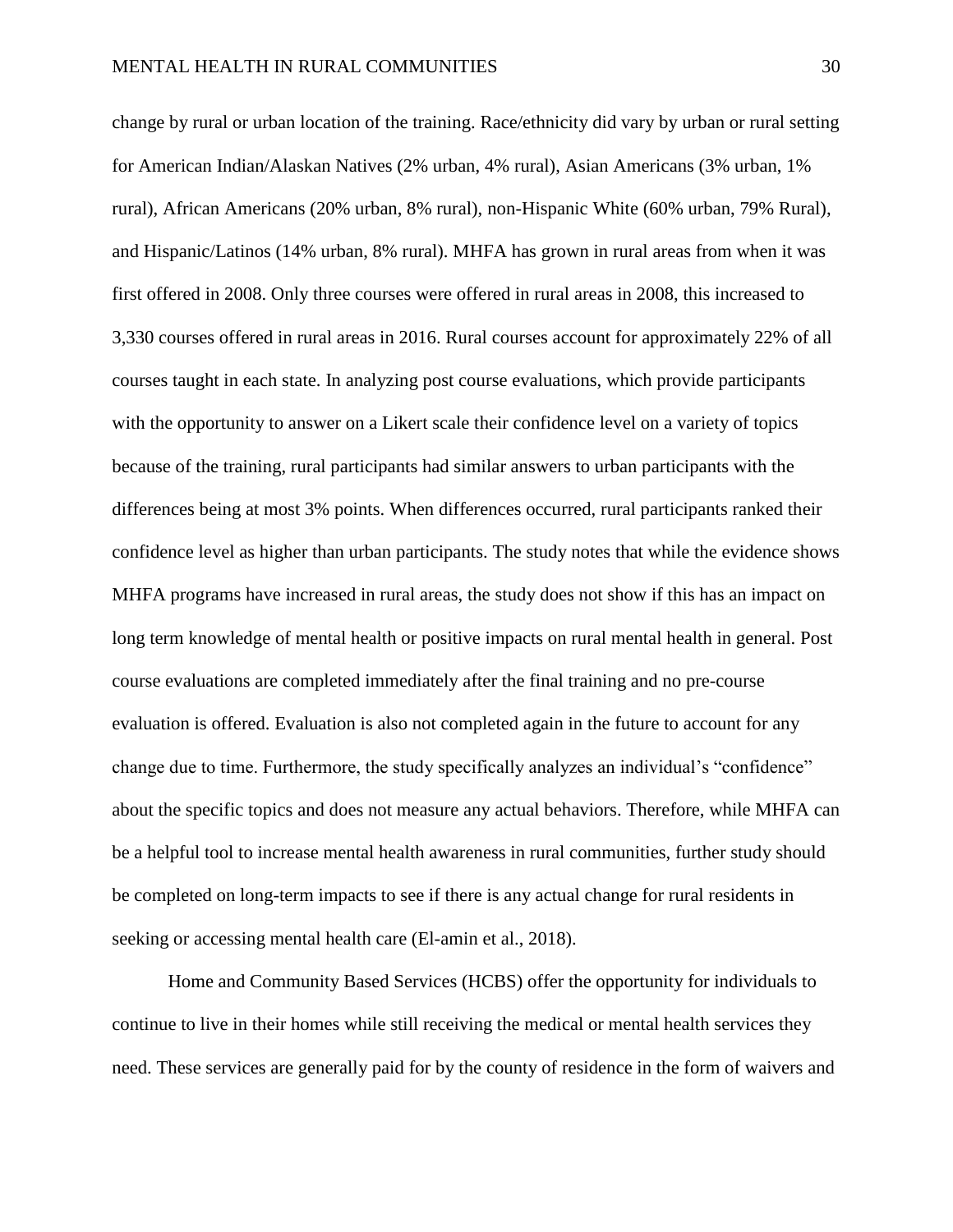grants. Individuals are eligible for waivers and grants due to age or disability. HCBS allow individuals to continue to live in their homes longer rather than entering residential facilities. A study completed by Siconolfi et al. in 2019 and published in the *Journal of the American Medical Directors Association,* seeks to identify possible disparities in the access and use of HCBS between urban and rural residents. The qualitative study was completed through interviews of forty "healthcare stakeholders" across fourteen states. Stakeholders include "Medicaid administrators, services agency managers and staff, and patient advocates." One reason researchers chose to pursue this study is because of recent policies that have sought to promote the use of HCBS funds rather than support residential placement or institutional care which the study cites as being far more expensive. This could be problematic for rural residents if they do not have similar access to HCBS when compared to urban residents. The results of the study are broken down into the four topics of "approachability, acceptability, availability and accommodation, and affordability" (Siconilfi et al., 2019, p. 505). Approachability is defined in this study as an individual's access to information, their knowledge of what services are available, and general health literacy. Overall, rural residents are shown to have less access to information due to limited or no access to the internet, which is primarily where information on HCBS is found. Stakeholders discussed that advertisement for waiver services is also primarily on the Internet. Therefore, rural residents may be lacking in approachability. Acceptability is described as the relationship between what services are available and what is acceptable for the population in terms of social or cultural believes. One difference between urban and rural participants was rural populations tended to rely more on informal caregivers, such as family or friends rather than services provided by an agency or HCBS. The study questions whether this is due to preference or an accommodation due to the lack of HCBS in rural areas. Availability and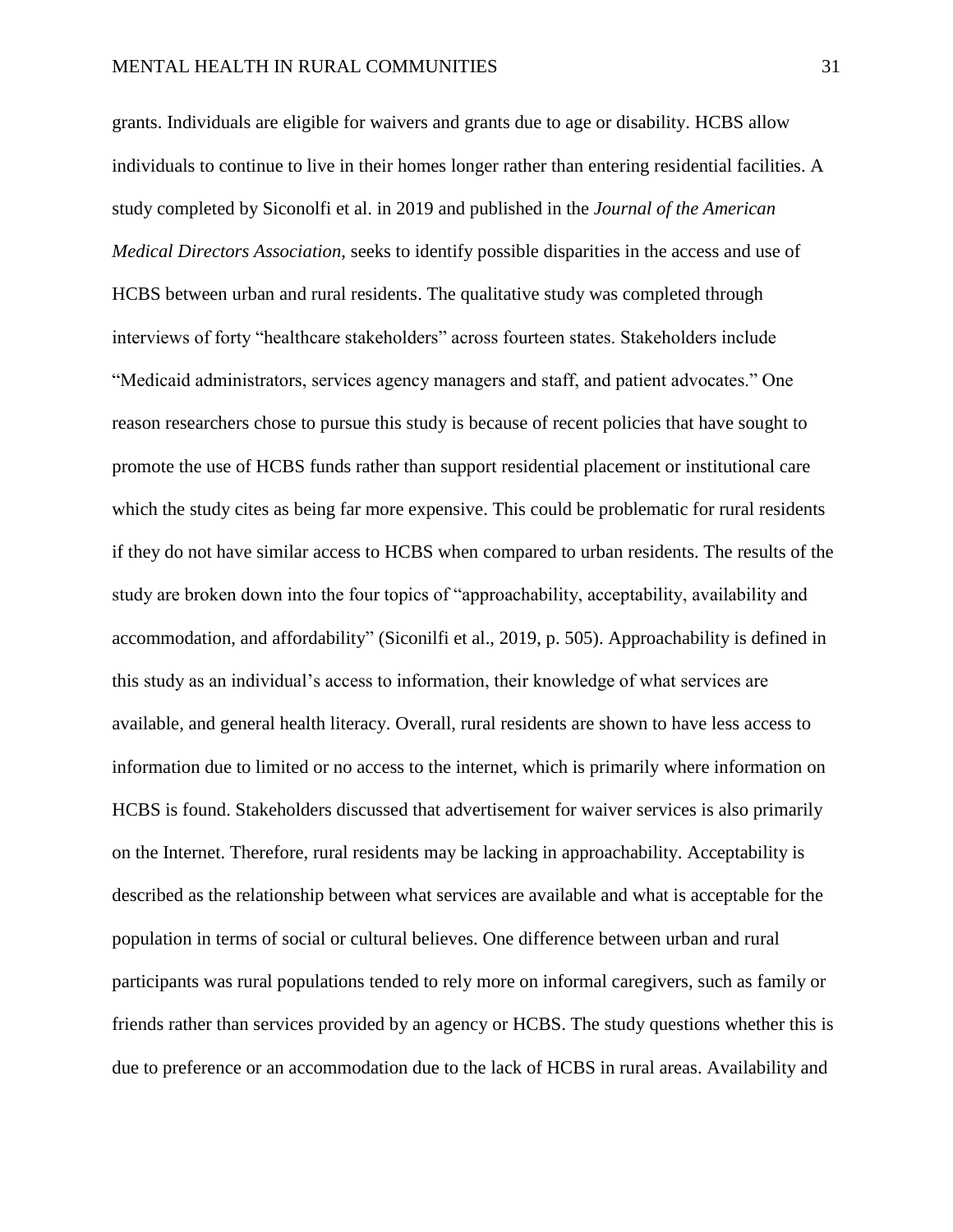accommodations refer to individuals' access of services when and where they are needed. Results from the study indicate that services are heavily concentrated in suburban and urban areas with limited availability of HCBS providers in rural areas. Additionally, lack of public transportation in rural areas present further difficulty for accessing what services are potentially available. As mentioned earlier, the use of informal caregivers is more common for rural residents, however, lack of availability of these individuals is common too due to the need for most adults to work full-time jobs in order to support themselves and their families. This brings up the final category, affordability. Affordability refers to the financial accessibility of services. It is difficult to find people to work in HCBS as they are generally paid less than most retail positions and also are generally not needed for forty hours a week. This makes it difficult to recruit and retain individuals to work in HCBS. Overall, having HCBS could be a part of the solution to lack of access to mental health services for rural populations. Unfortunately, HCBS face difficulties as well and therefore, these difficulties need to be overcome before it can be considered a viable solution (Siconolfi et al., 2019).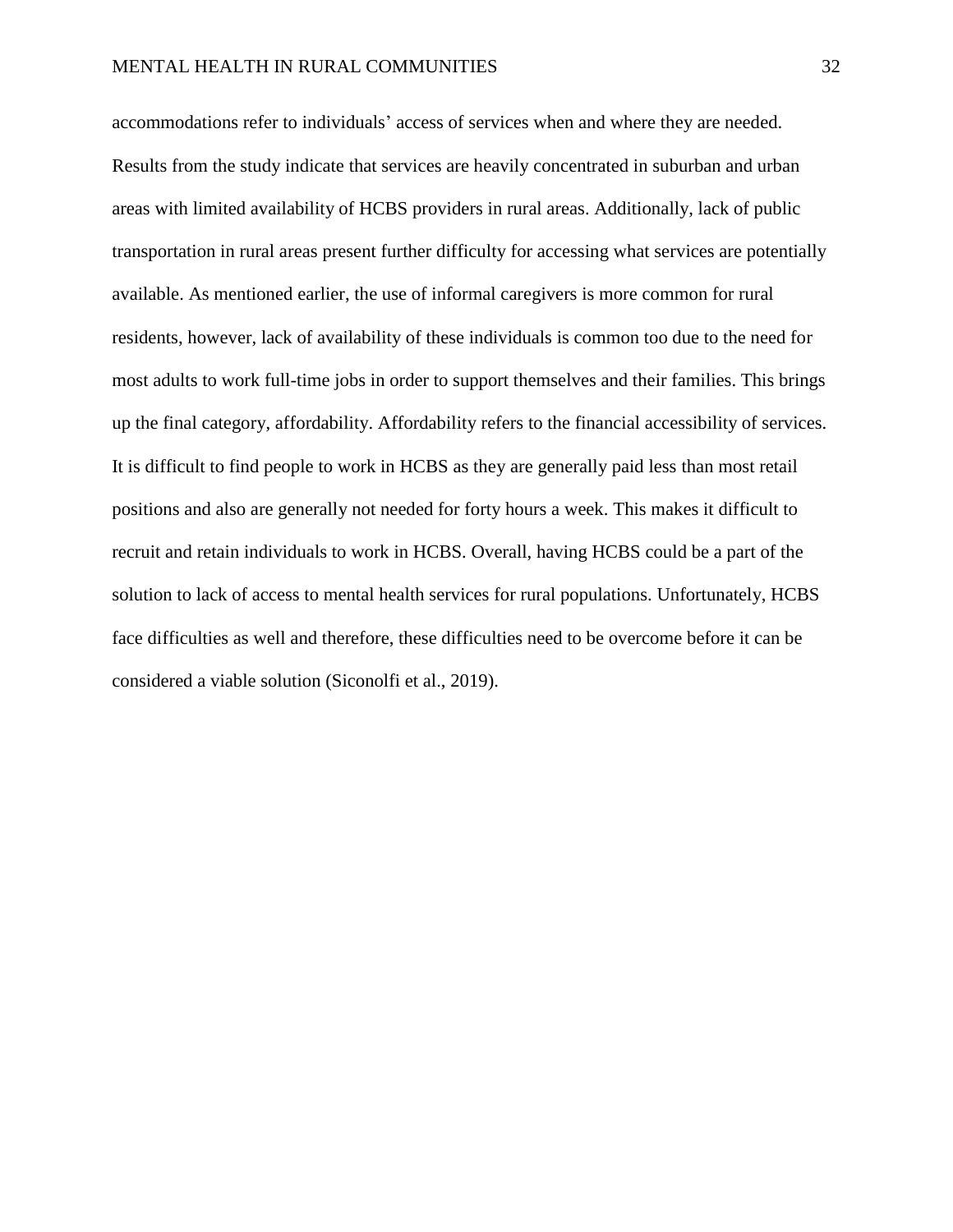#### **Discussion**

Children are the future. This is no different when looking at mental health in rural America. By focusing on increasing services in schools, the greater community will also have positive effects. As discussed earlier in this paper, data suggests that parents are less affected by stigma when accessing services for young children because it is seen as good parenting. The good parenting outweighs the negative effects of stigma (Polaha et al., 2015). Therefore, utilizing schools for mental health resources not only helps children by increasing their access, but can also mitigate some of the stigma felt by parents. Schools also offer the opportunity to collaborate and reach more individuals by hosting educational events for parents, caregivers, and other community members.

Outreach for mental health education is growing as seen through the data presented on mental health first aid (El-amin et al., 2018). By creating events specific to communities and the services and supports available to them access of these existing supports may increase. An example of how this can be done is shown through an advocacy project in Appendix A. Individuals will not access services that they do not know exist. Therefore, this collaboration through existing resources such as schools, should also be extended to other trusted organizations such as community centers, churches, VFWs, primary care providers, etc. Schools generally are only able to serve children for their mental health needs, but these other organizations can reach much larger populations. By collaborating with these main stays of the community at least the barrier of education and knowledge of resources could be surmounted.

Shortages of resources and providers are also a barrier. The BHWET program funded by the HRSA is a great start, but more programs and incentives must also be researched to continue increasing services (Kepley & Streeter, 2018). While creating services, or even putting on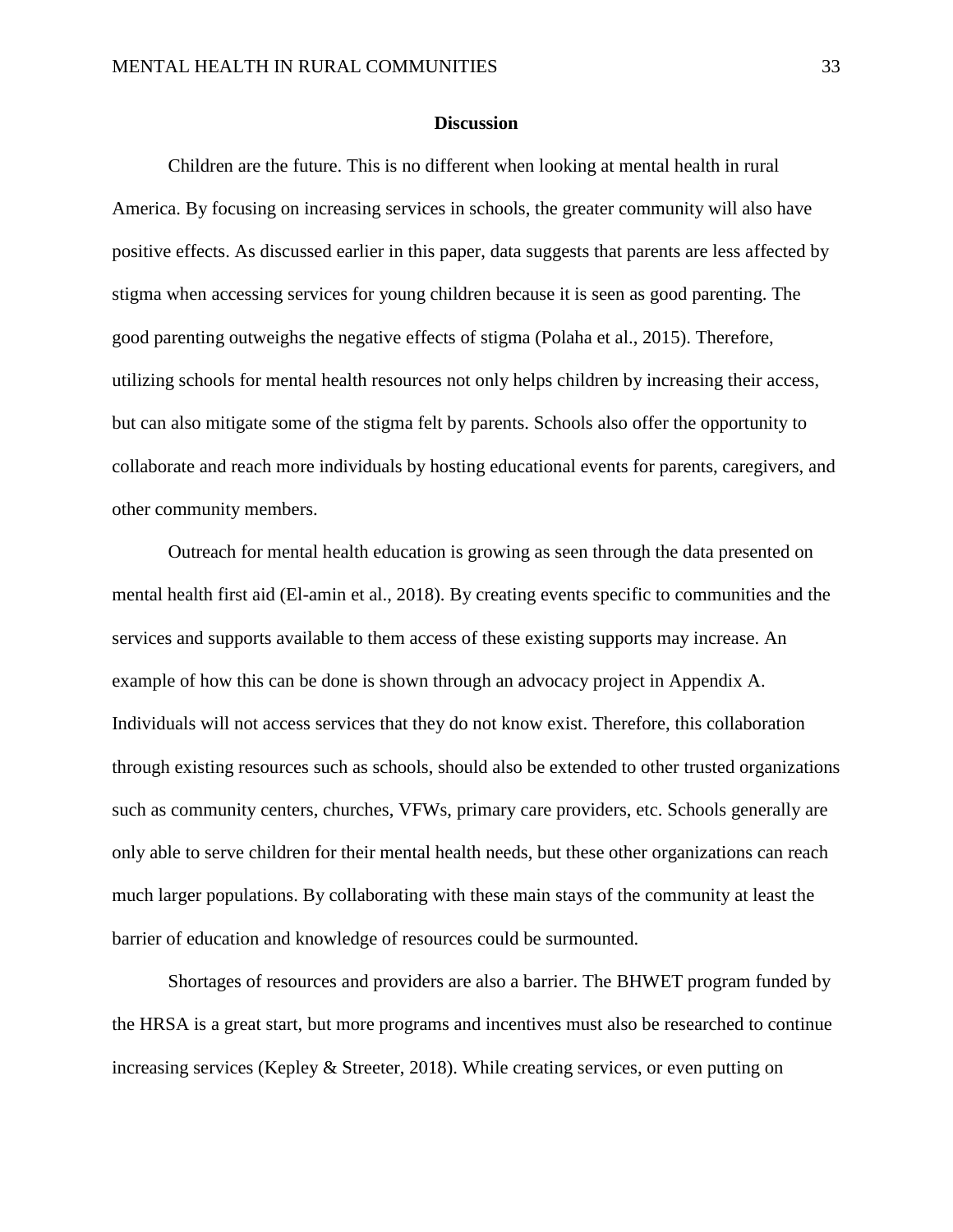presentations about existing services may not be feasible for the vast majority of counseling professionals, having knowledge about what services exist in a community is something all professionals should already be doing. Section D of the ACA code of ethics specifically discusses forming relationships with other professionals who are and are not a part of the counseling field to better serve clients and meet their needs (ACA, 2014). Additionally, identifying populations in need of these services and alerting them and their caregivers of what services are available is another helpful act counseling professionals can be performing. Having a running list of services and supports, that is updated for accuracy on a consistent timeline, is essential to advocating for people in need and helpful to have readily available for distribution. Counseling professionals are the people that community members go to for support in their time of need. If they are unable to provide the support needed, they must be able to help them access the supports and services through other means. In this way, they can be helping community members, while also continuing to lessen the gaps of accessing services and supports.

Other barriers, such as transportation, financial concerns, insurance, etc. must also be overcome, but it is not something an individual or small group of people can change on their own. Funding in the form of waivers and grants can supplement some of these concerns, but as discussed earlier, this is not a solution as much of the HCBS also do not have the staffing available to support these programs (Siconolfi et al., 2019).

To fully solve the problems rural individuals face in accessing mental health services, solutions need to come from the top. Tax incentives, government programming, and changes in policies, such as the MMHCG, must all occur in order to provide equitable access for individuals living in rural communities (Fullen et al., 2020; Johansson et al., 2019; Kepley & Streeter, 2018; Sconolfi et al., 2019). Through these suggested programs and initiatives, more providers can be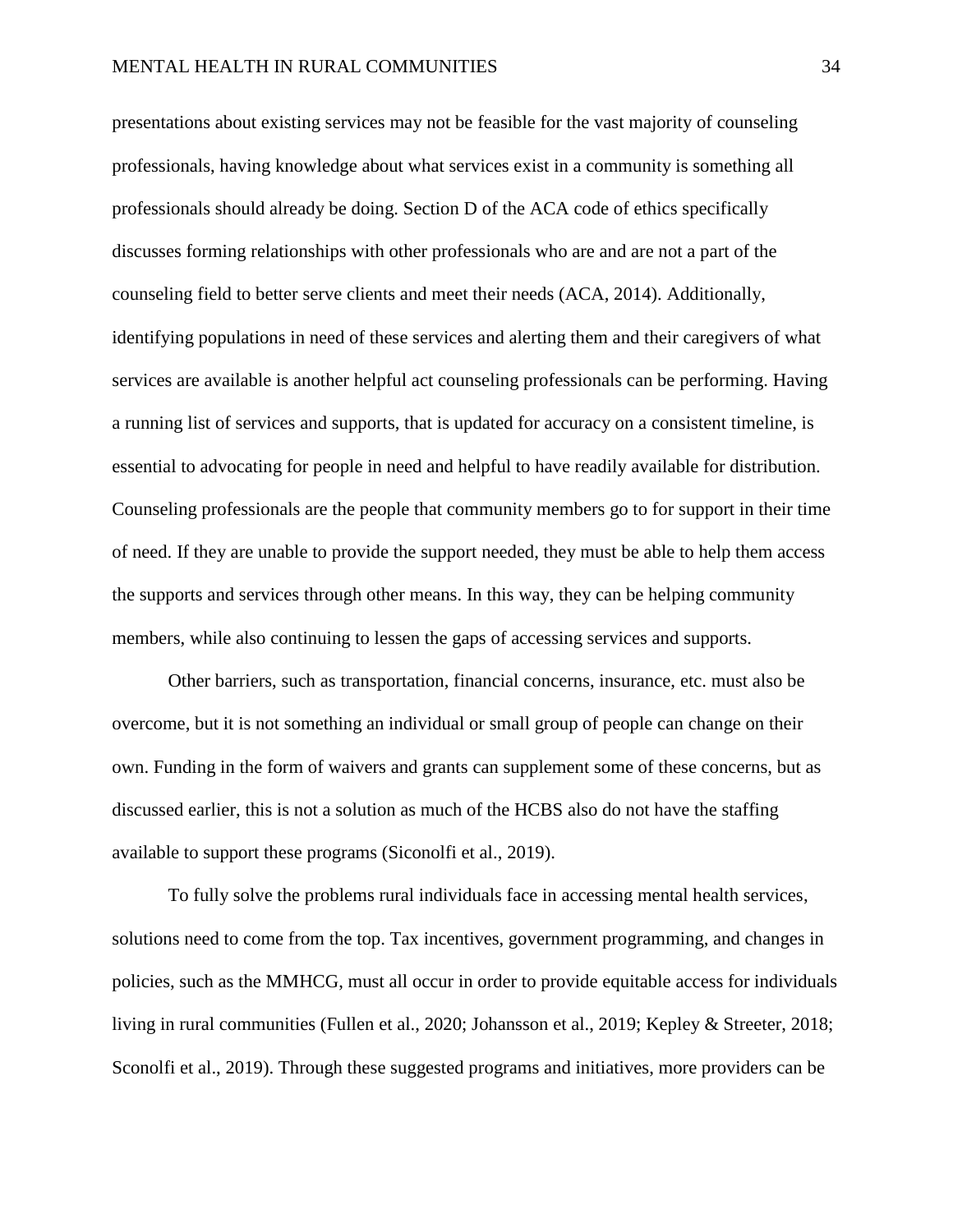recruited to rural areas, and those providers that already exist will be able to afford to continue their work (Fullen et al., 2020; Kepley & Streeter, 2018). The MMHCG should have been fixed long ago, but it has clearly not been a priority. By increasing the reimbursable services covered by Medicare more services can be offered to individuals in all areas, which will in turn decrease the service needs in rural areas as well (Fullen et al., 2020).

Access to services in rural areas will continue to be difficult, and in some cases, impossible, until all barriers have been addressed. Therefore, further study, research, and most importantly action still needs to be occurring. The idyllic images of rural communities can still exist, but these images should also not be allowed to remain a façade of health when the realities are harmful to the very people who call those places home.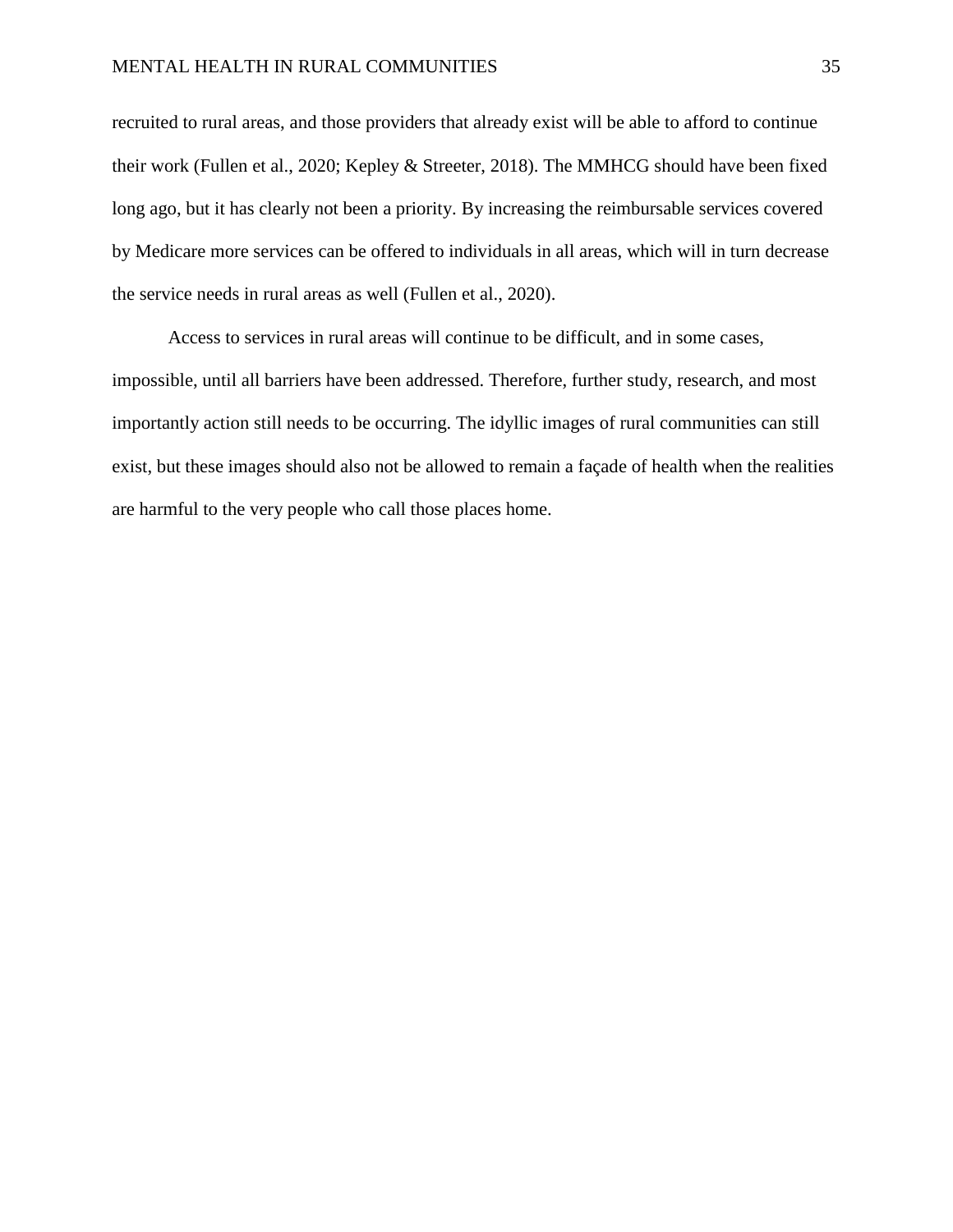#### **Author's Note**

Rural mental health has been important to me for the last six years when I saw the effects of it as a High School English Teacher in a small rural community. As a teacher in this community, I saw the strengths of this tight-knit community as well as the weaknesses. The community would band together when crises occurred as well as supported the local children in their everyday pursuits at sport's competitions and music productions. Everyone knew everyone and I was welcomed with open arms into this community. Much of the barriers that were discussed in this paper I also experienced when attempting to find resources to assist my students. I started teaching at this school when I was twenty-three years old, and as the by far youngest teacher I brought a sense of the "big city" to my classroom. My openness to talk about mental health, culture, race, sexual orientation, etc. in the classroom was met with joy by some, and disdain by others. I became the confidant for many of my students, generally having a group of them joining me in my classroom during lunch to seek out advice or just feel they had a safe place to be. However, I was unable to assist my students to the best of my ability due to lack of resources both in and outside of the school as well as my personal lack of knowledge and education. It was at this time that I made the decision to look for a career elsewhere as well as begin my education in the Counseling Education Department at Winona State University. I began my work as a Children's Mental Health Case Manager for a local mental health agency during the pandemic in October 2020. My work brought me to another rural community where I now assist children and their families with accessing mental health resources as well as funding to help pay for these services. The barriers and solutions discussed in this Capstone Project are ones that I now encounter every single day. Many of the services that my counterparts in larger counties have are not a possibility for my clients due to these same barriers. Individuals living in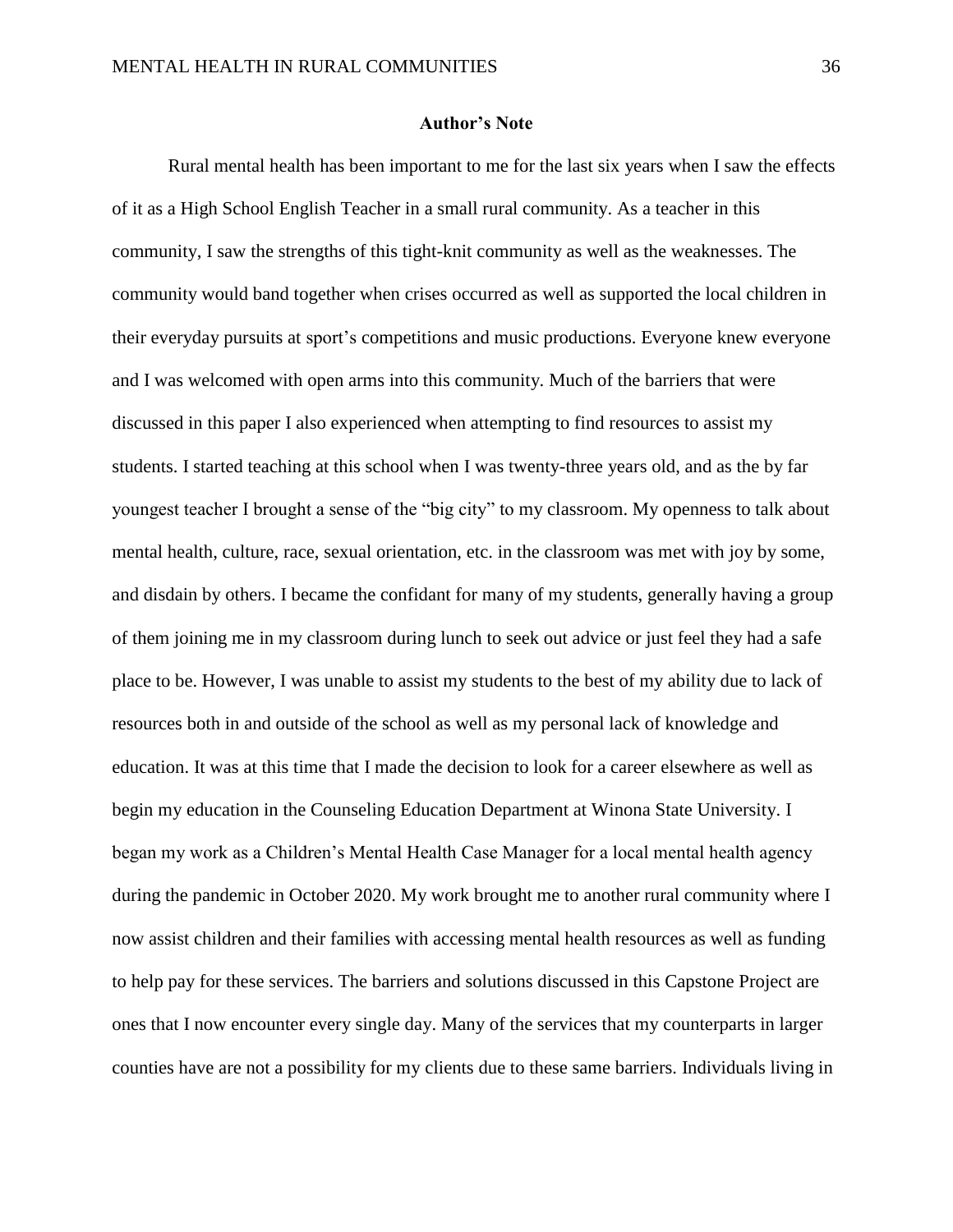rural areas deserve to have the same access to mental health services as those living in larger urban areas. This unique group of people embody community and neighbors helping neighbors. It is now time for their neighbors, those living in urban areas, as well as their government to help them. Access to mental health services is a human right, not a privilege, and should be treated as such.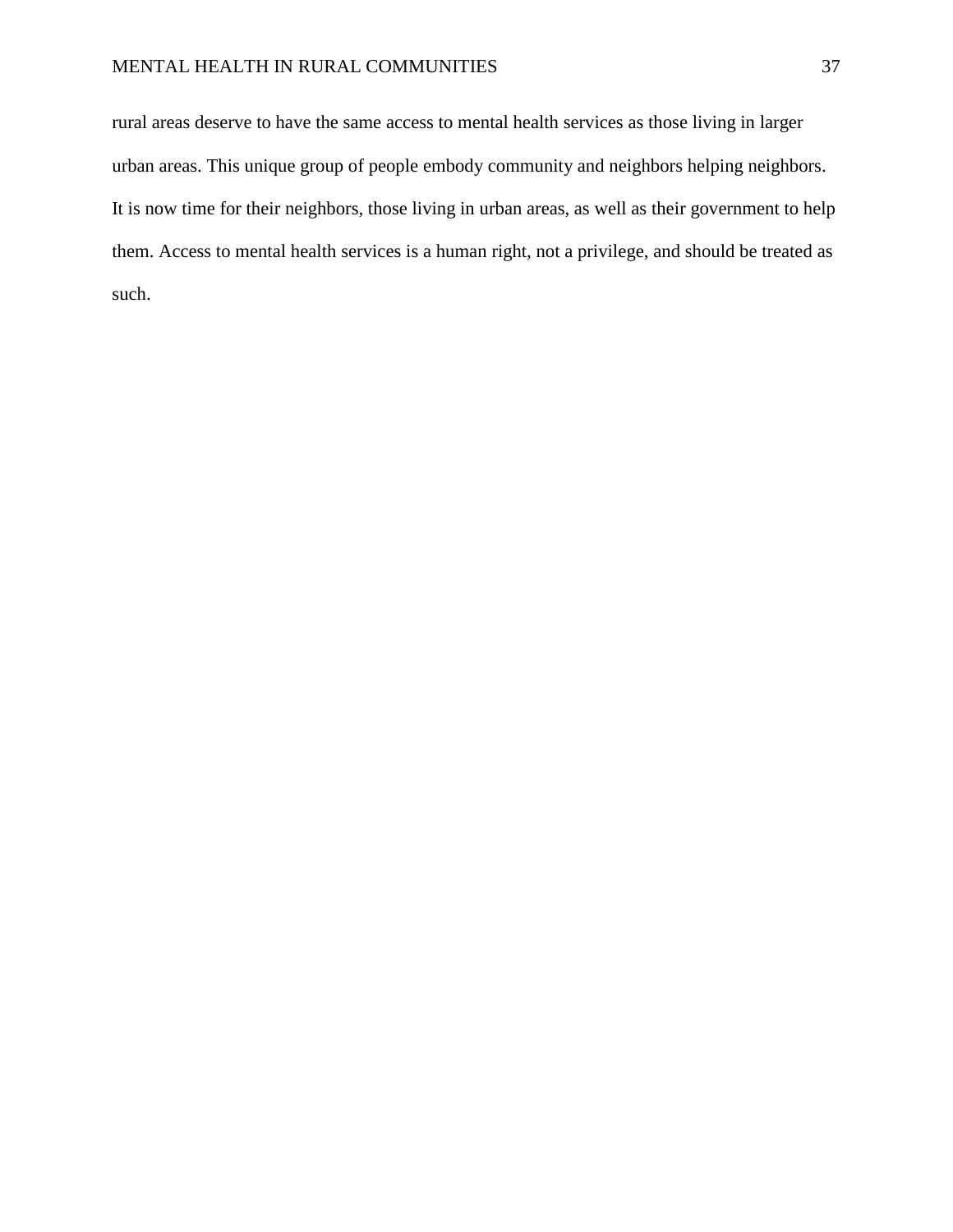#### **References**

American Counseling Association (ACA). (2014) *2014 ACA code of ethics: As approved by the ACA governing council*. American Counseling Association. https://www.counseling.org/resources/aca-code-of-ethics.pdf

Andrilla, C. H., Patterson, D. G., Garberson, L. A., Coulthard, C., & Larson, E. H. (2018). Geographic variation in the supply of selected Behavioral Health Providers. *American Journal of Preventive Medicine*, *54*(6), S199–S207. https://doi.org/10.1016/j.amepre.2018.01.004

- Bureau of Health Workforce, Health Resources and Services Administration, & U.S. Department of Health & Human Services. (2021). Designated health professional shortage areas statistics. https://data.hrsa.gov/topics/health-workforce/shortage-areas
- Cheesmond, N. E., Davies, K., & Inder, K. J. (2019). Exploring the role of rurality and rural identity in mental health help-seeking behavior: A systematic qualitative review. *Journal of Rural Mental Health*, *43*(1), 45–59. https://doi.org/10.1037/rmh0000109
- Cromartie, J. (2020, August 17). *Rural urban commuting area codes*. Economic Research Service: U.S. Department of Agriculture. https://www.ers.usda.gov/data-products/ruralurban-commuting-area-codes/
- Crumb, L., Mingo, T. M., & Crowe, A. (2019). "get over it and move on": The impact of mental illness stigma in rural, low-income United States populations. *Mental Health & Prevention*, *13*, 143–148. https://doi.org/10.1016/j.mhp.2019.01.010
- El-Amin, T., Anderson, B. L., Leider, J. P., Satorius, J., & Knudson, A. (2018). Enhancing mental health literacy in rural America: Growth of mental health first aid program in rural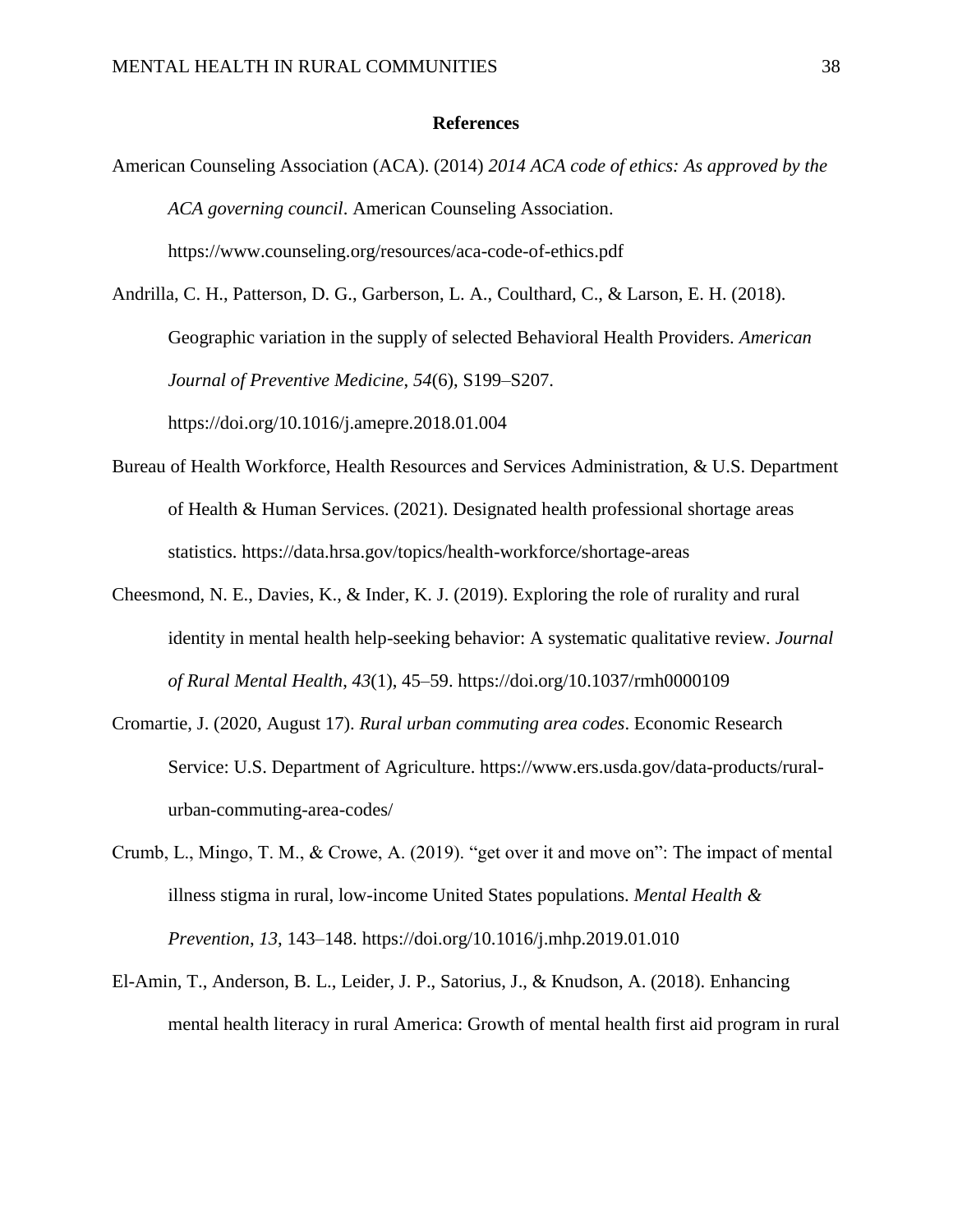communities in the United States from 2008–2016. *Journal of Rural Mental Health*, *42*(1), 20–31. https://doi.org/10.1037/rmh0000088

Fullen, M. C., Brossoie, N., Dolbin-MacNab, M. L., Lawson, G., & Wiley, J. D. (2020). The impact of the Medicare Mental Health Coverage Gap on rural mental health care access. *Journal of Rural Mental Health*, *44*(4), 243–251. https://doi.org/10.1037/rmh0000161

Hof, D. D., Dinsmore, J. A., Barber, S., & Suhr, R. (2009). Advocacy: The T.R.A.I.N.E.R. model. *Journal for Social Action in Counseling and Psychology*, 2(1), 15-28. https://doi.org/10.33043/JSACP.2.1.15-28

- Howell, E. & McFeeters, J. (February 2008). Children's mental health care: Difference by race/ethnicity in urban/rural areas. *Journal of Health Care for the Poor and Underserved,*  19(1), 237-247. https://doi.org/10.1353/hpu.2008.0008
- Ivey-Stephenson, A. Z., Crosby, A. E., Jack, S. P., Haileyesus, T., & Kresnow-Sedacca, M.-jo. (2017). Suicide trends among and within urbanization levels by sex, Race/ethnicity, age group, and mechanism of Death — United States, 2001–2015. *MMWR. Surveillance Summaries*, *66*(18), 1–16. https://doi.org/10.15585/mmwr.ss6618a1
- Jensen, E. J., Wieling, E., & Mendenhall, T. (2020). A phenomenological study of clinicians' perspectives on barriers to rural mental health care. *Journal of Rural Mental Health*, *44*(1), 51–61. https://doi.org/10.1037/rmh0000125

Johansson, P., Blankenau, J., Tutsch, S. F., Brueggemann, G., Afrank, C., Lyden, E., & Khan, B. (2019). Barriers and solutions to providing mental health services in rural Nebraska. *Journal of Rural Mental Health*, *43*(2-3), 103–107. https://doi.org/10.1037/rmh0000105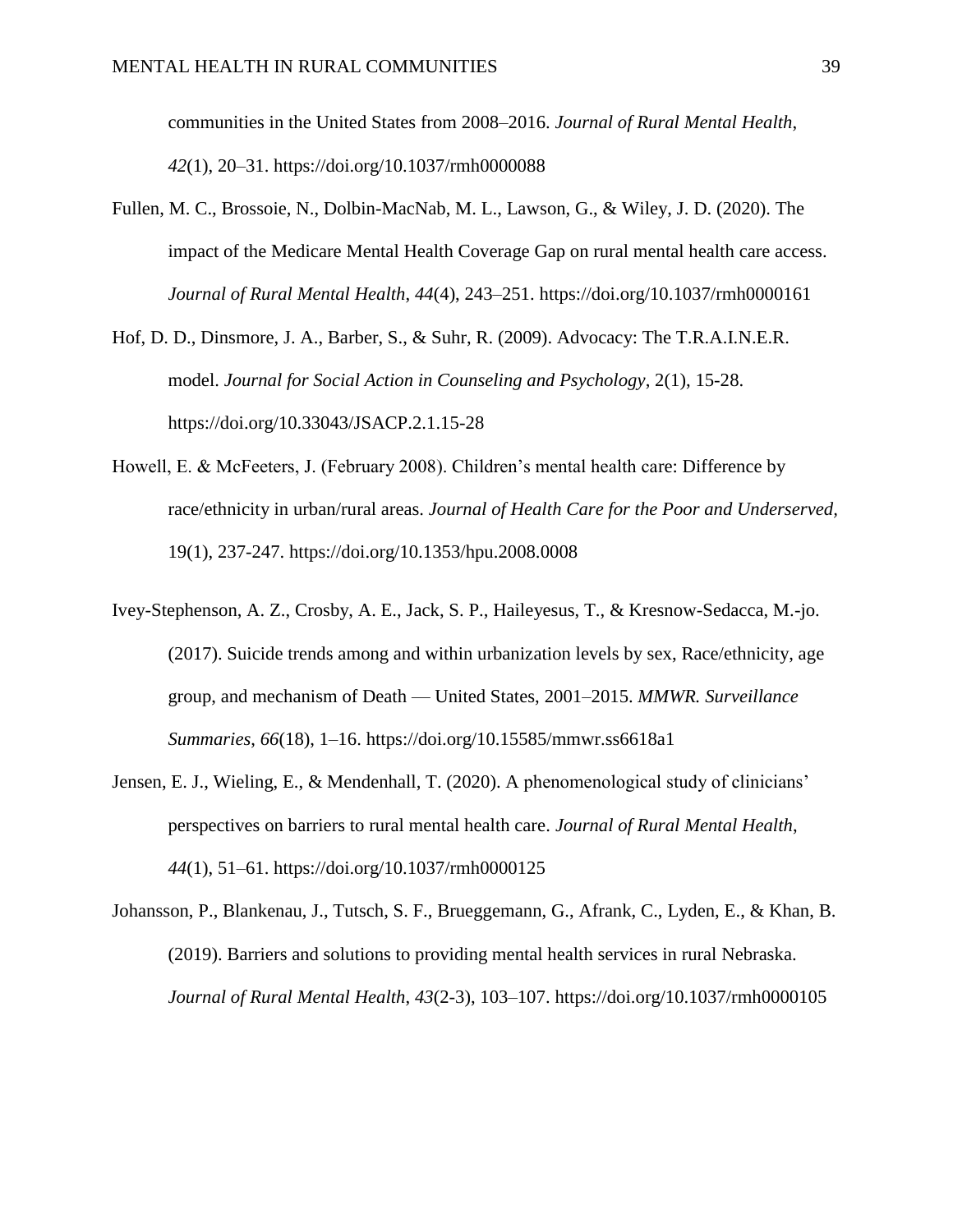- Kelleher, K. J., & Gardner, W. (2017). Out of sight, out of mind behavioral and Developmental Care for Rural Children. *New England Journal of Medicine*, *376*(14), 1301–1303. https://doi.org/10.1056/nejmp1700713
- Kepley, H. O., & Streeter, R. A. (2018). Closing behavioral health workforce gaps: A HRSA program expanding direct mental health service access in underserved areas. *American Journal of Preventive Medicine*, *54*(6), S190–S191.

https://doi.org/10.1016/j.amepre.2018.03.006

- MN Department of Human Services. (2021, March 3). Mental Health Services. https://www.dhs.state.mn.us/main/idcplg?IdcService=GET\_DYNAMIC\_CONVERSION &RevisionSelectionMethod=LatestReleased&dDocName=ID\_058037#ep
- Moon, J., Williford, A., & Mendenhall, A. (2017). Educators' perceptions of Youth Mental Health: Implications for training and the promotion of Mental Health Services in schools. *Children and Youth Services Review*, *73*, 384–391. https://doi.org/10.1016/j.childyouth.2017.01.006
- Polaha, J., Williams, S. L., Heflinger, C. A., & Studts, C. R. (2015). The perceived stigma of mental health services among rural parents of children with psychosocial concerns. *Journal of Pediatric Psychology*, *40*(10), 1095–1104. https://doi.org/10.1093/jpepsy/jsv054
- Schroeder, S., Roberts, H., Heitkamp, T., Clarke, B., Gotham, H. J., & Franta, E. (2021). Rural Mental Health Care during a global health pandemic: Addressing and supporting the rapid transition to Tele-Mental Health. *Journal of Rural Mental Health*, *45*(1), 1–13. https://doi.org/10.1037/rmh0000169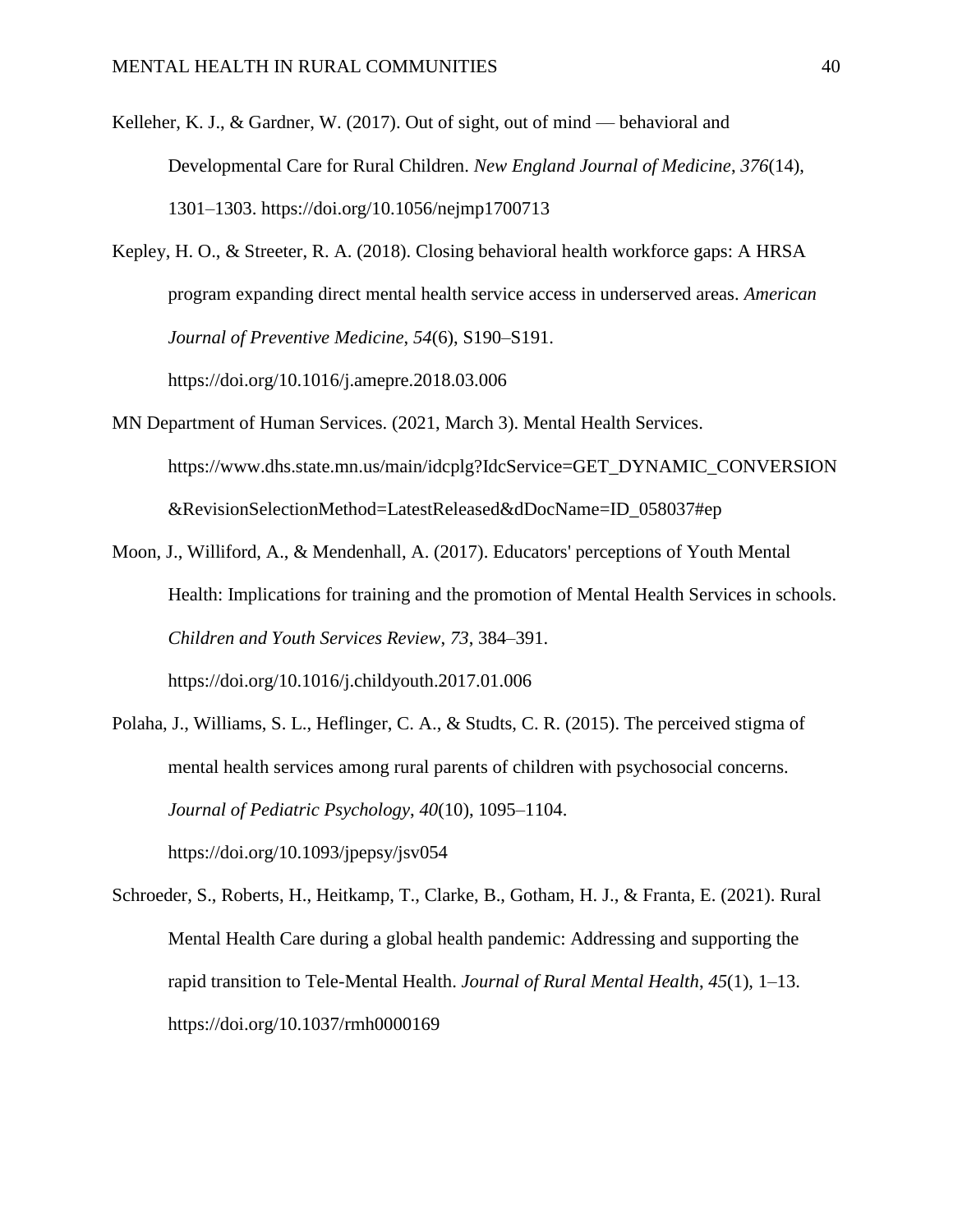- Siconolfi, D., Shih, R. A., Friedman, E. M., Kotzias, V. I., Ahluwalia, S. C., Phillips, J. L., & Saliba, D. (2019). Rural-urban disparities in access to home- and community-based services and supports: Stakeholder Perspectives from 14 States. *Journal of the American Medical Directors Association*, *20*(4). https://doi.org/10.1016/j.jamda.2019.01.120
- Stewart, H., Jameson, J. P., & Curtin, L. (2015). The relationship between stigma and selfreported willingness to use mental health services among rural and urban older adults. *Psychological Services*, *12*(2), 141–148. https://doi.org/10.1037/a0038651
- U.S. Centers for Medicare and Medicaid Services. (n.d.). Mental health care (outpatient). Medicare.gov. https://www.medicare.gov/coverage/mental-health-care-outpatient
- U.S. Department of Health & Human Services, Substance Abuse and Mental Health Services Administration. (2021). *National Survey of Drug Use and Health* (2020). https://www.samhsa.gov/data/report/2020-nsduh-detailed-tables
- van Vulpen, K. S., Habegar, A., & Simmons, T. (2018). Rural School-based mental health services: Parent perceptions of needs and barriers. *Children & Schools*, *40*(2), 104–111. https://doi.org/10.1093/cs/cdy002
- Wade, T. J., Mansour, M. E., Guo, J. J., Huentelman, T., Line, K., & Keller, K. N. (2008). Access and utilization patterns of school-based health centers at Urban and rural elementary and middle schools. *Public Health Reports*, *123*(6), 739–750. https://doi.org/10.1177/003335490812300610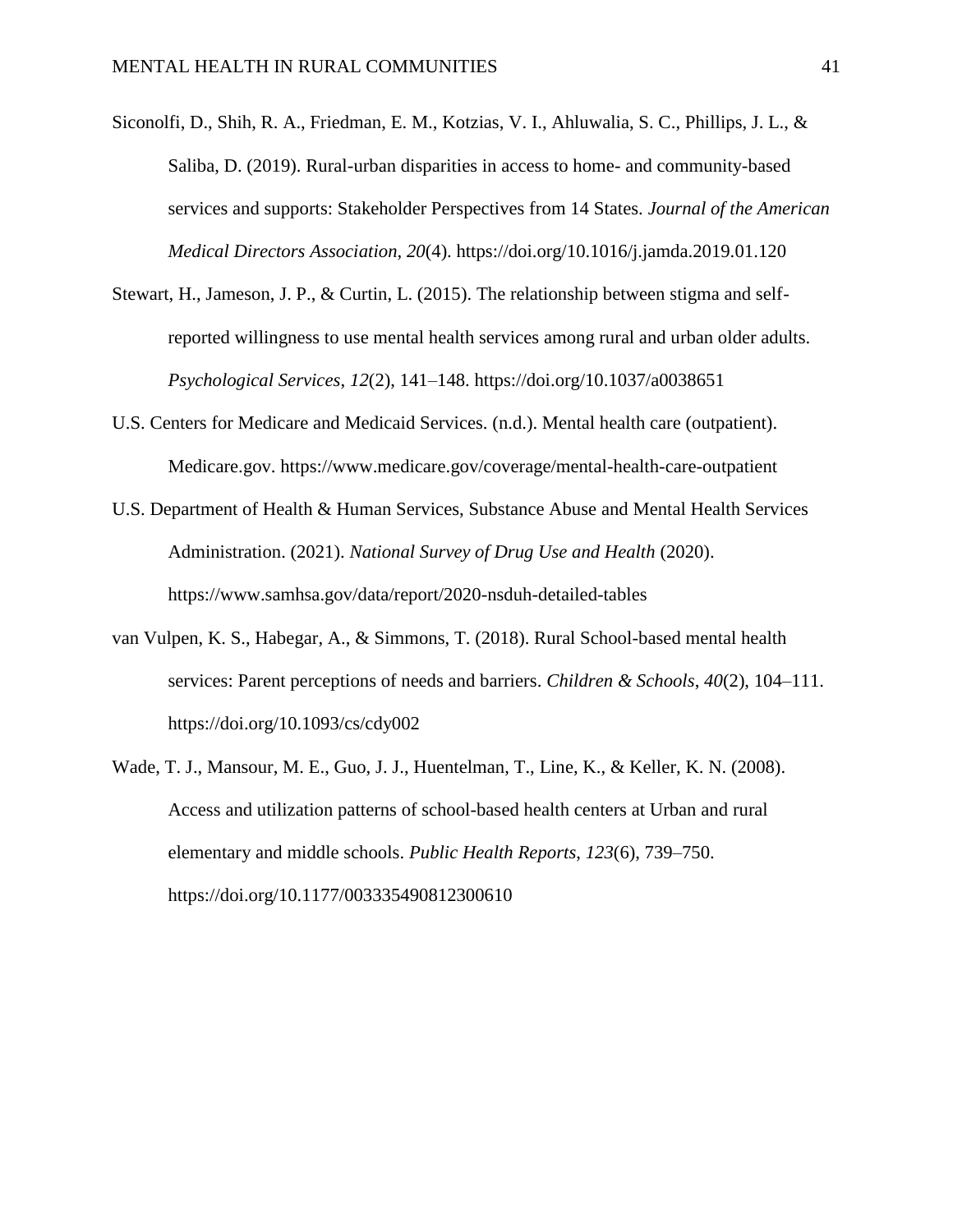## Appendix A

#### **Application of the T.R.A.I.N.E.R. Model<sup>1</sup>**

# **Target**

The target for my advocacy project is children in rural communities that need mental health services.

#### **Respond**

For the most part, children are unable to access services for mental health on their own; therefore, I will be responding to this groups needs by focusing my advocacy project on the caregivers of children: teachers, parents, and other guardians. These caregivers are the advocates for children and some of the first people who would notice if a child needed additional mental health help.

#### **Articulate a plan**

 $\overline{\phantom{a}}$ 

As discussed earlier in this paper, schools provide a unique and efficient way of reaching children and their caregivers. For this reason, a form of advocacy that could be utilized in order to lessen the barriers to services and supports for children in need of mental health services is by hosting trainings and presentations at schools. Ideally these trainings could be held for school staff as well as the community at large. In a study of 786 educators from across a large Midwestern state completed in 2016, it was indicated that 93% of participants had concerns about their student's mental health, and 85% of participants cited a need for further training in mental health (Moon, Williford, & Mendenhall, 2017). Therefore, by completing these trainings at schools, the primary people who are with the youth of the community can all be trained on what resources are available as well as what steps to take to access these resources.

<sup>&</sup>lt;sup>1</sup> The T.R.A.I.N.E.R. model is a seven-step method of carrying out advocacy in an intentional way that focuses on the participants in the advocacy to explore and discuss a possible solution to the problem explored (For additional information see Hof et al., 2009).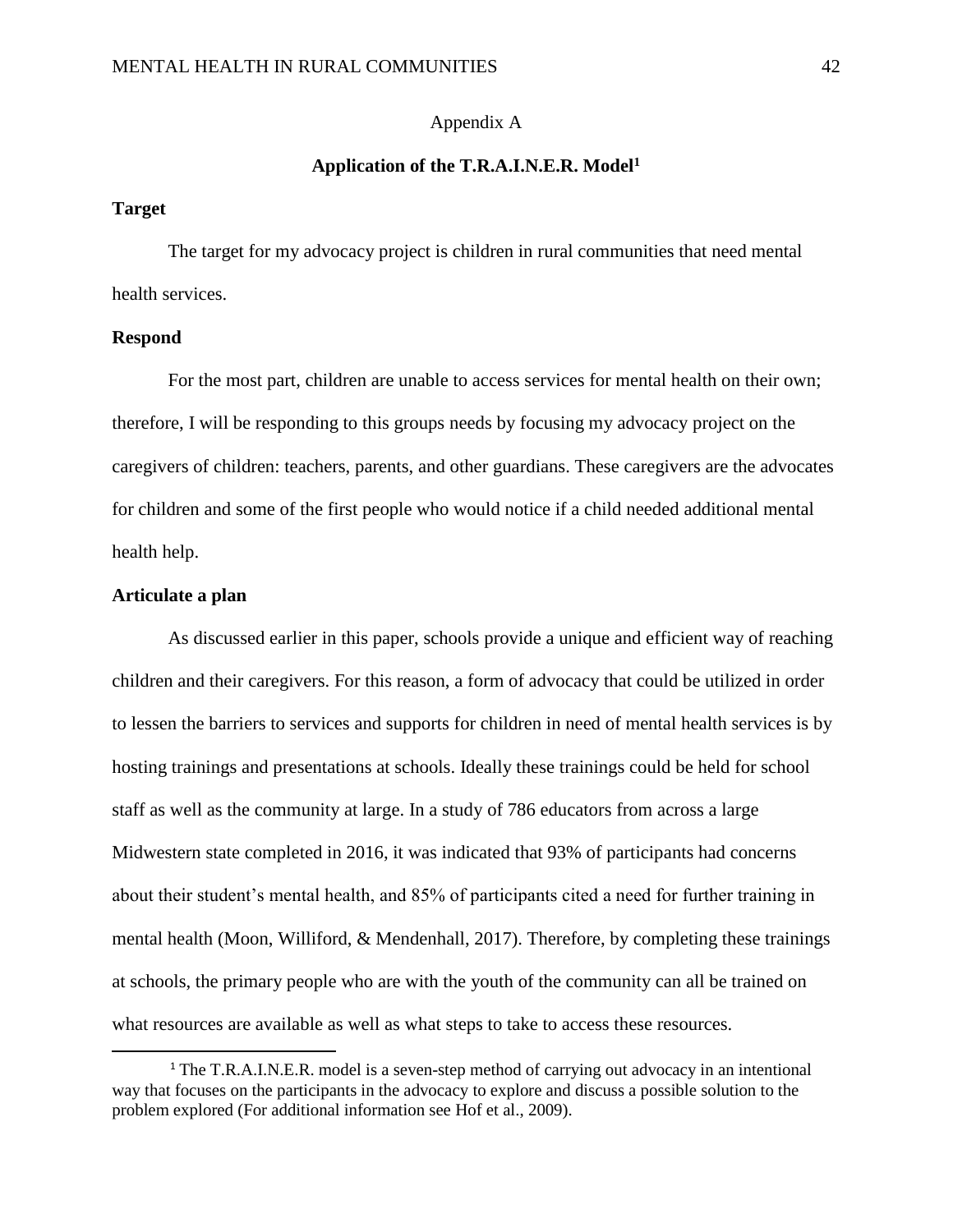In addition to the presentation, the distribution of inclusive guides that not only include mental health services in a certain area, but also steps and processes to access these services may lessen some of the disparities in mental health access. Not all services are available in all areas. However, there are more services and supports than many people realize. By creating an inclusive guide, parents and caregivers can identify what steps to take to assist their child in obtaining the mental health services they need. Some of the different services that could be included in the guide would be steps to identifying what services are needed, what services are available in the immediate area, how to contact these services, as well as contact information for people and agencies if they have further questions or needs.

By holding a training or presentation as well as passing out guides, information is not only given out verbally, but also presented in a physical way. This combination of presenting materials allows for further people to be reached and the opportunity for professional relationships to begin.

#### **Implement the plan**

This plan would be implemented in three phases. The first phase would be in the creation of the guide. This guide would need to include services and supports for the area in which the presentations would be held, as well as information on services that are available in all areas of the state—such as county programming. The guides would also include information on how to determine if services and supports were needed—for instance, common signs and symptoms of mental health disorders and other warning signs of a child needing further support.

The second phase would occur after the completion of the guide. Local schools would be contacted to receive permission to present two trainings. The first training would be for teachers and staff in the school, while the second would be for the community as a whole—specifically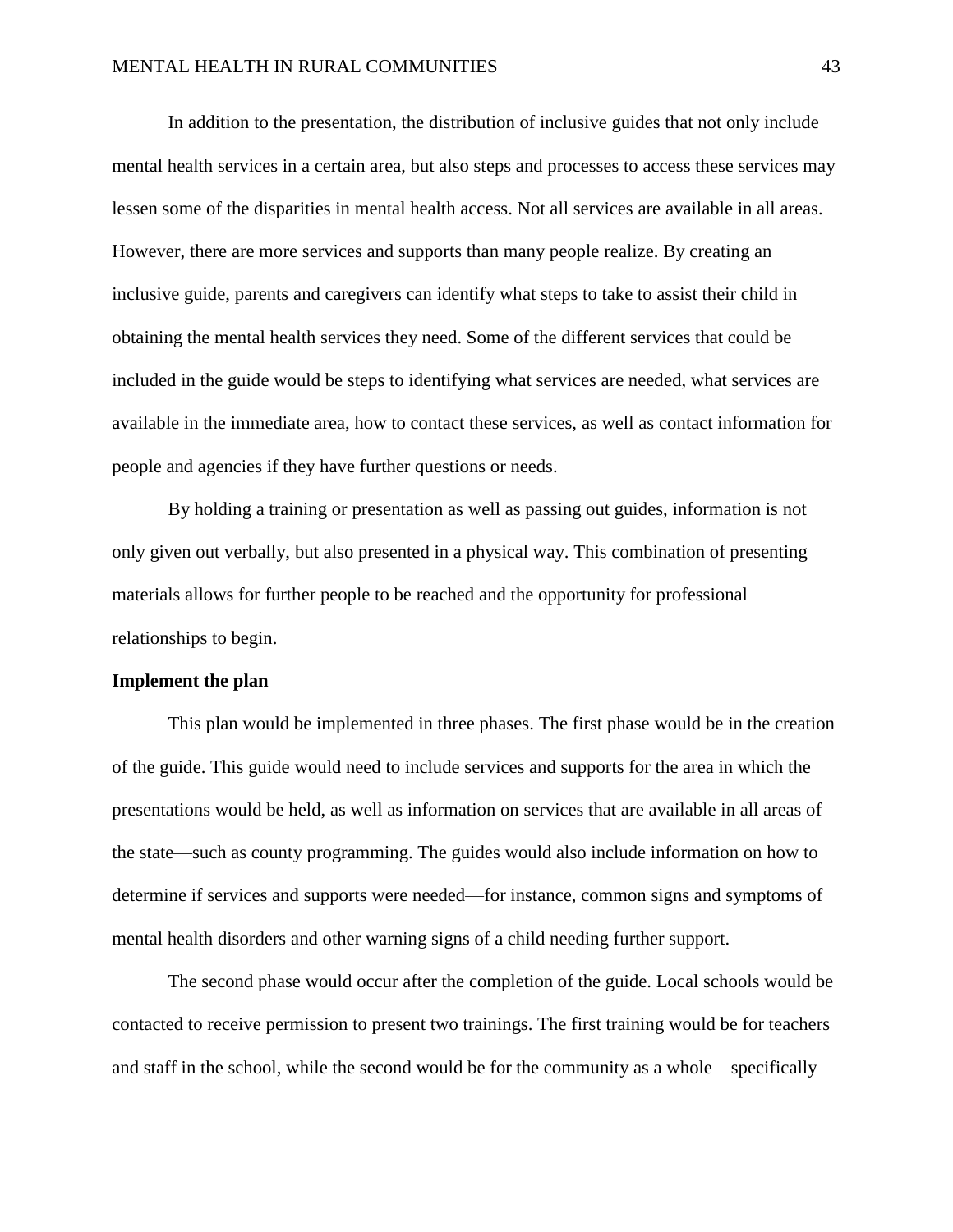targeting parents and caregivers. These trainings would present the information in the guide in more detail and be engaging for audience members. The presentation would use examples of when a child may need services in order to illustrate the common signs and symptoms. The training for school staff would be tailored to their roles as advocates for children. It would discuss referrals, how to communicate with parents that their child may need additional services, and how to support children in the school environment.

The third phase would be the second training, which would be for the community and caregivers. This would again go through the guide and include examples of common signs and symptoms of when a child may need mental health services. The second training would then also follow a made-up family as they journey through the steps and process of accessing mental health services. In this way, families would become more familiar with what would occur if they are ever accessing these services for their child.

#### **Network for advocacy**

Throughout the trainings, advocacy for children and their mental health would be discussed extensively. The main points of the trainings are to increase knowledge of signs and symptoms of mental health needs in children as well as how to access services to increase mental health for these children. Therefore, advocacy for children is the focus. Resources will be presented throughout the training, as well as handed out in the form of a guide to make them easily accessible.

### **Evaluation**

There are a few ways the training will be evaluated. First, comment cards will be distributed to attendees at both trainings. The comment cards will act as a way for participants to comment on what they found helpful, what they still want to know more about, as well as a